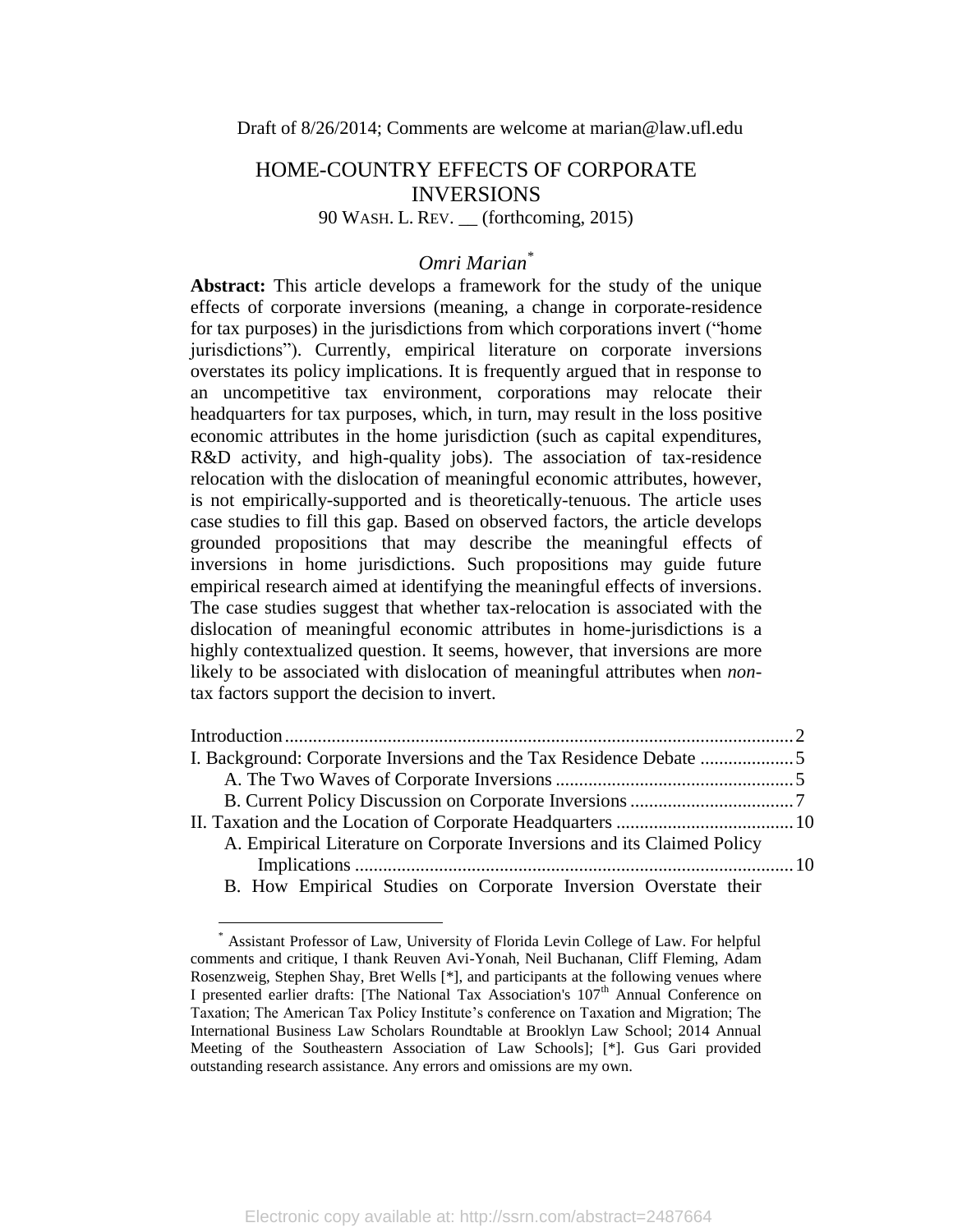| Identifying Meaningful Headquarters Relocations  12                     |
|-------------------------------------------------------------------------|
| Revisiting the Policy Implications of Inversions Literature 15<br>2.    |
| Inversions Literature Excludes Many Meaningful Relocations  17<br>3.    |
| III. A Case Study Approach to Home Country Effects of Corporate         |
|                                                                         |
|                                                                         |
|                                                                         |
| $1_{-}$                                                                 |
| 2.                                                                      |
| Nobel Biocare's 2002 move from Sweden to Switzerland 33<br>3.           |
| The News Corporation Limited's 2004 Move from Australia<br>4.           |
|                                                                         |
| 5.                                                                      |
| IV. Discussion: Patterns of Inversions and Home Country Dislocations 47 |
|                                                                         |
| B. Grounded Constructs of Home Country Effects of Inversions  49        |
| $1_{-}$                                                                 |
| Spectrum and Types of Headquarters Dislocations51<br>2.                 |
| Tax Residence and Meaningful Headquarters Dislocations52<br>3.          |
| Conflicts of Interests, Reputation and Meaningful Dislocations 54<br>4. |
| 5.                                                                      |
|                                                                         |

#### <span id="page-1-2"></span><span id="page-1-1"></span>**INTRODUCTION**

<span id="page-1-0"></span>Much of the international tax reform discourse in the United States is grounded in two truths:  $\frac{1}{1}$  First, multinational corporations (MNCs) locational decisions are sensitive to home-country tax burdens.<sup>2</sup> High taxes in an MNC's home jurisdiction may induce the MNC to relocate its taxresidence to a low-tax jurisdiction.<sup>3</sup> Second, having an MNC headquartered within a jurisdiction has positive effects on the local economy, in the form of increased capital expenditures, research and development (R&D)

<sup>&</sup>lt;sup>1</sup> See, Part I *infra* for a description of U.S. tax policy discourse in this context.

<sup>2</sup> Michael P. Devereux, *The Impact of Taxation on the Location of Capital, Firms and Profit: A Survey of Empirical Evidence*, Oxford University Centre for Business Taxation Working Paper 0702, 41 (2007). ("It is clear from this accumulated evidence that taxation does play a role in affecting the choices made by multinational companies").

<sup>3</sup> *See*, *e.g.*, Johannes Voget, *Relocation of Headquarters and International Taxation*, 95 J. PUB. ECONS. 2011 (finding that additional home country tax due upon repatriation of foreign earnings has a positive effect on the probability of corporate migration); Tomi Laamanen, Tatu Simula & Sami Torstila, *Cross-Border Relocations of Headquarters in Europe*, 43 J. OF INT'L BUS. STUDS. 187 (2012) (finding that high home country taxes increase the likelihood of corporate headquarters relocation).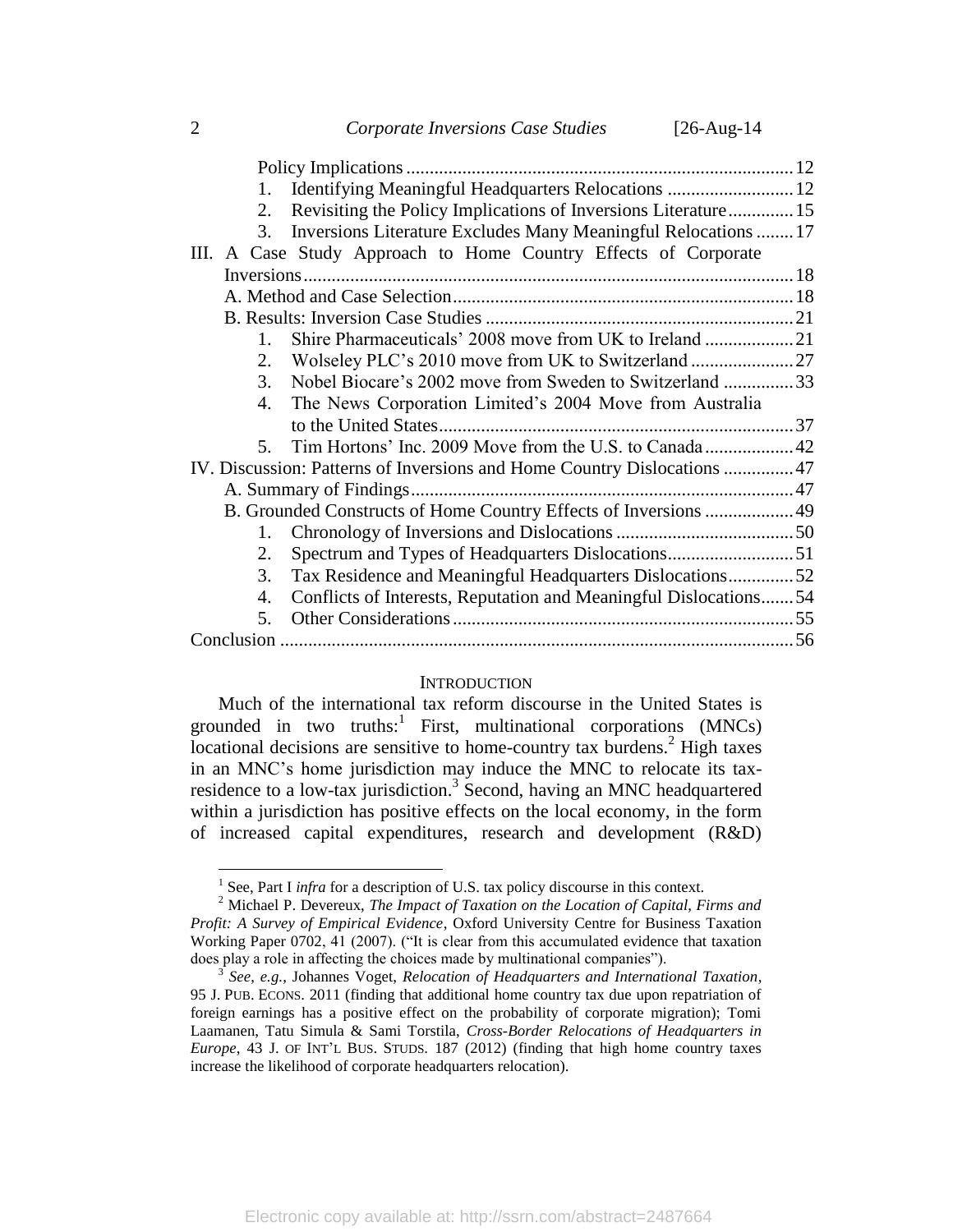<span id="page-2-3"></span>activities, and high-quality jobs. $4$ 

<span id="page-2-1"></span>The combination of these two truths has led to a policy-argument according to which U.S. tax-law should not target corporate headquarters' locations. Taxing an MNC based on the location of its headquarters raises a concern that "management ... would flee to other countries",<sup>5</sup> resulting in the loss of both the corporate tax-base as well as the positive externalities associated with having the headquarters located within the United States.<sup>6</sup> This article suggests, however, that this argument may be overstated for two reasons.

<span id="page-2-2"></span>First, there is no reason to assume that the place of tax-residence is also the place of the economic attributes that policymakers care about. It is well established that the meaningful functions of the modern MNCs are decentralized.<sup>7</sup> Different substantive attributes of a corporation may be located in different jurisdictions, which are not necessarily the jurisdiction of the MNCs' tax residence. Tax residence can be changed with no need to dislocate any meaningful structures in the jurisdiction from which an MNC inverts. Conversely, economic attributes of an MNC can be shifted across borders with no corresponding change to the tax-residence. A change of an MNC's tax-residence ("inversion") and a dislocation of economic attributes in the jurisdiction from which the MNC inverts are two distinct phenomena.

Second, even if tax is imposed based on the location of meaningful economic attributes (for example, by determining tax-residence based on the place of management), there is no reason to assume that MNCs will necessarily dislocate such attributes in order to change their tax-residence. Literature in organizational-studies suggests that meaningful corporate functions are likely to be located in jurisdictions that offer substantive advantages, such as developed financial markets, skilled labor force, infrastructure and other agglomeration benefits.<sup>8</sup> The dislocation of real

<sup>4</sup> For a summary of such possible positive effects see, Kimberly A. Clausing, *Should Tax Policy Target Multinational Firm Headquarters?*, 63 NAT'L TAX. J. 741, 744-747 (2010).

<span id="page-2-0"></span><sup>5</sup> *Tax Reform Options: International Issues: Hearing Before the S. Comm. on Fin.*,

<sup>112</sup>th Cong. 15 (2011) [hereinafter: Tax Reform Options] (statement by James T. Hines Jr., Collegiate Professor of Law, University of Michigan Law School); Tax Reform Options, at 9 (statement of Scott Naatjes, Vice President and General Tax Counsel, Cargill Inc.) (Taxing corporations based on their place of management would "put at risk highly mobile headquarters job and all economic benefits they create to our nation.").

<sup>6</sup> Hines, *id.*, at 47-48 (Taxing corporations based on the place of management "discourages firms from locating management activities in a country that uses such standard , which is not sensible if management activities are thought to be desirable").

<sup>7</sup> *See*, discussion in part II.B.1 *infra*.

<sup>8</sup> *See*, Julian Birkinshaw et. al, *Why Do Some Multinational Corporations Relocate Their Headquarters Overseas?*, 27 STRAT. MGMT. J. 681, 682 (2006). ("There are well established theories of agglomeration in the literature, and it is now accepted that proximity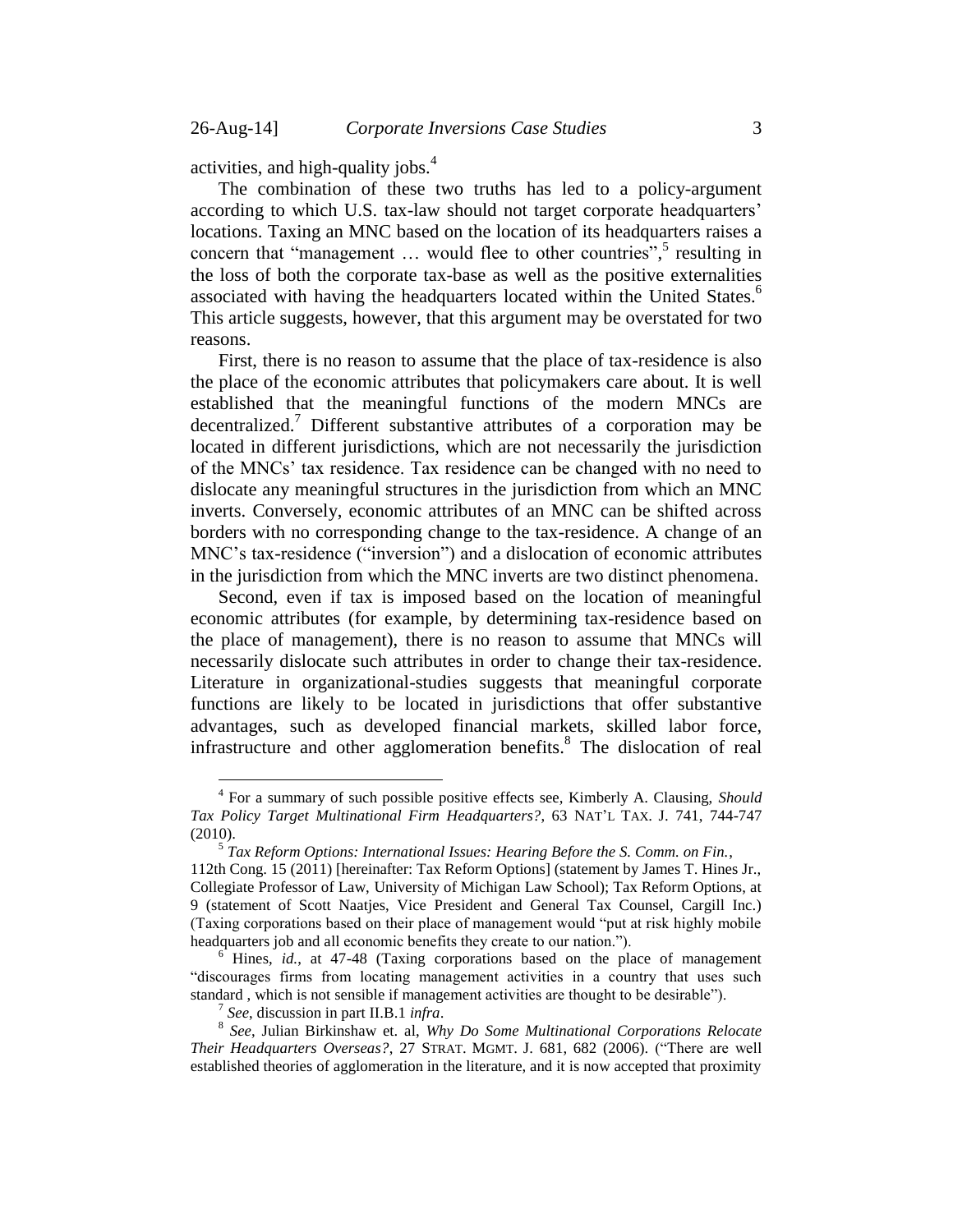attributes is costly, and may also result in the loss of agglomeration benefits. If the dislocation of real economic attributes is necessary in order to "lose" tax residence, tax-savings may not justify the cost of such dislocation.

A possible reason for the lack of coherence in policy implications of inversions literature is that it lacks testable theoretical constructs. Public finance economists have for long studied the effects of taxation on locational decisions.<sup>9</sup> However, there is no theoretical framework that explains what *substantive* dislocations may specifically be associated with inversion transactions. This article aims to fill such gap by executing a Grounded Theory research,<sup>10</sup> in order to develop theoretical propositions based on observed dislocations in the context of inversion transactions. Several case studies of large-scale inversions are examined in order to articulate—in policy-relevant terms—the possible *meaningful* economic effects in the jurisdiction from which a corporation inverts.

The article finds that inversions that are driven exclusively by taxconsiderations are less likely to be associated with dislocation of real economic attributes, compared with inversions that are supported by nontax business reasons. These findings are consistent with literature in organizational-studies. $11$ 

<span id="page-3-0"></span>The policy discussion on the implications of inversions gained urgency recently, with the advent of a wave of corporate expirations<sup>12</sup> from the United States to other jurisdictions. Over the past five years multiple U.S. based MNCs have changed their tax-residence,<sup>13</sup> moving out of the U.S. to jurisdictions such as the UK, Ireland and Switzerland.<sup>14</sup> Some have suggested that in order to prevent inversions, the U.S. must adopt a more competitive tax-system, eliminating the incentives to invert.<sup>15</sup> Others have suggested that the United States should enforce stricter locational tax rules. Currently, the U.S. determines the tax-residence of corporations based of

to specialized labor, complementary suppliers and customers, and access to knowledge spillovers are all important benefits to the firm").

<sup>9</sup> For a detailed summary of this voluminous literature see, Devereux, *supra* note [2.](#page-1-1)

<sup>10</sup> Such approach is well established in social sciences. *See*, discussion in Part III.A. *infra*.

<sup>11</sup> *Supra* not[e 8.](#page-2-0)

<sup>&</sup>lt;sup>12</sup> See, DONALD J. MARPLES & JANE G. GRAVELLE, CONGRESSIONAL RESEARCH SERV., CORPORATE EXPATRIATIONS, INVERSIONS, AND MERGERS: TAX ISSUES 5-7 (2014) (describing the recent inversions phenomenon).

<sup>13</sup> For a summary of recent inversion transactions see, Martin A. Sullivan, *Lessons from the Last War on Inversions*, 142 TAX NOTES 861, 866 (2014).

<sup>&</sup>lt;sup>14</sup> *Id.*, at 5 ("these types of inversions generally target countries such as Ireland, Switzerland, and, more recently, the UK").

<sup>15</sup> *See*, *infra* notes [32](#page-7-0)[-34](#page-7-1) and accompanying discussion.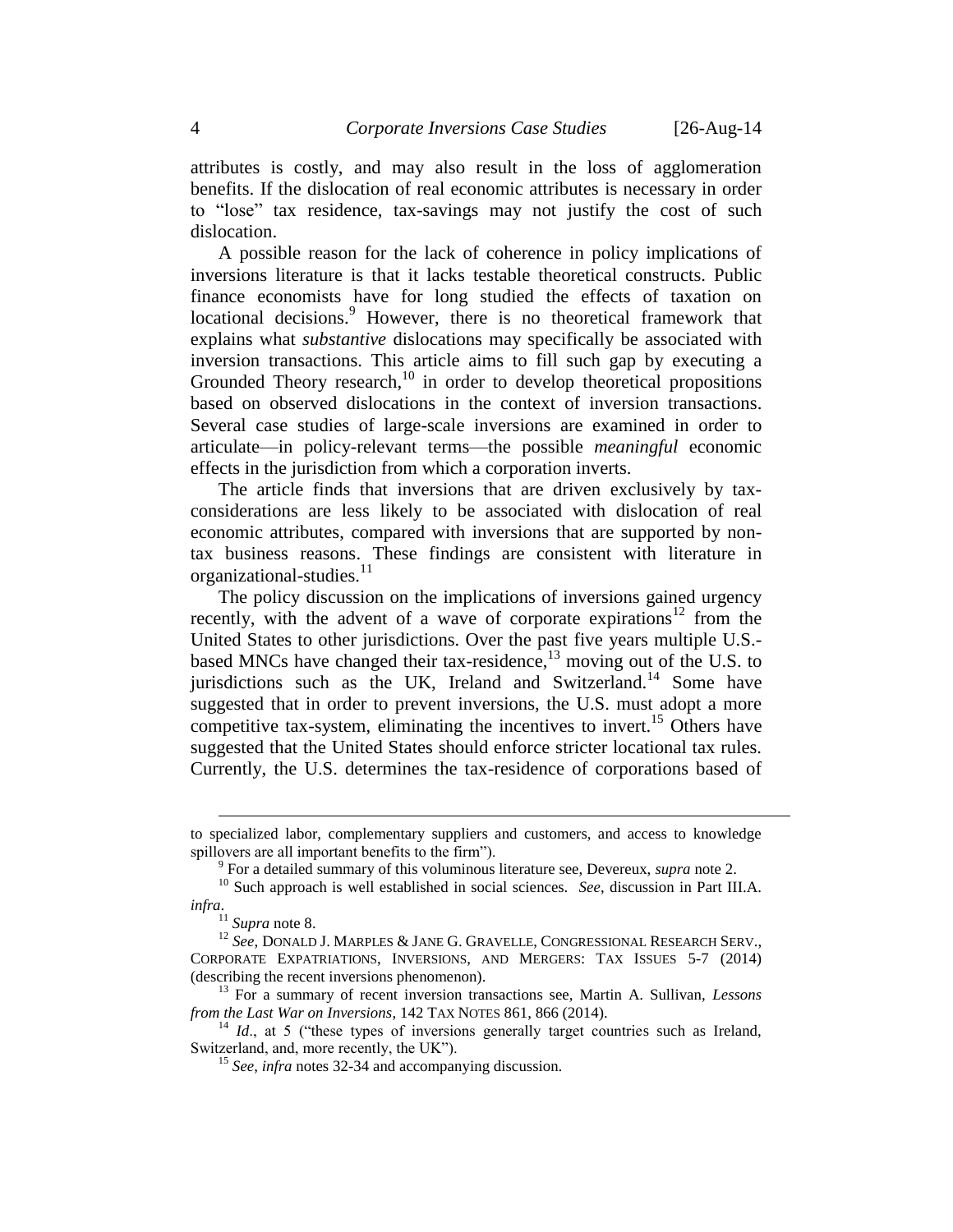the place of incorporation.<sup>16</sup> This test enables U.S. MNCs to invert without any significant dislocation in the U.S. It has therefore been suggested to tax corporations based on substantive factors, such as the place of management, or the place of assets, sales and employees. <sup>17</sup> Taxing corporations based on substantive factors will make it harder to escape U.S. taxing jurisdiction. Then again, such proposals are fiercely resisted. The resistance stems from the argument that taxing U.S. MNCs based on the location of substantive attributes, creates an incentive to dislocate such attributes out of the United States in order to "lose" tax residence (rather than to simply incorporate some place else while maintaining the meaningful attributes in the U.S.).<sup>18</sup>

The case studies explored in this article suggest that the dislocation of meaningful attributes in the context of inversion transactions is a highly contextualized issue, and that the fear of substantive dislocations is not always warranted. Further research is needed before the debate can be settled, and the article outlines a path for such future research. This article is structured as follows: Part I briefly outlines some of the current policy considerations and legislative proposals aimed at dealing with the problem of corporate inversions. Part II surveys current literature on MNCs taxresidence locational decisions, and explains the limitations of such literature for tax-policy making. Part III is the core of this Article. It explains why a case-study approach may overcome some of the limitations of empirical research. It then executes a case-study analysis of five events in which MNCs relocated their residence for tax purposes. Part IV analyzes the case studies surveyed, and identifies observed constructs that warrant further research. The article concludes with a summary of its limitations and caveats, and a call for a more nuanced empirical approach in the study of the meaningful effects of corporate inversions.

### <span id="page-4-0"></span>I. BACKGROUND: CORPORATE INVERSIONS AND THE TAX RESIDENCE DEBATE

The purpose of this part is to briefly describe the phenomenon of corporate inversions, and explain why inversions are a focal point of taxpolicy making. Some of the proposals put forward in order to deal with the inversions problem are also described.

### *A. The Two Waves of Corporate Inversions*

<span id="page-4-1"></span>During the late 1990s through the early 2000s the United States experienced a wave of transactions by which U.S. based multinational corporate-groups restructured themselves as a multinational groups controlled by parents incorporated in tax-havens.<sup>19</sup> The change of place of

<sup>&</sup>lt;sup>16</sup> I.R.C. § 7701 (2006).

<sup>17</sup> *See*, *infra* notes [39](#page-8-0)[-41](#page-8-1) and accompanying discussion.

<sup>&</sup>lt;sup>18</sup> *See*, *supra* note [5](#page-2-1)[-6](#page-2-2) and accompanying discussion.

<sup>19</sup> MARPLES & GRAVELLE, *supra* not[e 12,](#page-3-0) at 3-4.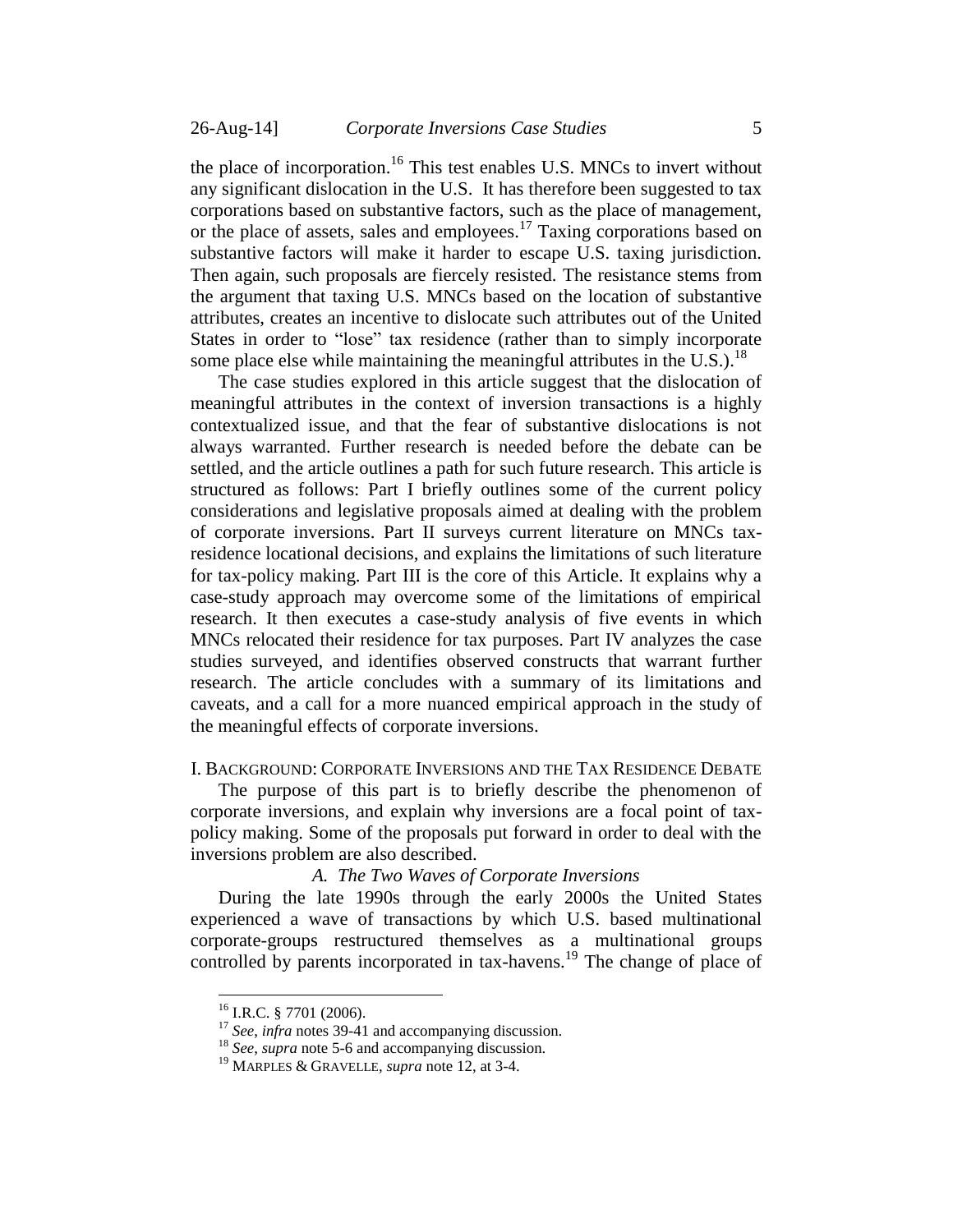incorporation was the only effect of such restructurings. No shift of economic activity from the U.S. to the new jurisdiction followed.<sup>20</sup> This period of inversions is sometime described as the "first wave" of corporate inversions. $^{21}$ 

These transactions, known as "naked inversions", were completely taxdriven. They were made easily possible because, for tax-purposes, the United States determines the residence of corporations based on the placeof-incorporation (POI).<sup>22</sup> Thus, reincorporation as a foreign corporation makes an MNC "foreign" for federal income tax purposes. Such transactions were perceived abusive (and even "unpatriotic")<sup>23</sup>, as the MNCs involved where able to avoid U.S. taxing jurisdiction with absolutely no dislocation of their U.S. operations. Congress responded with the enactment of section 7874 of the internal Revenue Code in  $2004.<sup>24</sup>$ 

Section 7874 prevents naked inversions by treating an inverted corporation as "domestic" for tax purposes (notwithstanding its foreign incorporation) if it is 80% owned by shareholders of the former parent.<sup>25</sup> If the inverted corporation is 60% owned by shareholders of the former parent, then the corporation is unfavorably taxed in the U.S. for a period of ten years on certain gains from the disposition of assets. Such tax may or may not affect the decision to invert, depending on the particular status of the inverting corporation. For example, if less than 80 percent (but more than 60 percent) of the inverted corporation shareholders were shareholders of the old corporation, there is no disincentive in inverting as long as the disposition of the inverting corporation's assets is not expected to generate gains. In such a case no corporate-tax liability is expected as a result of the inversion.

In order to allow inversions that are not driven by tax-avoidance (but rather by real business considerations), an exception has been added to the anti-inversion rules of Section 7874. The exception applies if the inverted corporation has "substantial business activity" in the jurisdiction to which it inverted. In such a case, Section 7874 is made inapplicable. Section 7874

<sup>20</sup> *Id*. at 4.

<sup>21</sup> Zachary R. Mider, *Medtronic is Biggest Yet to Renounce U.S. Tax Citizenship*, Bloomberg (Jun. 16, 2014; 1:01 PM) http://www.bloomberg.com/news/2014-06- 16/medtronic-is-biggest-firm-yet-to-renounce-u-s-tax-status.html (describing the late 1990s to the early 2000s period as "the first wave of corporate inversions").

 $22$  I.R.C. § 7701 (2006).

<sup>23</sup> Hale E. Sheppard, *Flight or Fight of U.S.-Based Multinational Business: Analyzing the Causes for, Effects of, and Solutions to the Corporate Inversion Trend*, 23 Nw. J. Int'l L. & Bus. 551, 558 (2003) (describing how corporate inversions were perceived by media and policy makes in the early 2000s).

 $^{24}$  American Jobs Creation Act of 2004, Pub. L. No. 108-357, 118 Stat. 1418 (2004).

 $25$  I.R.C. § 7874 (2006).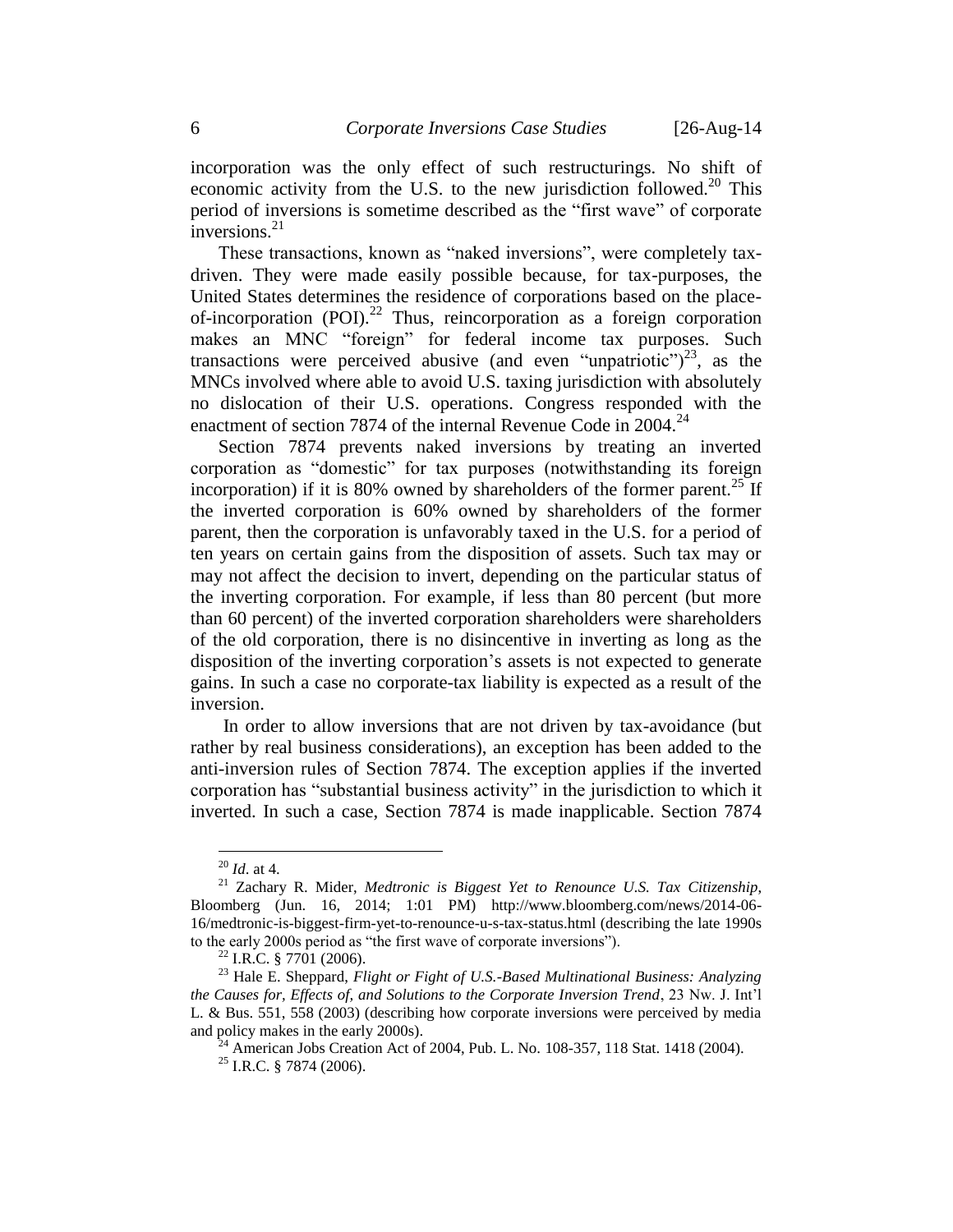was largely successful at shutting-down naked inversions.<sup>26</sup>

As evident from its construction, Section 7874 leaves two avenues open for an inversion transaction. First, an inverting U.S. corporation may merge with a smaller foreign-incorporated corporation, creating a foreignincorporated entity which is less than 80 percent owned by owners of the former corporation, thus avoiding the 80-percent ownership threshold. In the alternative, it is possible for a U.S.-based MNC to merge with, or purchase a smaller foreign corporation with some activity in the foreign jurisdiction—making the foreign corporation the parent—thus qualifying for the "substantial business activity" exception. Under current regulatory guidance, the "substantial business activity" exception is met if 25 percent of the employees, assets, and sales of the combined entity are located in the new jurisdiction. $27$ 

<span id="page-6-1"></span>U.S.-based MNCs have identified these opportunities to avoid U.S. tax jurisdiction. Over the past several years multiple U.S. MNCs have purchased or merged with smaller foreign corporations—incorporated in places like the UK, Ireland or Switzerland—in order to change their taxresidence. Some of the most conspicuous examples include Perrigo, the U.S. drug-maker, which acquired Irish biotech corporation Elan in a \$8.6 billion deal; $^{28}$  Medtronic, the U.S. medical devices maker, merging with the Irish-based Covidien (which itself inverted in 2008) in a \$42.9 billion deal; $^{29}$  and, the failed attempt by Pfizer, the giant U.S. pharmaceuticals corporation, to acquire the UK-based pharmaceutical company AstraZenca in a \$118 billion  $(!)$  hostile takeover.<sup>30</sup> This renewed corporate expatriation activity has been dubbed the "second wave" of corporate expatriations.<sup>31</sup>

### <span id="page-6-2"></span>*B. Current Policy Discussion on Corporate Inversions*

<span id="page-6-0"></span>Many have suggested that in order to deal with the problem of inversions the United States should adopt a more "competitive" tax system. Most prominently it has been suggested the U.S. should abandon its system

<sup>26</sup> MARPLES & GRAVELLE, *supra* note [12,](#page-3-0) at 5 ("[t]he 2004 Act largely eliminated the generic naked inversions").

<sup>27</sup> 26 C.F.R. §1.7874-3T (2014).

<sup>28</sup> Jonathan D. Rockoff, *Perrigo to Buy Elan for \$8.6 Billion; Deal for Irish Biotech Firm Provides a Path to Lower Taxes*, the Wall Street Journal (Jul. 29, 2013; 4:07 PM) http://online.wsj.com/news/articles/SB10001424127887324354704578634652886726058.

<sup>29</sup> Catherine Boyle, *Medtronic \$43B Covidien Deal-and Irish Tax Move*, CNBC (Jun. 16, 2014; 8:25 AM) http://www.cnbc.com/id/101760661.

<sup>30</sup> Ben Hirschler & Bill Berkort, *Pfizer Walks Away from \$118 Billion AstraZeneca Takeover Fight*, Reuters (May 26, 2014; 11:55 AM) http://www.reuters.com/article/2014/05/26/us-astrazeneca-pfizeridUSBREA3R0H520140526.

<sup>31</sup> MARPLES & GRAVELLE, *supra* note [12,](#page-3-0) at 1-2.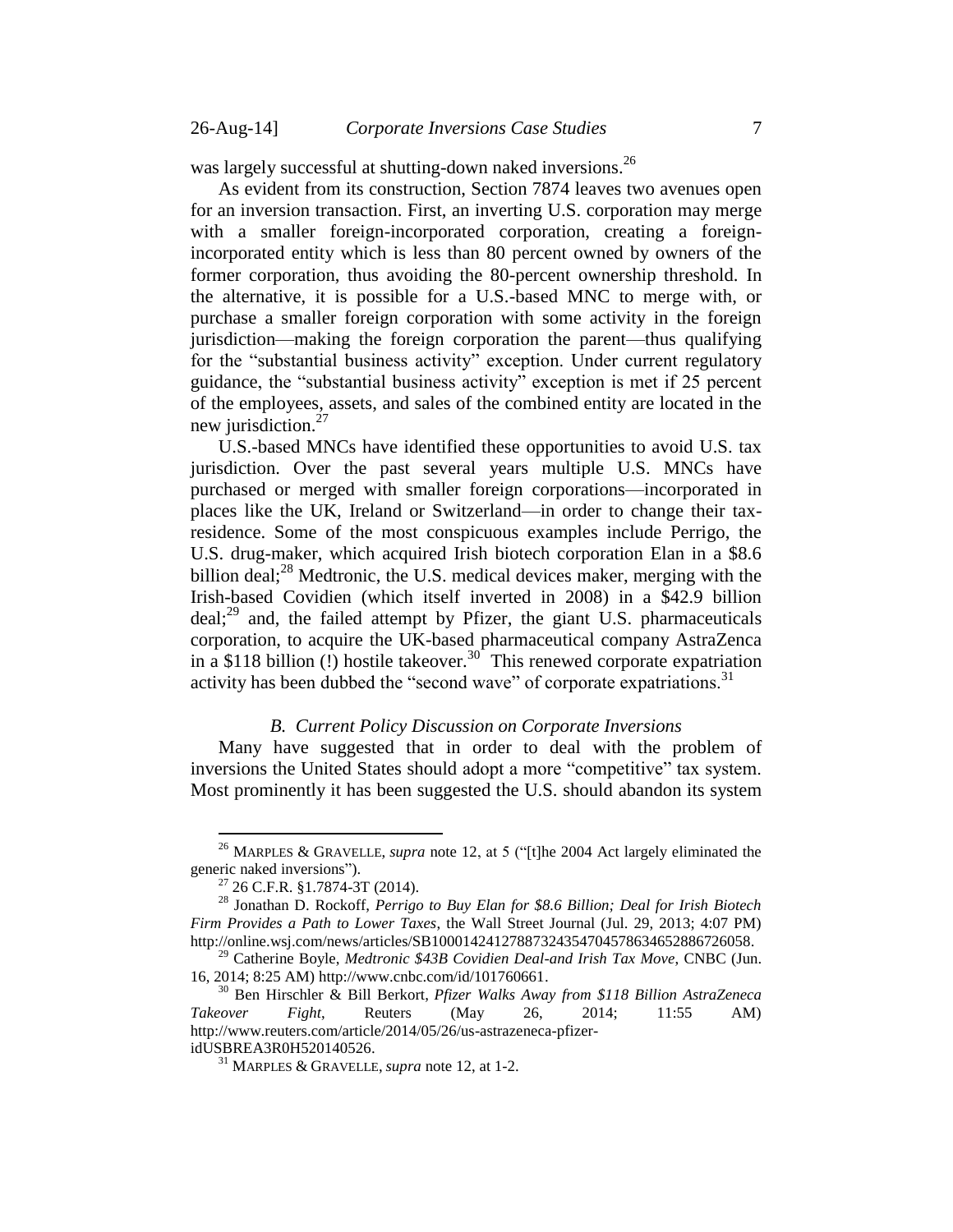of worldwide taxation. Under the U.S. "worldwide" tax system, corporate taxes are imposed on worldwide income of domestic corporations (though foreign-sourced business-income is only taxed when repatriated). This is in stark contrast to most other industrialized jurisdictions, which have in place some form of a "territorial" system, by which only profits from within the jurisdiction are taxed while profits from foreign sources are exempt. Because U.S. MNCs are taxed on repatriated profits while foreign competitors are not, it is argued that the U.S. tax system is "uncompetitive".<sup>32</sup> This problem is exacerbated by the fact that the United States has one of the highest corporate tax rates in the world.<sup>33</sup> Adopting a territorial system and reducing the U.S. corporate tax rates would put the U.S. at par with its trading partners, thus eliminating the incentive to invert.<sup>34</sup>

<span id="page-7-2"></span><span id="page-7-1"></span><span id="page-7-0"></span>Such proposed solution is tenuous, however. Notwithstanding the fact that the U.S. indeed has one of the highest nominal corporate tax rates in the world (currently 35%), it is contested that U.S. MNCs face higher effective tax burden compared to their foreign counterparts.<sup>35</sup> Moreover, while selfhelp territorial system may be an incentive for inversion,  $36$  it is unlikely to be the only significant one. As many commentators have noted, myriad loopholes in current U.S. tax law make the U.S. functionally similar to a territorial jurisdiction. $37$  Therefore, the benefit of territoriality cannot account for the full spectrum of inversion incentives. Rather, it has been convincingly argued that another major incentive for inversions stems from the fact that under U.S. tax law, "foreign" MNCs are better positioned to reduce the tax bill on their *U.S. source* income when compared with "domestic" MNCs.<sup>38</sup> If this is true, the adoption of a territorial system is of

 $32$  For a summary of the policy debate about the adoption of territorial system in the United States and competitiveness arguments in this regard, see Omri Marian, *Meaningless Comparisons: Corporate Tax Reform Discourse in the United States*, 32 VA. TAX. REV. 133, 163-167 (2012).

 $33$  For a summary of the policy debate about corporate tax rates in United States and competitiveness arguments in this regard, see Marian, *id.*, at 152-161.

<sup>34</sup> MARPLES & GRAVELLE, *supra* note [12,](#page-3-0) at 9.

<sup>35</sup> *Marian*, *Meaningless Comparisons*, *supra* note [32,](#page-7-0) at 158 (describing studies that contest the argument according to which U.S. tax rates are uncompetitive).

 $36$  By inverting, corporations are able to access offshore profits, thus avoiding tax on repatriation.

<sup>37</sup> *See*, *e.g.*, Edward D. Kleinbard, *Stateless Income*, 11 FLA. TAX. REV. 699, 700 (Concluding that the U.S. tax system is an "ersatz variant on territorial systems." 2010; Trio worse than exemption); J. Clifton Fleming, Jr., Robert J. Peroni & Stephen E. Shay, *Worse Than Exemption*, 59 EMORY L. J. 79 (2009) (describing the U.S. international tax system and suggesting that foreign-source income of U.S. MNCs is even more generously treated than foreign-source income under territorial taxation principles).

<sup>38</sup> Bret Wells, *What Corporate Inversions Teach About International Tax Reform*, 127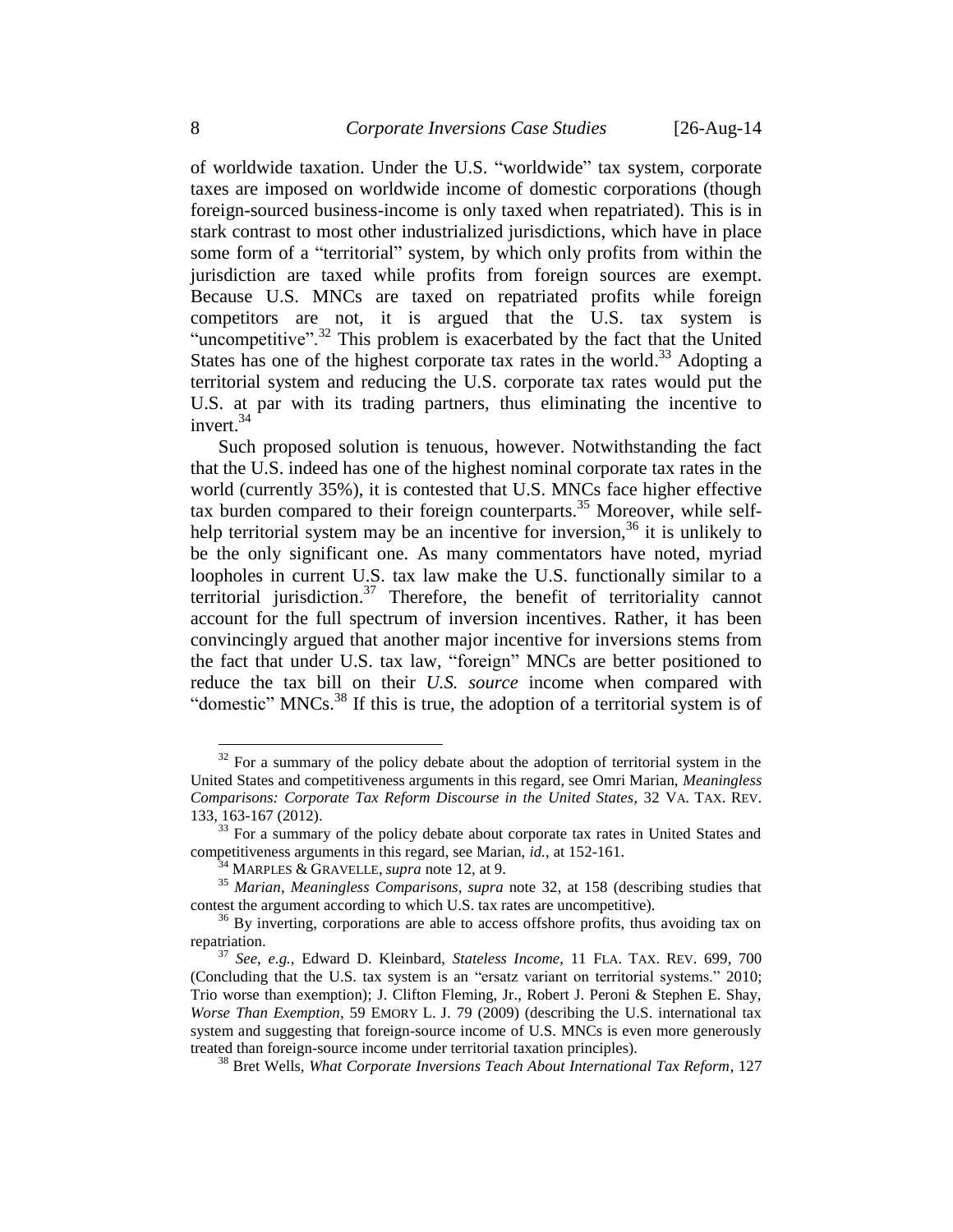little help, since under such a system the U.S. will continue to tax income earned in the United States.

<span id="page-8-0"></span>For this reason, some have brought forward proposals to deal with inversions by making it harder for inverting corporations to avoid taxation on income that is substantively generated in the United States. <sup>39</sup> Others suggested reforming the way by which the United States determines MNCs' residence for tax purposes.<sup>40</sup> Specifically, many proposals suggest applying a "Real Seat" test that considers substantive factors in determining residence, instead of the formal place-of-incorporation (POI) test currently adopted. MNCs can easily change their POI, but it might prove more difficult to change the location of substantive attributes. The most common proposal has been to implement a residence test based on the central  $m$ anagement and control  $(CMC)$ ,<sup>41</sup> which is adopted by multiple industrialized jurisdictions.<sup>42</sup> Such proposals have met with criticism. The criticism is grounded in the argument that under a Real Seat system of taxresidence determination, corporations would not be able to invert solely by changing their POI, and would be induced to move real activities out of the U.S. in order to "lose" their U.S. tax-residence.<sup>43</sup>

<span id="page-8-1"></span>To summarize, inversions are achieved through a change of tax-

<sup>39</sup> For a summary of such proposals, see Bret Wells, *Corporate Inversions and Whacka-Mole Tax Policy*, 143 TAX NOTES 1429, 1433-1434 (2014).

<sup>40</sup> *See*, *e.g.*, Stop Tax Haven Abuse Act, S. 1346, 112th Cong. § 103 (2011). Under the Act, a publicly traded corporation managed "directly or indirectly, primarily within the United States . . . shall be treated as a domestic corporation." Id. Additional bills suggest similar. See, *e.g.*, Cut Unjustified Tax Loopholes Act, S. 268, 113th Cong. § 103 (2013); Cut Unjustified Tax Loopholes Act, S. 2075, 113th Cong. § 103(2012); International Tax Competitiveness Act of 2011, H.R. 62, 112th Cong. § 2 (2011).

For such proposals see, *e.g.*, STAFF OF THE JOINT COMM. ON TAXATION, 109<sup>TH</sup> CONG., OPTIONS TO IMPROVE TAX COMPLIANCE AND REFORM TAX EXPENDITURES 178-181 (Comm. Print 2005) (proposing the adoption of a CMC test); Edward D. Kleinbard, *The Lessons of Stateless Income*, 65 Tax L. Rev. 99, 160 (2011) (suggesting to adopt a "mind and management" residence test); Tax Reform Options, *supra* note [5,](#page-2-1) at 29–37 (statement of Reuven S. Avi-Yonah, Professor, University of Michigan Law School).

<sup>42</sup> *See*, Omri Marian, *Jurisdiction to Tax Corporations*, 53 B.C. L. Rev. 1613, 1625- 1626 (discussing the widespread adoption of the CMC and similar residence tests in industrialized jurisdictions).

<sup>43</sup> *See*, *e.g.*, sources cited in *supra* note [5-](#page-2-1)7.

TAX NOTES 1345 (2010) (Studying several case studies of corporate inversions in order to unravel the motives for inversions, and concluding at 1367 that "[t]he corporate inversion phenomenon provides clear and noncontroversial evidence that foreign-owned firms are tax preferred whether they are competing against U.S.-owned multinational corporations in the U.S. domestic economy or in foreign markets); Mihir A. Desai & James R. Hines, *Expectations and Expatriations: Tracing the Cause and Consequences of Corporate Inversions*, 55 NAT'L TAX JOURNAL 409 (2002) (finding, among others, that market participants expect that an inversion transaction will result in reduction of tax liabilities on U.S. source income).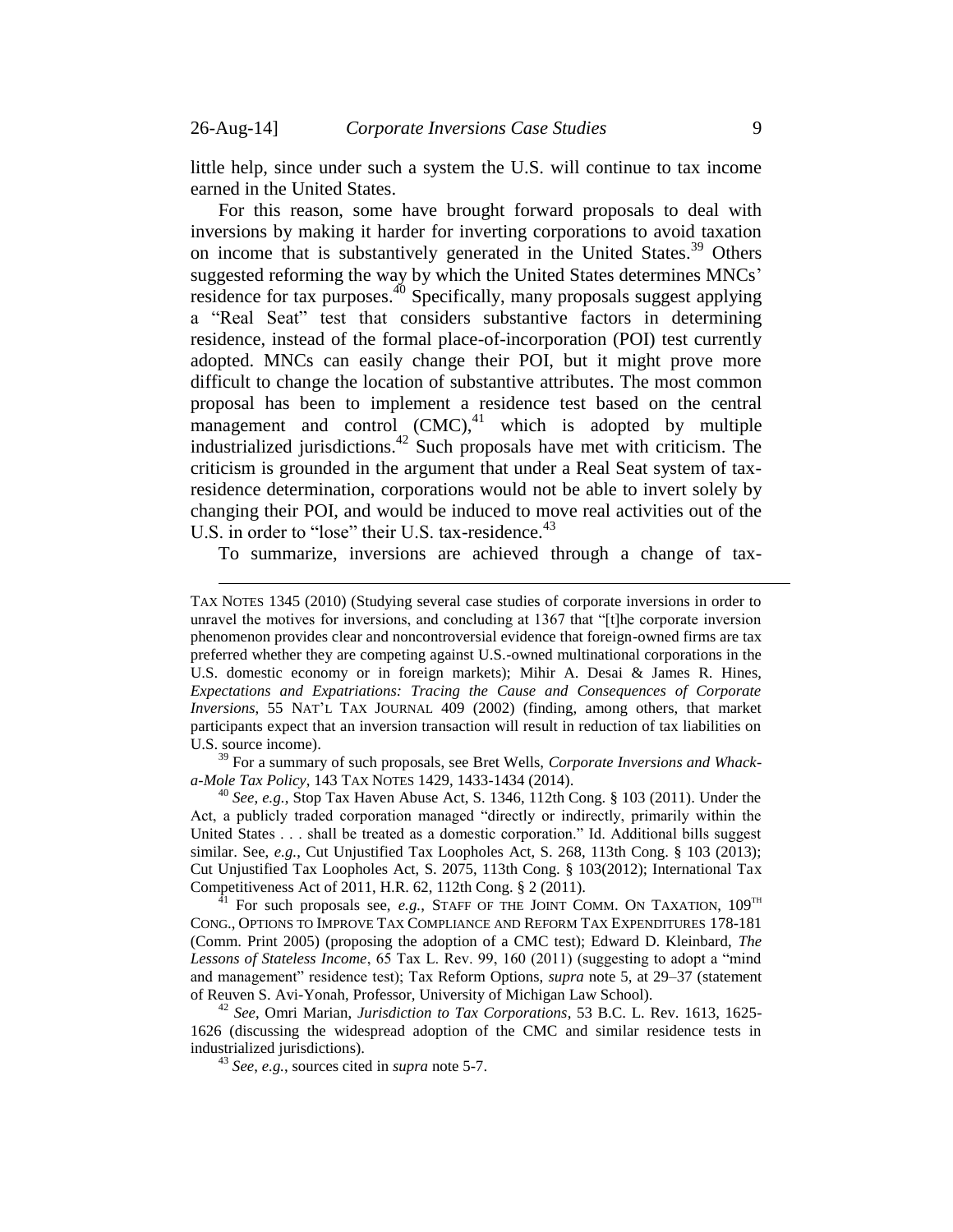residence. When changing tax-residence is strictly formal (such as reincorporation), it is not expected that anything will be lost in the home jurisdiction other than the tax base. Suggestions to prevent inversions by imposing rules of substance to determine tax-residence are met with criticism, since such rules may induce inverting MNCs to dislocate the factors based on which tax-residence is determined (such as the place of management). The next part discusses the empirical literature supporting such criticism, and identifies its shortcomings.

### II. TAXATION AND THE LOCATION OF CORPORATE HEADQUARTERS

<span id="page-9-0"></span>This part explains the empirical literature that purports to supports the policy argument according to which inversions may be associated with the dislocation of meaningful attributes in the home jurisdiction. Drawing on research in organizational studies, this part explains how inversion literature overstates it policy implication.

### <span id="page-9-1"></span>*A. Empirical Literature on Corporate Inversions and its Claimed Policy Implications*

There are several benefits in having a corporate headquarters located within a jurisdiction. $44$  For example, the national pride associated with having a well-known corporation headquartered within a jurisdiction may produce certain political benefits.<sup>45</sup> In addition, a firm's headquarters may bring with it job creation and capital expenditure, resulting in positive economic effects in the jurisdiction in which the headquarters operate.<sup>46</sup> Headquarters are also likely "to generate learning and innovation, since research, development, and entrepreneurial activities<sup>"47</sup> happen within corporate headquarters. Such activities are likely to be associated highquality, high-paying jobs.<sup>48</sup> Moreover, some studies find that in multinational groups, headquarters locations are more profitable than other locations,<sup>49</sup> suggesting that "multinational headquarters will generate larger profits, higher wages and labor rents, and greater tax payments."<sup>50</sup> It is

<sup>44</sup> Clausing, *supra* note [4,](#page-2-3) at 744-747 (describing the benefits of having MNC headquarters located within a jurisdiction).

*Id.*, at 744.

 $^{46}$  *Id.* 

 $^{47}$  *Id.* 

<sup>48</sup> *Id*.

<sup>49</sup> Matthias Dischinger, Bodo Knoll & Nadine Riedel, *There is No Place Like Home: The Profitability Gap Between Headquarters and their Foreign Subsidiaries*, 23 J. OF ECONS. & MGMT. START. 269 (2014) (Finding empirical evidence that evidence that an overproportional part of multinational group profits accrues with the corporate headquarters).

<sup>50</sup> Clausing, *supra* note [4,](#page-2-3) at 745.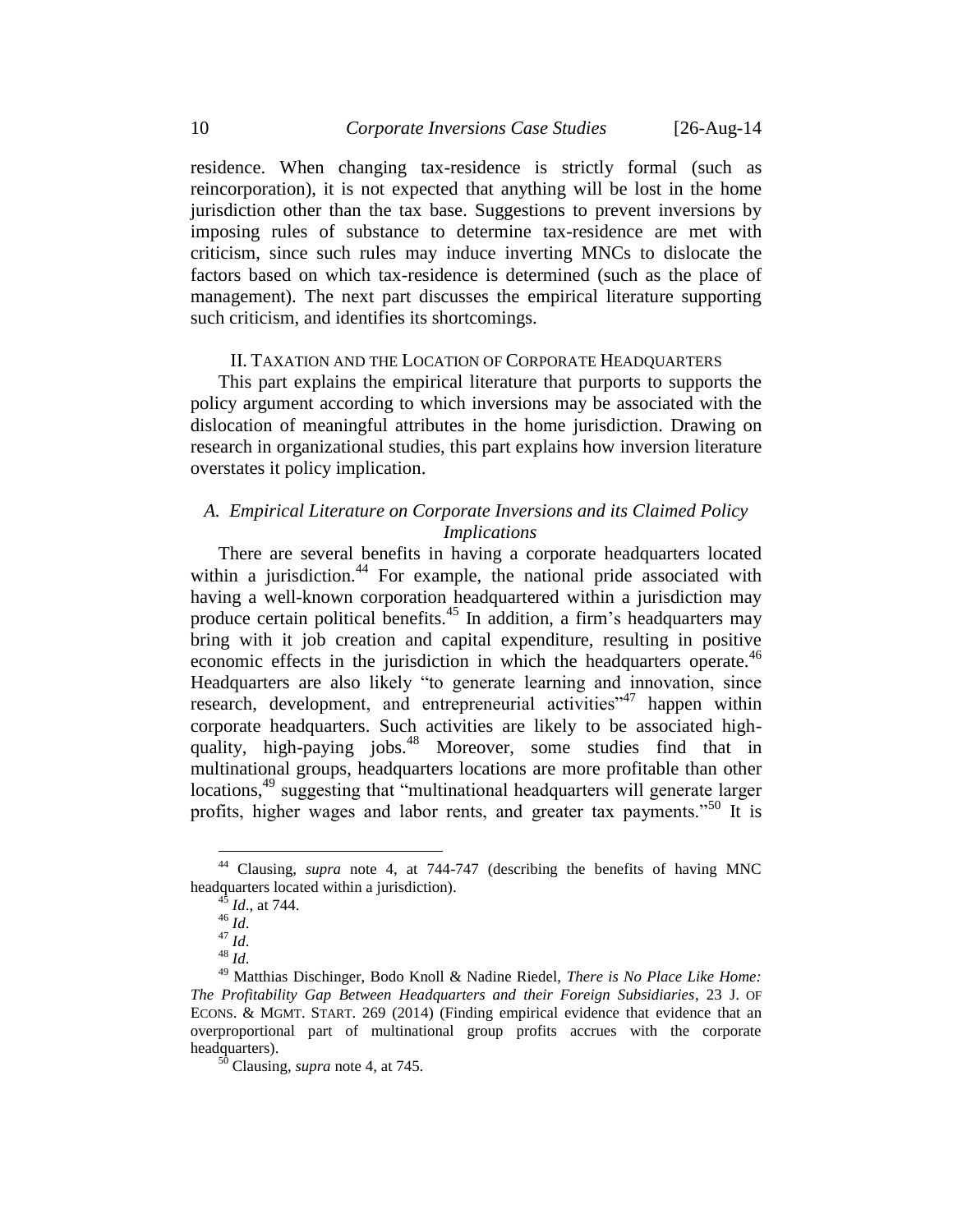therefore obvious that incentives and disincentives for MNC headquarters locational decisions are policy-relevant questions.

Several empirical studies examined how taxes affect the decision of MNCs to locate their headquarters in one jurisdiction or another. One recent paper by Johannes Voget questions "to what extent … observed relocations [of MNCs' headquarters] exhibit a tax avoidance motive.<sup> $51$ </sup> Comparing large sample of MNCs that have inverted with MNCs that did not, Voget finds that home country tax on profits repatriated from foreign jurisdictions increase the likelihood that MNCs would relocate their headquarters. He also finds that headquarters relocation is more likely if subsidiaries of an MNC residing in a worldwide jurisdiction are subject to low taxes in their respective jurisdictions.<sup>52</sup> Voget concludes with a policy implication according to which "countries have an incentive to present themselves as attractive locations for headquarters if hosting headquarters has certain positive externalities like an increased demand for skilled labor, a larger tax base, or even a better representation of the country's interest in the decision making of the multinational firm." <sup>53</sup> Therefore, according to Voget, countries should not impose taxes on repatriated profits.

<span id="page-10-0"></span>In another paper, Huizinga and Voget study the impact of taxes on MNC structure following international mergers and acquisition.<sup>54</sup> They test cross-border M&As involving two countries, constructing two hypothetical tax rates for a post-merger structure, depending on whether the post-merger parent firm is located in one jurisdiction or the other. They find taxes to have a significant impact on the decision of where to locate the parent, with "[c]ountries that impose high levels of international double taxation are less likely to attract the parent companies of newly created multinational firms."<sup>55</sup> They suggest that such a result has important policy implications since "the international organization of the firm implies cross-border relationships of ownership and control that are bound to affect the internal operation of the firm and the dealings of the firm with the affected national economies, for instance, in the form of employment."<sup>56</sup> A similar study by Barrios et. al, finds that MNCs' decisions where to locate new subsidiaries is negatively affected by MNCs' home-country taxes. $57$ 

Finally, Laaman, Simula and Torstila analyze a data-set of 52 cross-

 $\overline{a}$ 

<sup>55</sup> *Id.* at 1244

<sup>51</sup> Voget, *supra* note [3,](#page-1-2) at 1067.

<sup>52</sup> *Id*. 1079

<sup>53</sup> *Id*. 1079

<sup>54</sup> Harry P. Huizinga & Johannes Voget, *International Taxation and the Direction and Volume of Cross-Border M&A*, 64 J. OF FIN. 1217 (2009).

<sup>56</sup> *Id*.

<sup>57</sup> Salvador Barrios et. al., *International Taxation and Multinational Firm Location Decisions*, 96 J. OF PUB. ECONS. 946 (2012).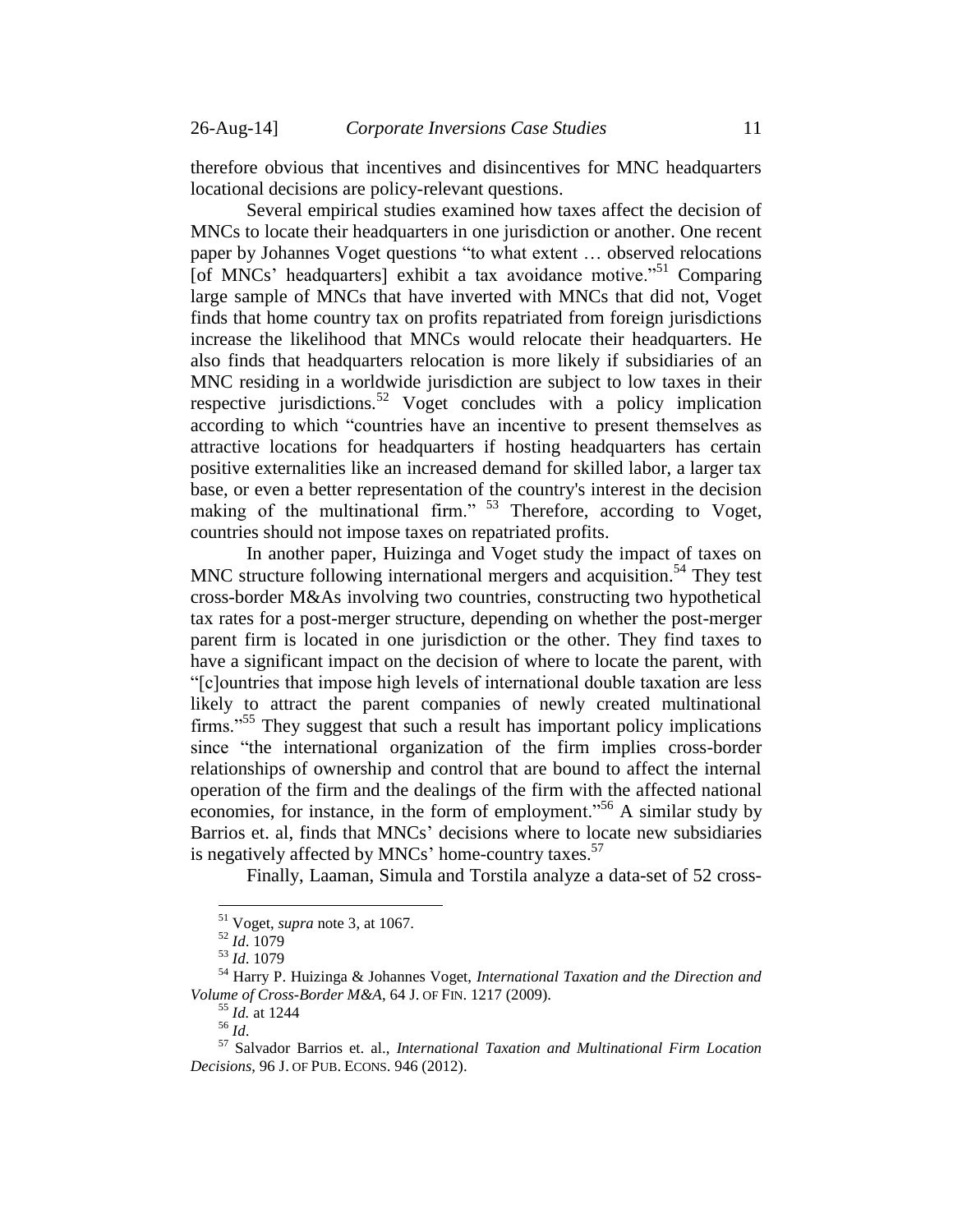border headquarters relocations in Europe.<sup>58</sup> They suggest that inquiry into the factors that drive headquarters relocations has important policy implications, since corporate headquarters create "different kinds of spillover effects to the national economy they are part of.<sup> $559$ </sup> They find that corporate-taxation plays an important role in locational decisions of multinationals. Specifically, they find that high taxes in a home jurisdiction serve as "push factor" incentivizing corporations to relocate their headquarters into jurisdictions with lower taxes (i.e., low taxes serve as a "pull factor").<sup>60</sup>

It therefore seems that tax policymakers have good reasons to worry about MNCs decisions on the locations of their headquarters. According to the studies discussed, inversion may result not only in the loss of the tax base, but also with the loss of important attributes associated with having an MNC headquarters located within a jurisdiction.

### <span id="page-11-0"></span>*B. How Empirical Studies on Corporate Inversion Overstate their Policy Implications*

### <span id="page-11-1"></span>1. Identifying Meaningful Headquarters Relocations

The studies discussed above strongly support the assertion that MNCs are incentivized to change their tax-residence in response to high taxes in their country of residence (or in response to low taxes in other jurisdictions). However, suggesting that headquarters relocation *for tax purposes* is also associated with the loss of meaningful attributes in the jurisdiction from which MNCs invert (as such studies indeed argue), requires a significant logical leap. As further discussed below,  $61$  empirical literature on inversion views headquarters locational decision as a binary variable (i.e., the headquarters is either located in one jurisdiction or the other). However, the headquarters of a modern MNC can hardly be viewed as a binary variable.

It is well established that the corporate functions of the modern MNC are not centralized in a single identifiable location.<sup>62</sup> Therefore, it is problematic to assume that meaningful functions—the functions that create positive economic effects that policymakers might care about— are located in the same place as the place of tax-residence of an MNC (whether before or after an inversion).

<sup>58</sup> Tomi Laamanen, Tatu Simula & Sami Torstila, *supra* note [3](#page-1-2) (2012).

<sup>59</sup> *Id*. 189

<sup>60</sup> *Id*. at 204-205

<sup>61</sup> *See* discussion in Part II.B.2 *infra*.

 $62$  For a summary of research on the decentralization of corporate functions, see David Collis, David Young & Michael Goold, *The Size and Composition of Corporate Headquarters in Multinational Companies: Empirical Evidence*, 18 J. OF INT'L MGMT. 260, 262-263 (2012).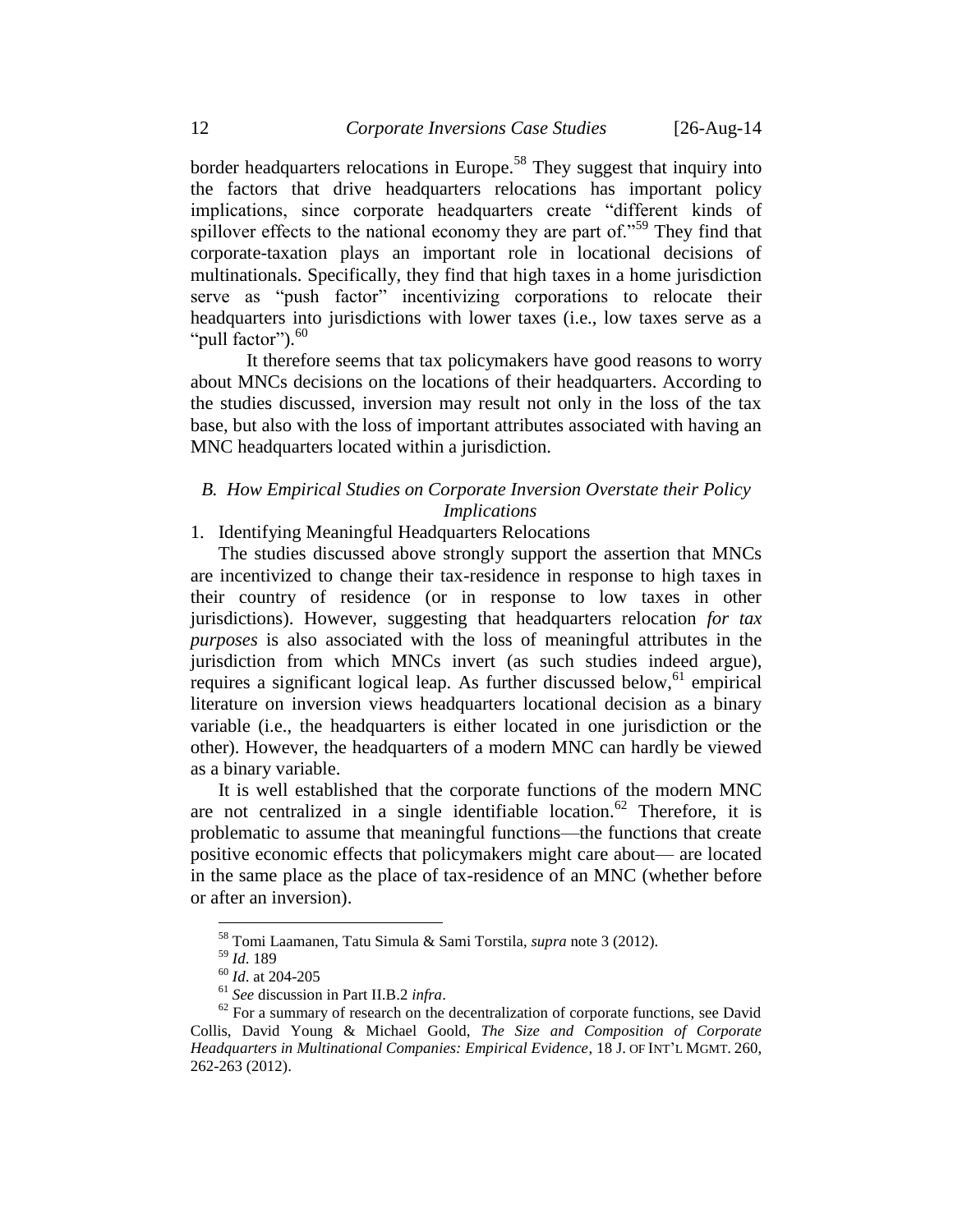For example, organizational researchers distinguish between various levels of corporate functions. Such functions include "*obligatory functions* (general management, treasury and tax, financial reporting)<sup>563</sup>, "*discretionary activities* (value adding and control functions related to HR, audit, corporate planning,  $IT)$ <sup>", 64</sup> and "operational functions (marketing, distribution and production)".<sup>65</sup> Each such function may generate different attributes, and might be located in a different jurisdiction. It is not necessarily the case that the most important attributes are in the jurisdiction of tax-residence, or that such attributes may be affected by a change to taxresidence.

In addition, decentralization can be observed within each functional level. For example, how is the substantive "location" of corporate headquarters defined? This is a difficult question to answer since "the location of the headquarters themselves has become increasingly scattered in recent years".<sup>66</sup> Mihir Deasi suggests that an MNC "home" is triplefaceted, divided between "managerial", "financial", "legal" home.<sup>67</sup> The "managerial home" is where "the managerial talent and key decisionmakers" are located.<sup>68</sup> The managerial home itself can be dispersed among several jurisdictions, with various management functions performed in different places. A firm's "financial home" is the "place where its shares are listed, $10^{69}$  which in turn dictates the rights and obligations of investors and managers in publicly traded entities. An MNC's "legal home" is the residence of the corporation for legal purposes.<sup>70</sup> The legal home itself can be divided. For example, residences for tax purposes and for corporate-law purposes may be separately determined, creating tension between different jurisdictional rules.<sup> $\tau_1$ </sup> Each such "managerial", "financial" or "legal" home may be located in a different place, and each such home may generate different types of positive attributes in the jurisdiction in which it is located. There is no reason to expect that when the "tax home" is changed (i.e., inversion) other "homes" will follow.

To summarize, MNCs operations, and specifically MNC's headquarters' functions are not "black boxes" with single identifiable

<sup>65</sup> *Id*.

 $\overline{a}$ 

<sup>67</sup> Mihir A. Desai, *The Decentring of the Global Firm*, 32 WORLD. ECON. 1271 (2009).

<sup>63</sup> *Id*. at 264.

<sup>64</sup> *Id*.

<sup>66</sup> Clausing, *supra* note [4,](#page-2-3) at 743.

<sup>68</sup> *Id*. at 1277.

<sup>69</sup> *Id*. at 1278

<sup>70</sup> *Id*. 1280-128.

 $71$  For a discussion on the interaction between residence for corporate purposes and residence for tax purposes, see Mitchell A. Kane & Edward B. Rock, *Corporate Taxation and International Charter Competition*, 106 MICH. L. REV. 1229 (2008).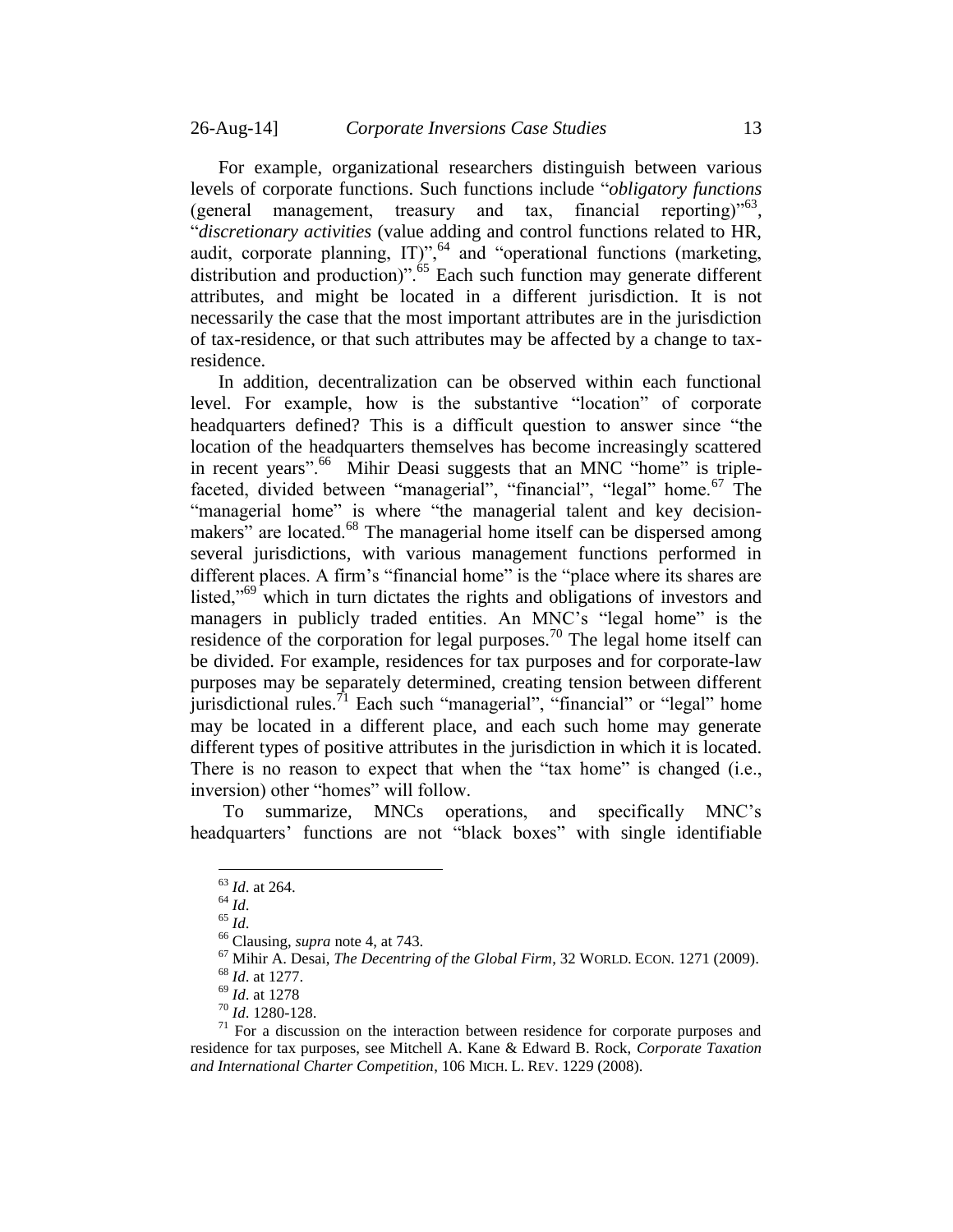location. They must be viewed as complex organizational structures. When this is the case, it is rather a complex task to define a "relocation" of corporate headquarters. Organizational researchers did tackle the issue, however.

<span id="page-13-0"></span>For example, Birkinshaw et. al. sought to explain MNCs decisions to relocate corporate headquarters and corporate business units overseas.<sup>72</sup> They clearly distinguish between three elements that define corporate headquarters: The first two are "a top management group that typically has an official location at which it meets... [and] a series of HQ functions … (treasury, investor relations, corporate communications etc.), each one of which has an identifiable physical location."<sup>73</sup> The third is "the legal" domicile" of the MNC.<sup>74</sup> They recognize that headquarters may be incorporated in one jurisdiction for tax purposes, but meaningfully operate in another. They also note and that various *substantive* management functions may be located in different jurisdictions. They therefore conclude that it is "possible to conceptualize the HQ's location on some sort of continuum, from entirely based in the home country through to entirely relocated overseas."<sup>75</sup> The *degree* of HQ relocation is therefore the dependent variable in their analysis.

Birkinshaw et. al. then study the spectrum of headquarters relocations based case studies of 40 MNCs, using multiple interviews and questioners. Such a method allows them to disaggregate management functions, and identify the geographical locations of each. They find that business units (meaning, operational functions) tend to relocate in response to demand of local markets, and in order to take advantage of local agglomeration effects. Corporate headquarters tend to meaningfully relocate in response to the demand of shareholders and financial markets. They acknowledge that corporate tax may play a role in relocation decisions, but unfortunately they do not directly study it.<sup>76</sup>

<span id="page-13-2"></span><span id="page-13-1"></span>Similarly, Barner-Rasmussen, Piekkari and Bjorkman use case studies to identify which factors explain the relocation of specific management functions.<sup>77</sup> Like Birkinshaw et. al. they view headquarters relocation on a spectrum, rather than a binary variable. They differentiate between "full, partial or virtual" relocation of headquarters.<sup>78</sup> They define each as follows: "*Full* relocation means that the entire top management group and all HQ

<sup>72</sup> Birkinshaw et. al., *supra* note [8.](#page-2-0)

<sup>73</sup> *Id*. 684.

<sup>74</sup> *Id*.

<sup>75</sup> *Id*.

<sup>76</sup> *Id*. at 690.

<sup>77</sup> Wilhelm Barner-Rasmussen, Rebecca Piekkari & Ingmar Bjorkman, *Mobility of Headquarters in Multinational Corporations*, 1 EUROPEAN J. OF INT'L MGMT. 260 (2007). <sup>78</sup> *Id*. 263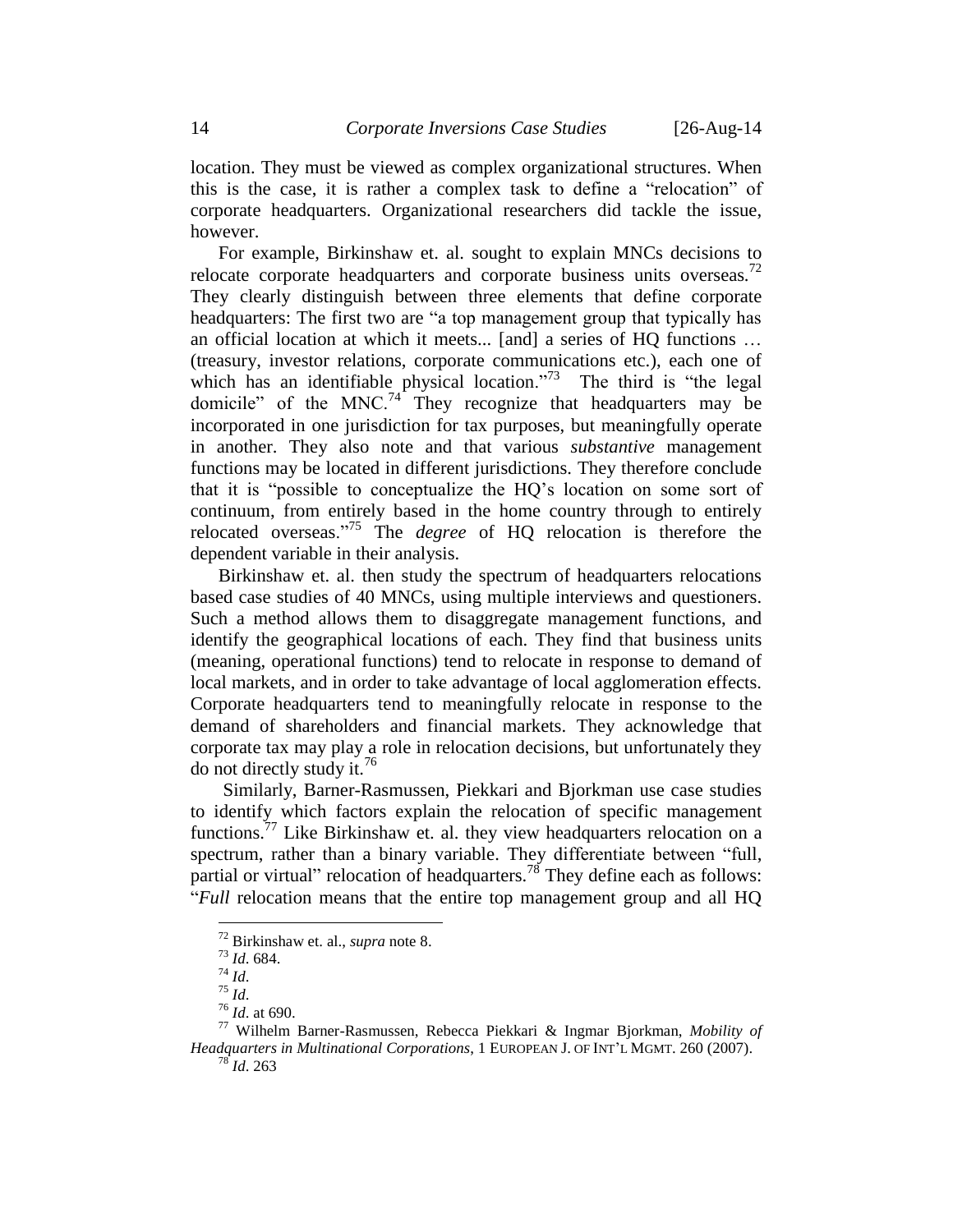functions are moved. *Partial* HQ relocation signifies that only selected members of the top management group and functions are transferred. *Virtual* relocation refers to situations in which HQ management responsibilities are handled through frequent travel and modern IT support systems."<sup>79</sup> They find that the both pragmatic and symbolic factors may drive meaningful relocations, and that such drivers may be highly contextualized.

<span id="page-14-1"></span>Unfortunately, as explained below, public-finance researchers who have studies cross-border relocations of tax-residence have viewed relocations headquarters as a binary variable. This makes the policy implications of their studies limited.

#### <span id="page-14-0"></span>2. Revisiting the Policy Implications of Inversions Literature

The article now turns to question the policy implications of empirical research on inversions against the backdrop of organizational literature discussed above. Inversions researchers suggest that jurisdictions should present MNCs with competitive tax environment for headquarters locations. Noncompetitive jurisdictions are in risk of losing important economic attributes. This policy implication is not, however, supported by these researchers' empirical findings.

For example, in Voget's study, relocation occurs "when a headquarter firm sells its assets to a foreign company or alternatively when the firm's shareholders sell their shares to a foreign company in exchange for shares or for cash."<sup>80</sup> This means that Voget's empirical findings only explain how tax may affect the nominal change of ownership of stock or assets. Voget's study offers no insight into the effects of taxes on locational decisions of meaningful headquarters functions. Using the terminology of Desai, Voget studies the effect of taxes on "legal relocations". Such relocations may be of interest to policymakers due to the loss of the corporate tax-base associated with them. However, legal dislocations do not necessarily entail the dislocation of economically significant attributes (contrary to what Voget suggests).

Huizinga and Voget study on post-merger structure is made under the assumption that "for tax purposes, the newly created multinational is resident in the acquiring or parent country".<sup>81</sup> That is probably true. However, such locational decision means little in terms of where the relevant management attributes are. Tax residence and the residence of managerial talent are two different attributes. For example, when the U.S.

<sup>79</sup> *Id*. (italics in original, citations omitted).

<sup>80</sup> Voget, *supra* note [3,](#page-1-2) at 1069.

<sup>81</sup> Huizinga & Voget, *supra* note [54,](#page-10-0) at 1226.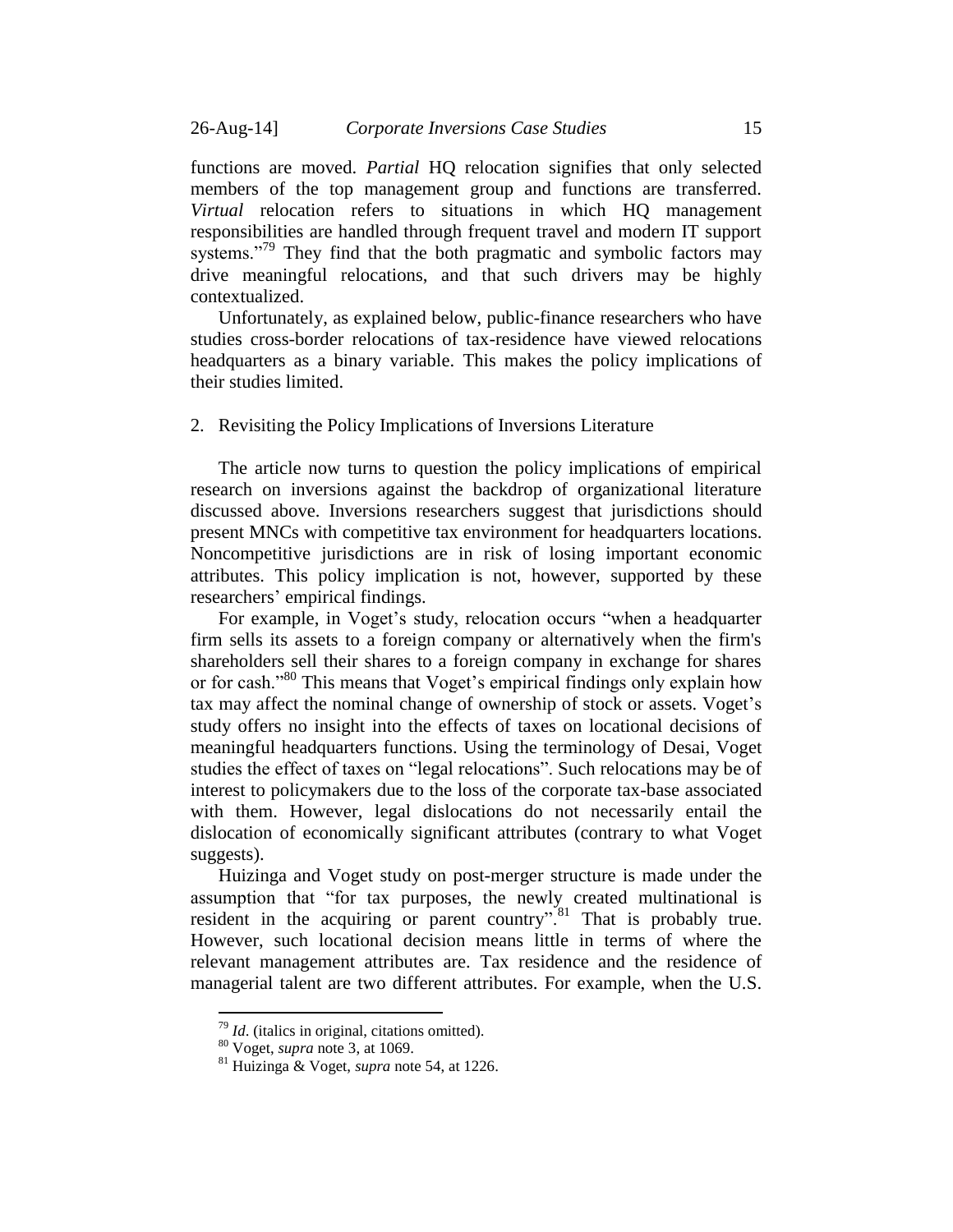based Eaton Corporation inverted in 2012 by way of merging with the Irish corporation Cooper Industries, the post-merger parent company ("New Eaton") was indeed located in Ireland (a low-tax jurisdiction), in-line with Huizinga and Voget's prediction. However, in its offering documents, Eaton stated that "The New Eaton senior management team after the acquisition and the merger will be the same as the current senior management team of Eaton."<sup>82</sup> In other words, the merged corporation, notwithstanding the fact that it is incorporated in Ireland, seems to be substantively managed from the U.S. This is inconsistent with Huizinga and Voget's policy argument according to which high taxes may affect dislocation of meaningful management attributes. To be sure, it is *possible* that this is indeed the case, but if so, Huizinga and Voget's study provides no empirical support for such argument. All their study does is to explain the effect of taxes on *nominal structuring* decisions.

Laaman, Simula and Torstila definition of relocation is similarly problematic.<sup>83</sup> Interestingly, they note the fact the headquarters relocation is a matter of degree, citing Barner-Rasmussen, Piekkari and Bjorkman.<sup>84</sup> Nonetheless, they explicitly choose to study virtual relocations, ignoring that such relocations may not to be associated with relocation of meaningful attributes. They define headquarters relocation as "as the *legal transfer* of a firm's corporate or regional HQ from one country to another."<sup>85</sup> They explicitly "do not require that even the top management team itself would have to move to the new HQ location."<sup>86</sup> It is therefore surprising that given their methodological choice of virtual relocation, they suggest that such relocations may have meaningful economic effects.<sup>87</sup>

To summarize, in formulating its policy implications, current inversion literature assumes that MNC's tax-residence overlaps with the place of all

 $82$  Eaton Corporation, Proxy Statement Pursuant to Section 14(a) of the Securities Exchange Act of 1934 (Schedule 14A) 100 (Sept. 14, 2012). In addition, according to Eaton's 2013 annual report (namely, at the end of the first full fiscal year following the transaction), all eleven board members were U.S. nationals. See, EATON CORPORATION, ANNUAL REPORT 22 (2013)

<sup>83</sup> Laamanen, Simula & Torstila, *supra* note [3.](#page-1-2)

<sup>84</sup> *Id*. at 189.

 $85$   $\overline{Id}$ .

<sup>86</sup> *Id*.

<sup>&</sup>lt;sup>87</sup> Interestingly, Laaman, Simula and Torstila observe that actual move of managers "would seem to be the case in most relocations." *Id*. They do not provide support for such an assertion. The case studies explored herein suggest to the contrary, namely that managers rarely move for tax reasons alone. Rather, following tax-driven inversions managements perform minimal functions (such as board meetings) in the new jurisdictions, in order to assure that the new tax-residence is respected. However, in most cases they continue to reside and operate their daily business in the old jurisdiction. *See*, discussion on *Virtual Relocations from a CMC Jurisdiction*, *infra* Part IV.B.3.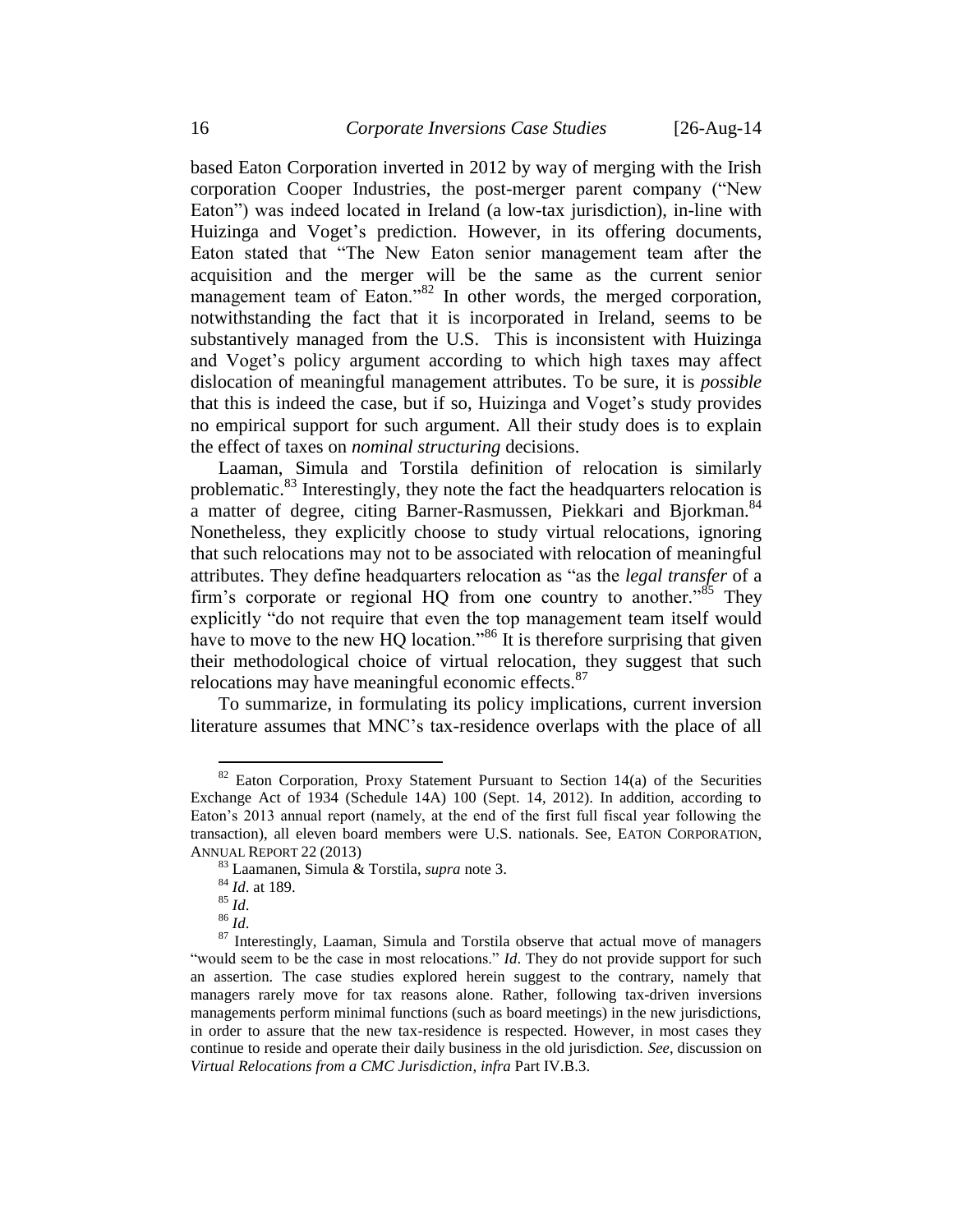the meaningful management attributes that create positive effect in the local economy. This assumption, as explained above, is supported by neither organizational studies, nor by empirical findings. The most sanguine reading of empirical literature on inversions would only support the conclusion that in response to high taxes, MNCs may engage in tax planning (such as a scheme to change tax-residence). From a policy-making point of view, that is not an interesting argument. Rational taxpayers will always attempt to reduce their tax burdens by using available tax-planning schemes.

Obviously, it still *possible* that tax-residence planning is associated with distorted capital allocations, causing meaningful effects. There is no question that taxation influences decisions about where to locate capital.<sup>88</sup> However, inversion studies do not show that to be the case in the context of MNC relocations. In fact, some studies imply to the contrary. A 2010 study by Kimberly Clausing did not find strong relationship between the registered location of *Fortune 500* firms, and meaningful R&D activities that are usually associated with headquarters locations.<sup>89</sup> Similarly, a study by Bandik, Gorg and Karpaty did not find a decline in the level of R&D activity in Sweden, following acquisition of Swedish corporations by foreign-owned MNCs.<sup>90</sup>

#### <span id="page-16-0"></span>3. Inversions Literature Excludes Many Meaningful Relocations

There is an additional shortcoming stemming from the fact that legal (or virtual) relocation is the dependent variable in empirical inversion studies. By defining relocation based on tax-residence, inversion studies exclude from their sample many *meaningful* relocations that are not accompanied by a change of tax-residence.

For example, in 2004, Nokia – the Finish communications giant – established a corporate office in New York, by *substantively* moving the corporate CFO office and other key corporate management functions from Espoo, Finland to New York. $91$  At the time of the announcement of the relocation, Nokia expected the New York headquarters to employ approximately 100-150 people.<sup>92</sup> Such move was not accompanied by the

<sup>88</sup> *See*, Devereux, *supra* note [2.](#page-1-1)

<sup>89</sup> Clausing, *supra* note [4,](#page-2-3) at 756-760.

<sup>90</sup> Roger Bandick, Holger Gorg & Patrik Karpaty, *Foreign Acquisitions, Domestic Multinationals, and R&D*, SCAND. J. OF ECONS. (forthcoming, 2014) http://onlinelibrary.wiley.com/doi/10.1111/sjoe.12071/pdf.

<sup>91</sup> Press Release, *Nokia to Establish a New Corporate Office in the New York Metropolitan Area* (Dec. 17, 2003) http://company.nokia.com/en/news/pressreleases/2003/12/17/nokia-to-establish-a-new-corporate-office-in-the-new-yorkmetropolitan-area.

 $^{92}$  *Id*.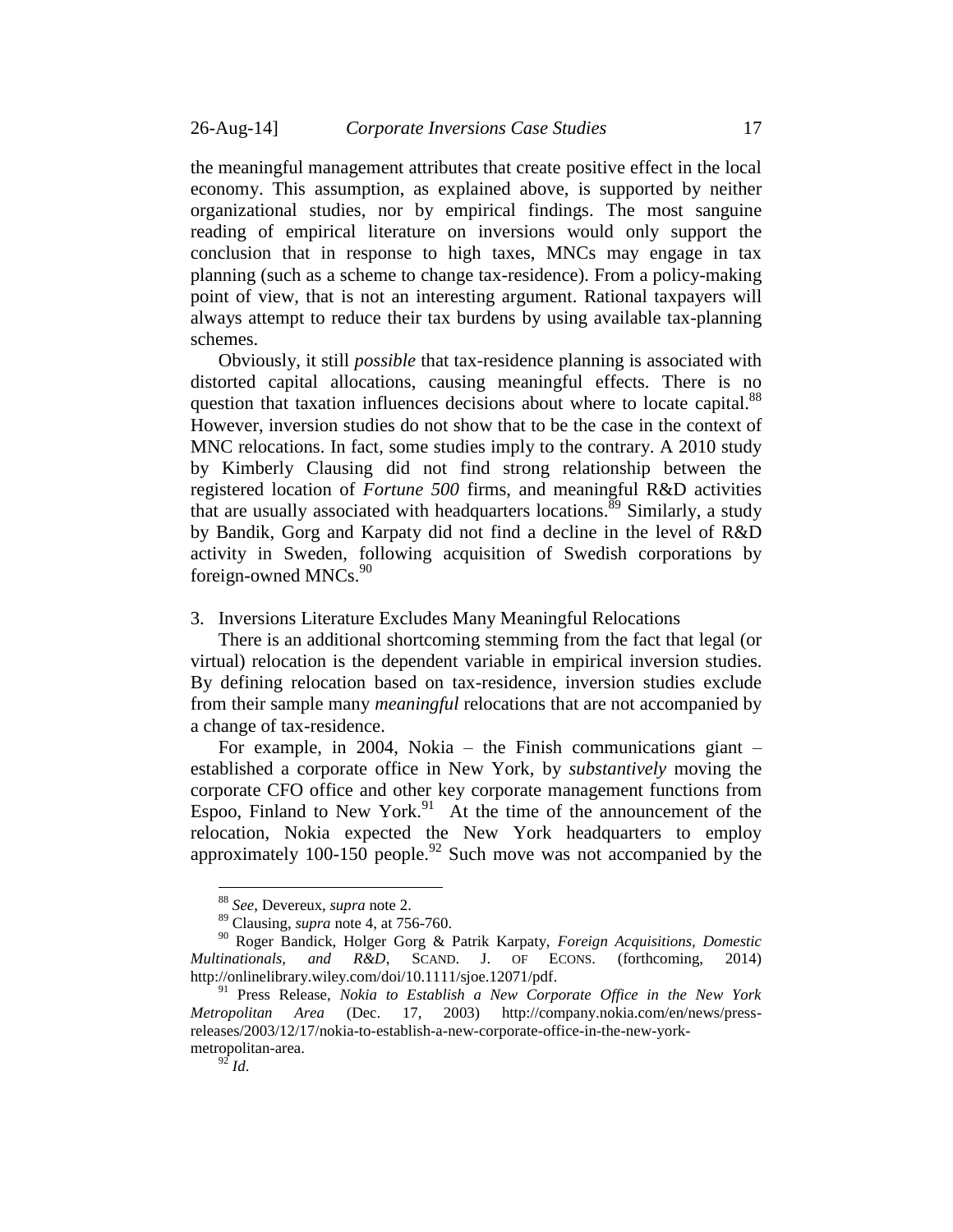change of the tax-residence. Nokia's parent entity is tax-resident in Finland to this day. Since inversion studies define relocation based on the change of tax residence, all corporate headquarters moves that are not associated with a change in tax residence, such as Nokia's, are excluded from their samples. The result is that such studies overstate the effects of taxation on virtual headquarters moves, and understate the effects of taxation on meaningful headquarters moves.

The summary of the analysis of inversion literature is that it does not support its purported policy argument according to which taxing MNCs based on the location of their headquarters my cause meaningful loss of economic attributes. The purpose of the article is to address such shortcoming by formulating a framework for the study of real economic effects that may be associated with changes in the tax-residence of MNCs.

### <span id="page-17-0"></span>III. A CASE STUDY APPROACH TO HOME COUNTRY EFFECTS OF CORPORATE **INVERSIONS**

### *A. Method and Case Selection*

<span id="page-17-1"></span>One of the main shortcomings of current inversion literature is the lack of a cohesive theoretical-connection between the empirical findings (which this article does not dispute), and their proposed policy implications. This article attempts to fills this gap by developing a framework for the description of meaningful home-country effects that may be associated with corporate inversions.

Where a coherent theory to explain a phenomenon is lacking, Grounded Theory serves an important instrument of research. Grounded Theory is a research process by which meanings are deduced from observed data (rather than using observed data to test theories). Grounded Theory is a welldeveloped method of research in social sciences,<sup>93</sup> and consists "of systematic, yet flexible guidelines for collecting and analyzing qualitative data to construct theories from the data themselves… Thus, data form the foundation of [the] theory...  $\cdot$ <sup>94</sup>

In order to deduce testable constructs that describe the meaningful effects of inversions, it is not enough to look at nominal loss of tax residence as current literature has done. There is a need for an explorative

<sup>93</sup> *See*, *e.g.*, BARNEY G. GLASER, THEORETICAL SENSITIVITY: ADVANCES IN THE METHODOLOGY OF GROUNDED THEORY (1978); BARNEY G. GLASER, BASICS OF GROUNDED THEORY ANALYSIS (1992); JULIET CORBIN & ANSELM STRAUSS, BASICS OF QUALITATIVE RESEARCH: TECHNIQUES AND PROCEDURES FOR DEVELOPING GROUNDED THEORY (1998).

<sup>&</sup>lt;sup>94</sup> KATHY CHARMAZ, CONSTRUCTING GROUNDED THEORY: A PRACTICAL GUIDE THROUGH QUALITATIVE ANALYSIS 2 (2006).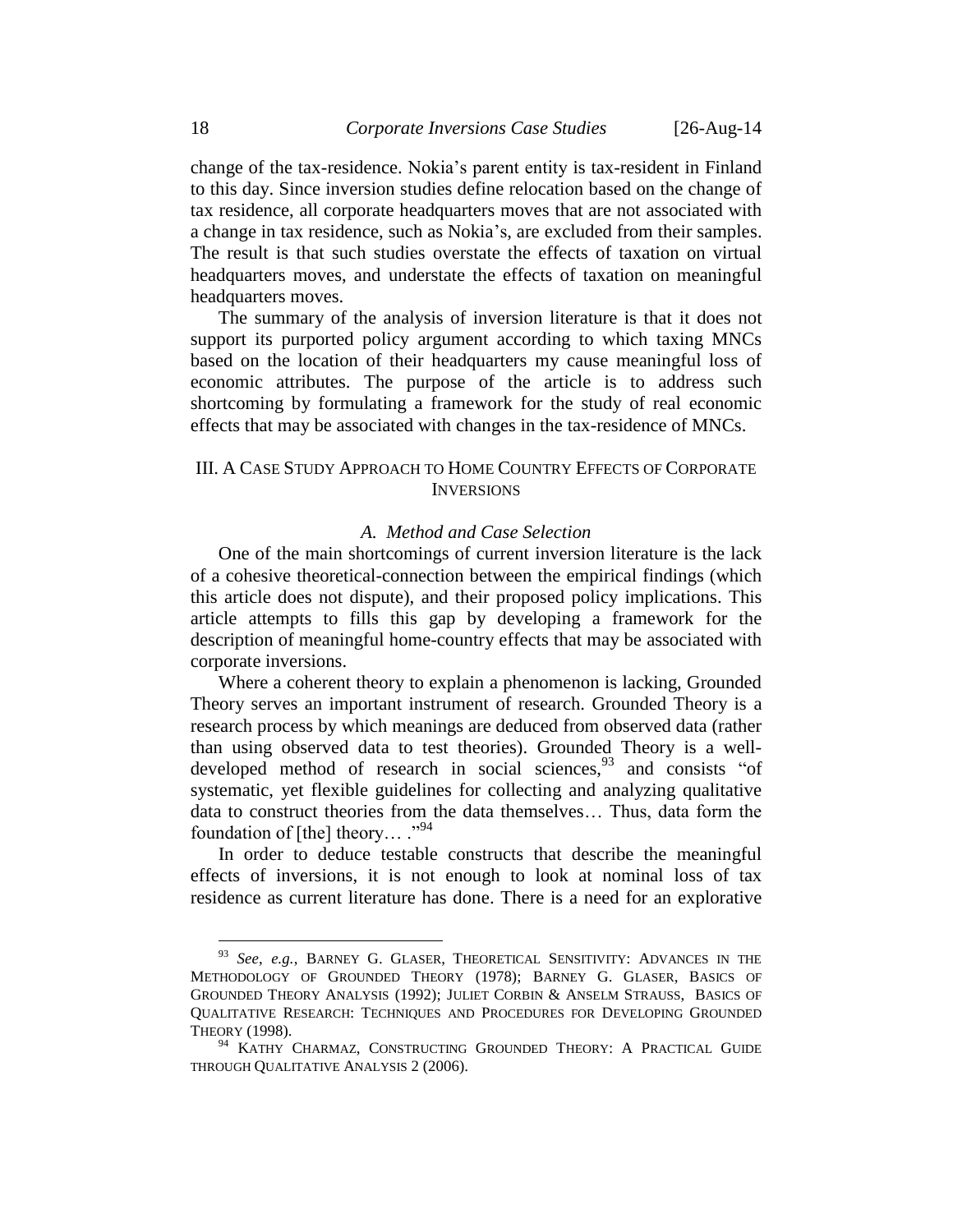<span id="page-18-0"></span>task, aimed at unearthing meaningful changes that policymakers may care about. For such a task, case study research is particularly well-suited.<sup>95</sup> Such strategy "focuses on understanding the dynamics present within a single setting"<sup>96</sup>, which in the case of this article is an inversion transaction. The idea is to identify observable "themes, concepts and even relationship between variables",  $\frac{97}{1}$  and use such observations to offer constructs to guide future research. Future research may negate or support such constructs.

To that end article closely studies the *substantive* home country effects of five inversions of large MNCs.<sup>98</sup> The case studies selected are aimed at generating a sample of inversions that vary in their legal, jurisdictional and commercial characteristics. This is in order to try and articulate, in policy relevant terms, what are the meaningful relocations that take place, uniquely in the context of inversion. Characteristics considered are: the jurisdictions involved (both home and target jurisdiction); the tax system in each jurisdiction (territorial systems versus worldwide systems); tax-residence determination in each jurisdiction (CMC versus POI); and, industry segment of the inverted MNC. The article only explores inversions from one industrialized nation to another (meaning, intra-jurisdiction relocations and relocation to small tax-havens are not explored). As explained above,  $99$ the assumption is that inversions involving pure tax havens are unlikely to entail dislocation of real economic attributes, as tax havens are generally not positioned to support such attributes, as they lack infrastructure and skilled workforce. The characteristics of the transactions studied are summarized in Table 1.

|                            | .                                  |                      |                        | Character loutes or Corporate Inversion Case Staures                                       |                                                                                              |                                         |
|----------------------------|------------------------------------|----------------------|------------------------|--------------------------------------------------------------------------------------------|----------------------------------------------------------------------------------------------|-----------------------------------------|
| Inverting<br>corporation   | Year<br>complet-<br>ed<br>(fiscal) | Home<br>jurisdiction | Target<br>jurisdiction | Home<br>jurisdiction tax<br>characteristics<br>(tax system;<br>residence<br>determination) | Target<br>jurisdiction tax<br>characteristics<br>(tax system;<br>residence<br>determination) | Industry of<br>inverting<br>corporation |
| Shire<br>Pharmaceuticals   | 2008                               | UK                   | Ireland                | Worldwide:<br><b>CMC</b>                                                                   | Worldwide:<br>CMC.                                                                           | Pharmaceuticals                         |
| <b>Wolseley PLC</b>        | 2011                               | UK                   | Switzerla-<br>nd       | Territorial:<br>CMC.                                                                       | Territorial:<br><b>POEM</b>                                                                  | Building<br>materials                   |
| Nobel Biocare              | 2002                               | Sweden               | Switzerla-<br>nd       | Worldwide:<br><b>POI</b>                                                                   | Territorial:<br><b>POEM</b>                                                                  | Dental implants                         |
| <b>News</b><br>Corporation | 2004                               | Australia            | <b>USA</b>             | Worldwide:<br><b>CMC</b>                                                                   | Worldwide:<br>POI                                                                            | Media                                   |
| <b>Tim Hortons</b>         | 2009                               | <b>USA</b>           | Canada                 | Worldwide:<br>POI                                                                          | Mixed:<br><b>CMC</b>                                                                         | Food chain                              |
|                            |                                    |                      |                        |                                                                                            |                                                                                              |                                         |

**Table 1 – Characteristics of Corporate Inversion Case Studies**

<sup>95</sup> Kathleen M. Eisenhardt, *Building Theories from Case Study Research*, 14 ACADEMY OF MGMT. REV. 532 (1989).

<sup>96</sup> *Id*. at 534.

 $^{97}$  *Id.* at 541.

 $98$  It is generally accepted that a minimum of four case studies and a maximum of ten is the desired range of grounded-theory research. *See*, Eisenhardt, *supra* note [95,](#page-18-0) at 545.

<sup>99</sup> See, *supra* note[s 27-](#page-6-1)[31](#page-6-2) and accompanying text.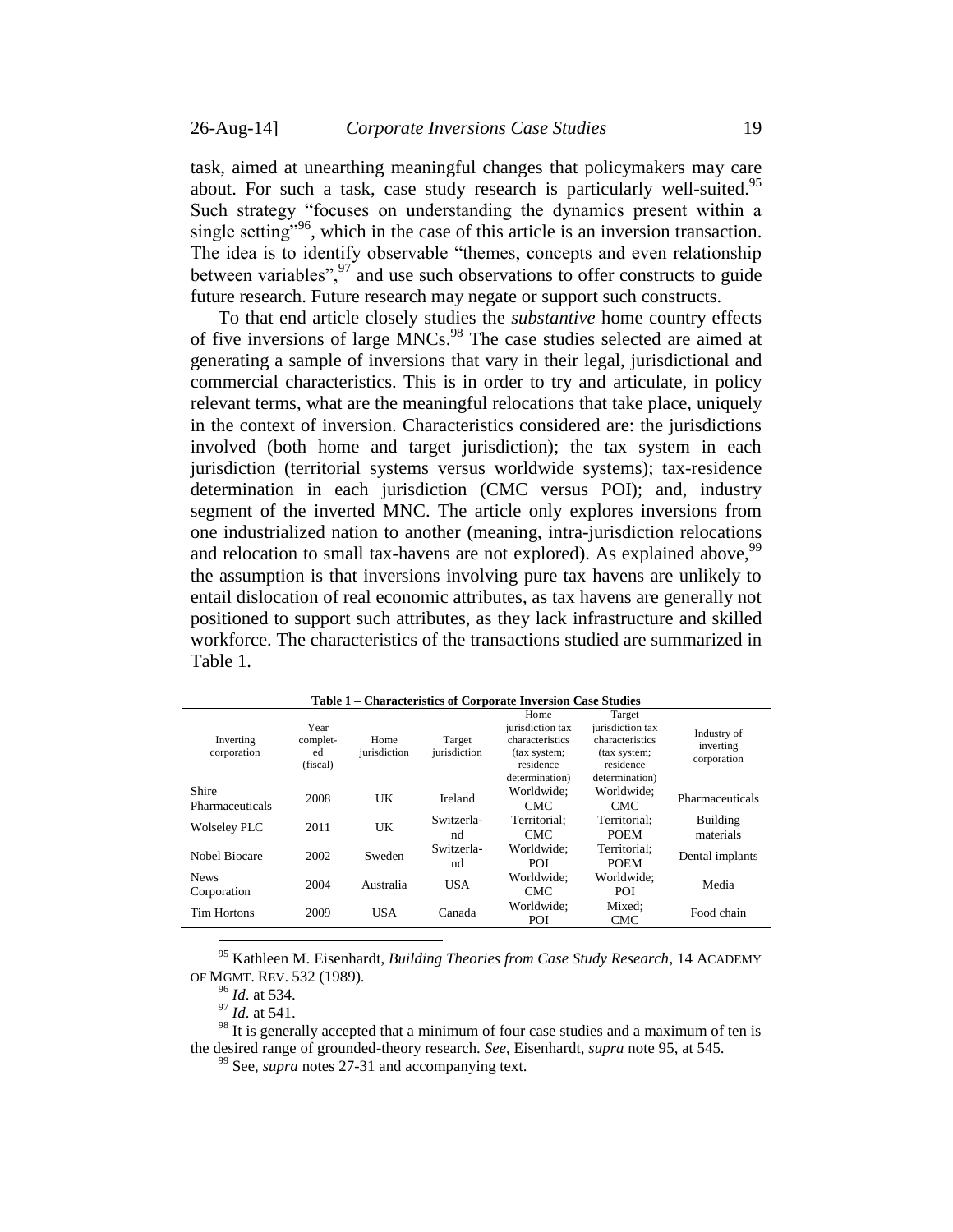Changes in the home country are explored at two points in time: immediately after the inversion (meaning, at the end of the fiscal year in which the inversion took effect), and a year after the inversion (meaning the end of the first full fiscal year following the inversion), under the assumption that at that point changes that are directly attributable to the inversion have already taken effect. Of course, it is possible that changes attributable to the inversion can be observed in the long term, but the article refrains from such inquiry primarily due to data limitations: most inversions studied are relatively recent, and long-term effects (to the extent they exist) are yet to be observed. In addition, for long post-inversion periods it should prove difficult to isolate the effects of inversions from other factors, such as external economic effects or a change in business strategy.

Numerous data sources are used in order to identify changes in the home jurisdiction. Company filings and press releases are used in order to articulate the drivers to, as well as the structure of each inversion transaction. Annual reports are used as qualitative sources describing MNCs substantive operations both before and after the inversions. The article also draws from investigative reporting by reputable news outlets that looked into the nature of MNCs operations both before and after an inversion.

Some quantitative data from companies' public filings is also used. Specifically, to the extent available, the article investigates financial segment reporting. MNCs are required to separately report financial data for "material" geographic segments.<sup>100</sup> It is many times the case that the home jurisdiction from which an MNC inverts is its historical home, which is usually a material market for the MNC operations. The home jurisdiction is therefore reported as a separate segment. Changes in that segment occurring after the inversion may provide useful insights.

Unfortunately, the breadth of information contained in segment reporting varies depending on the jurisdiction in which the MNCs securities are listed for trade. However, all include, at the minimum, the book value of long-loved assets (i.e., assets that provide the company with benefits extending beyond current fiscal year), and gross revenues in each material segment. Some MNCs also report capital expenditures and the number of employees in the geographical segment note. Even if not reported in the segment note, most MNCs annual reports contain a breakdown of the

<sup>100</sup> Herita T. Akamah, Ole-Kristian Hope & Wayne B. Thomas, *Tax Haven and Disclosure Aggregation* 2, Rotman School of Management Working Paper No. 2419573 (2014) http://papers.ssrn.com/sol3/papers.cfm?abstract\_id=2419573 (describing the requirements for geographical segment disclosure). Interestingly, the authors find that MNC that are aggressive in their tax planning tend to aggregate segments, meaning, providing lower-quality disclosure.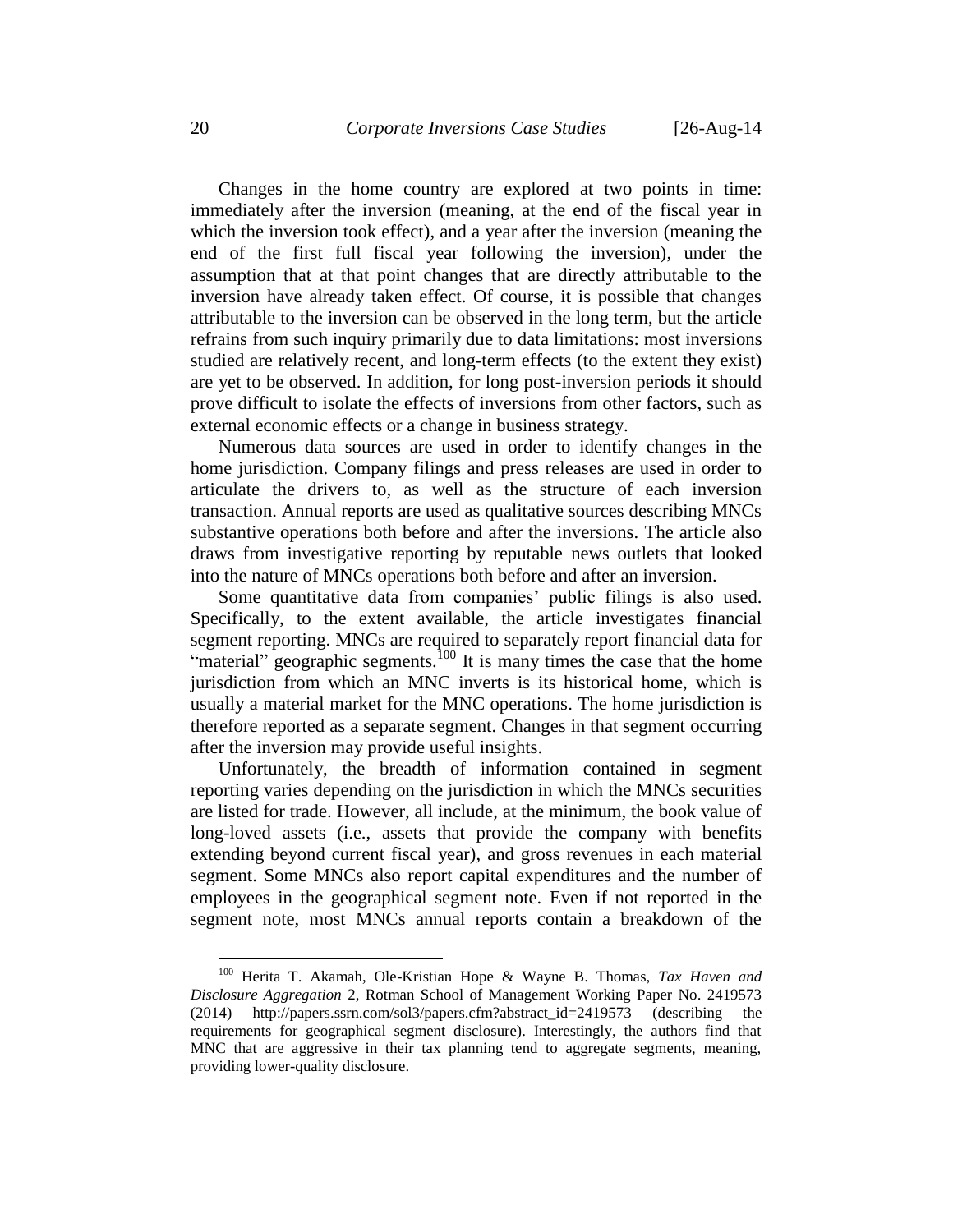number of employees in each geographical segment.

Finally, multiple data sources are used to assess whether a change of management composition can be observed following an inversion. Annual reports are used to study management composition before and after the inversion and to understand the reasons for any observed change in composition. Nationality of board members is taken from ICC Directors database as well as other sources (such as annual reports of other firms in which management members hold positions, and sometimes LinkedIn profiles of management members).

The findings are narratively discussed immediately below. Some stylized facts are presented in tabular form following the discussion of each case study.

### *B. Results: Inversion Case Studies*

<span id="page-20-1"></span><span id="page-20-0"></span>1. Shire Pharmaceuticals' 2008 move from UK to Ireland

Shire plc ("Shire") is a large MNC specializing in the development, manufacturing and sales of pharmaceuticals. It is a dual-listed company, with securities traded on both the London Stock Exchange (LSE) and NASDAQ. As of the date of this paper, Shire market cap is about \$34 billion.

<span id="page-20-3"></span>Shire was founded in 1986 in the UK ("Old Shire"), and was headquartered in Basingstoke, UK for both tax and business purposes until April 2008, when it announced its intention to change its tax-residence to Ireland.<sup>101</sup> Under the inversion plan, a new holding company, Shire Limited ("New Shire"), was registered in the Isle of Jersey, a tax haven. New Shire "operational headquarters" as well as tax-residence were to be located in Ireland. Shareholders of Old Shire received shares of New Shire on a onefor-one basis, and New Shire became the publicly traded entity.<sup>102</sup> The inversion was completed in late May, 2008.

Prior to announcing the inversion plan Old Shire had significant presence in both the U.S. and the UK, but very limited presence in Ireland. Shire's board of executives was composed of four U.S. nationals (including the Chairman, as well as the CEO), five British nationals (including the CFO), and one French national. Shire also did not have any significant Irish investor base. Of its three largest shareholders, none were Irish.<sup>103</sup>

<sup>101</sup> Press Release, *Shire to Introduce a New UK Listed Holding Company* (Apr. 15, 2008) http://www.shire.com/shireplc/uploads/press/NEWUKLISTEDHOLDINGCOMPA-Y15Apr2008.pdf [Hereinafter: Shire's Press Release].

<span id="page-20-2"></span><sup>102</sup> *Id*.

<sup>&</sup>lt;sup>103</sup> Shire Limited, Introduction of up to 700,000,000 Ordinary Shares of 5 pence each to the Official List (Prospectus) 11 (Apr. 16, 2008) [hereinafter: Shire's Prospectus].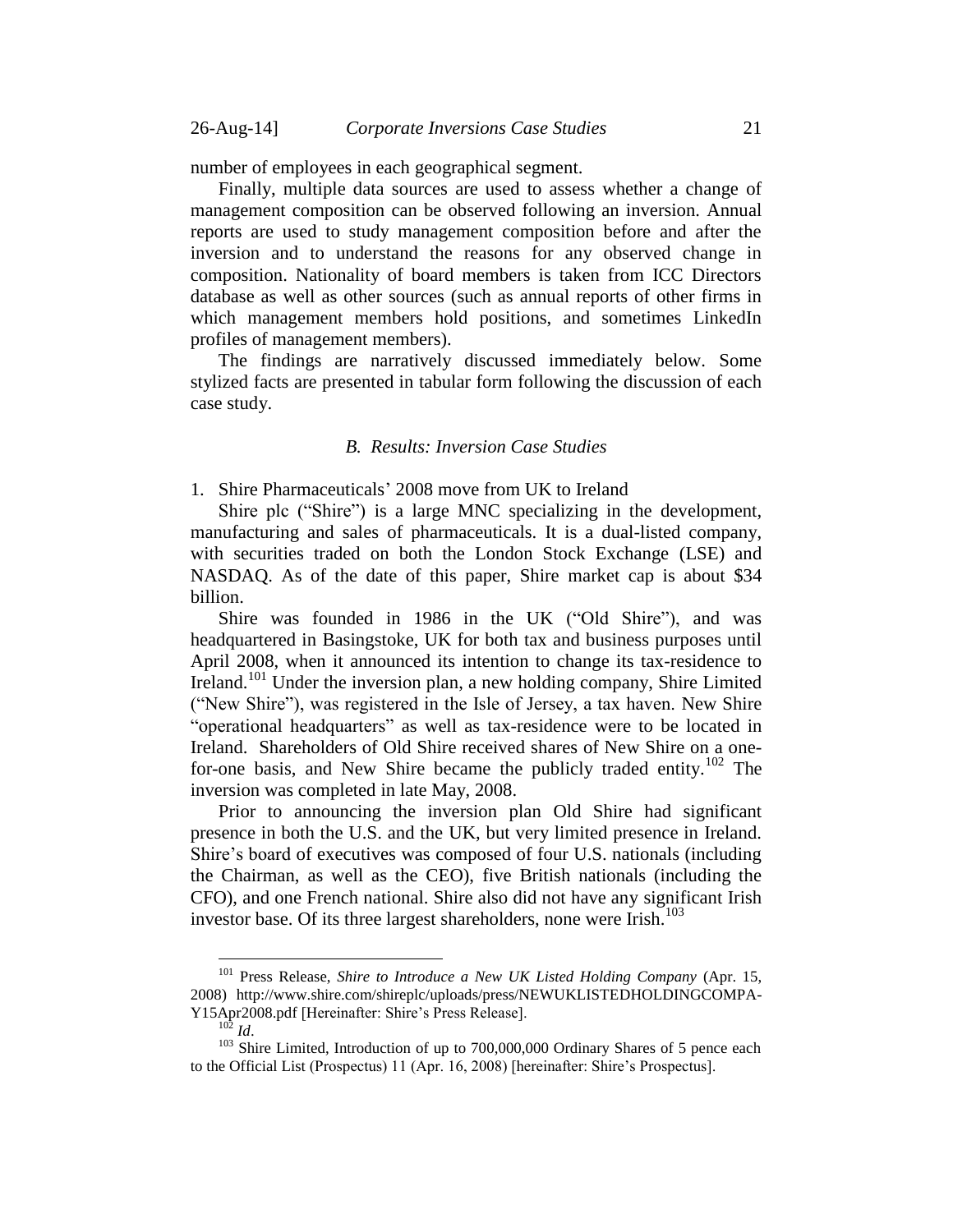<span id="page-21-0"></span>Shire's operations in Ireland were also insignificant compared to other geographical regions. For example, as of Dec., 31, 2007, Shire employed 3,346 personnel, of whom 74% where based in the United States and 13% were based in the UK. $^{104}$  Shire had only 55 employees in Ireland (about 1.6% of the global workforce), primarily in sales and marketing operations.<sup>105</sup> The Irish employees were based in a  $16,000$  sq ft office complex in Dublin,<sup>106</sup> which accounted for about 1.00% of the total area of Shire's principal properties worldwide. For comparison, Shire's UK principal properties covered an area of 67,000 sq ft, and Shire's principal properties in the U.S. covered an area of 1,005,000 Sq. ft., or about 90% of Shire's reported principal properties. The U.S. properties included all of Shire's principal manufacturing, research and technology centers.

According to Shire's geographical segment reporting,  $107$  most of its long-lived assets were located in the North America (\$294.8 million of a total of \$368.6 million, or about 80%). 74% of the gross revenues were also produced in the U.S. (\$1798.2 million of a total of \$2436.3 million). UK was the second largest segment, where 19% on the long-lived assets where located, and 7.00% of the revenues generated.

Prior to the inversion Ireland was not reported as a separate geographical segment, supporting the conclusion that it was not significant for Shire's operation in general. Indeed, as of Dec. 31, 2007 Shire had only \$1 million of long-lived assets in Ireland (less than 1.00% of Shire's worldwide long-lived assets), and it generated less than 1.00% of its worldwide revenues in Ireland.

To summarize, Ireland had no significant role in Shire's global operations prior to the inversion, and therefore agglomeration effects cannot have possibly played a significant role in Shire's decision to move to Ireland. Rather, the move was completely tax driven. In its press release announcing the inversion, Shire stated that given the group's international operations "Shire has concluded that its business and its shareholders would be better served by having an international holding company with a group structure that is *designed to help protect the group's taxation position*, and better facilitate the group's financial management."<sup>108</sup>

Shire's effective tax rate for 2007 was rather low, at  $11.9\%$ .<sup>109</sup> However,

 $104$  SHIRE PLC, ANNUAL REPORT 117 (2008).

<sup>105</sup> Salamander Davoudi & Andrew Jack, *Shire Deals Blow To UK As It Moves Tax Domicile To Ireland*, Financial Times (Apr. 16, 2008 3:00 AM). http://www.ft.com/intl/cms/s/0/051e289c-0b4c-11dd-8ccf-0000779fd2ac.html

<sup>106</sup> Shire's Prospectus, *supra* note [103,](#page-20-2) at 298.

<sup>&</sup>lt;sup>107</sup> SHIRE PLC, ANNUAL REPORT 80 (2008).

<sup>108</sup> Shire's Press Release, *supra* note [101.](#page-20-3)

 $109$  In fact, the rate was 2007 was negative 4.0%. The 11.9% figure excludes the impact of a one-time charge made in respect of a specific investment. See, Shire plc Annual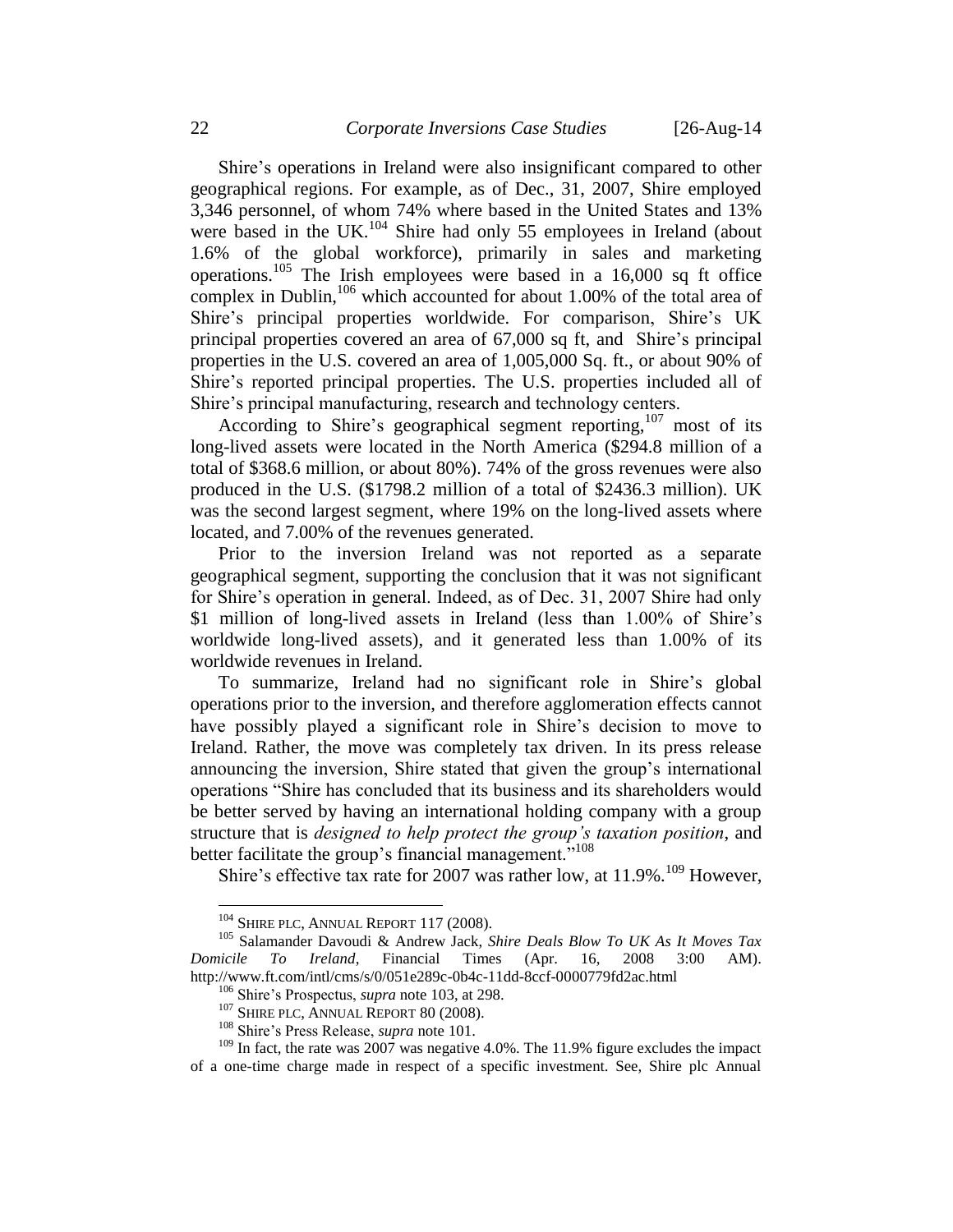Shire's effective tax rates for 2006 and 2005 were quite substantial, at 26.8% and 27.5%, respectively.<sup>110</sup> Shire did not disclose the expected effect of the inversion on the group's effective tax rate. However, the incentive to adopt Irish tax residence in lieu of the UK one was rather obvious: At the time, the UK tax system was a worldwide system, meaning that a resident UK MNC was subject to tax in the UK on its worldwide income. The UK corporate income tax was substantial, at 30.00%. This created an incentive for UK MNCs to "lose" their UK tax residence (in which case they would only be taxed in the UK on income derived from source within the UK), and establish residence in a lower-tax jurisdiction. While Ireland was also a worldwide tax-jurisdiction, Ireland's corporate tax rate at the time was 12.5%.

Under UK law, tax-residence of corporations is determined based on two alternative tests, the satisfaction of either would result in UK taxresidency: The place of incorporation, or the place of central management and control (CMC). This means that in order to "lose" its UK tax-residence Shire had to take a two-step approach. First, it had to reincorporate some place other than the UK. This is rather easy to achieve, and indeed, Shire had changed its place of incorporation to the Isle of Jersey, a tax haven.

<span id="page-22-0"></span>Second, Shire had to change its place of central management and control. Changing the place of central management and control may seem more challenging. Under UK law, the place of central management is, broadly speaking, the place where the highest level of control of the business of the company' is directed.<sup>111</sup> Presumably then, managers would actually have to move someplace else, dislocating real management attributes, in order for Shire to "lose" its UK status. This is the type of behavioral incentive that opponents of the Real Seat tests are worried about. Indeed, when discussing the planned inversion, Shire's CEO explicitly differentiated Shire's planned inversion from naked inversions that were common practice in the U.S. in the early 2000s. He explained: "[t]he era of paper transactions and occasional board meetings in order to have intellectual property in the Caymans, Bermuda and the Bahamas has ended, with a shift to substance over form."<sup>112</sup> This strongly implies that a real, economically significant move would have had to take place in order to shift Shire's tax-residence.

However, in stark contrast to such a story, Shire took great care to assure its various stakeholders that no substantive changes are expected to

Report (Form 10-K) 89 (2007).

 $110$  *Id.* 

<sup>111</sup> Christiana HJI Panayi, *United Kingdom*, *in* RESIDENCE OF COMPANIES UNDER TAX TREATIES AND EC LAW 817, 826-827 (Guglielmo Maisto ed., 2009).

<sup>112</sup> Davoudi & Jack, *supra* note [105.](#page-21-0)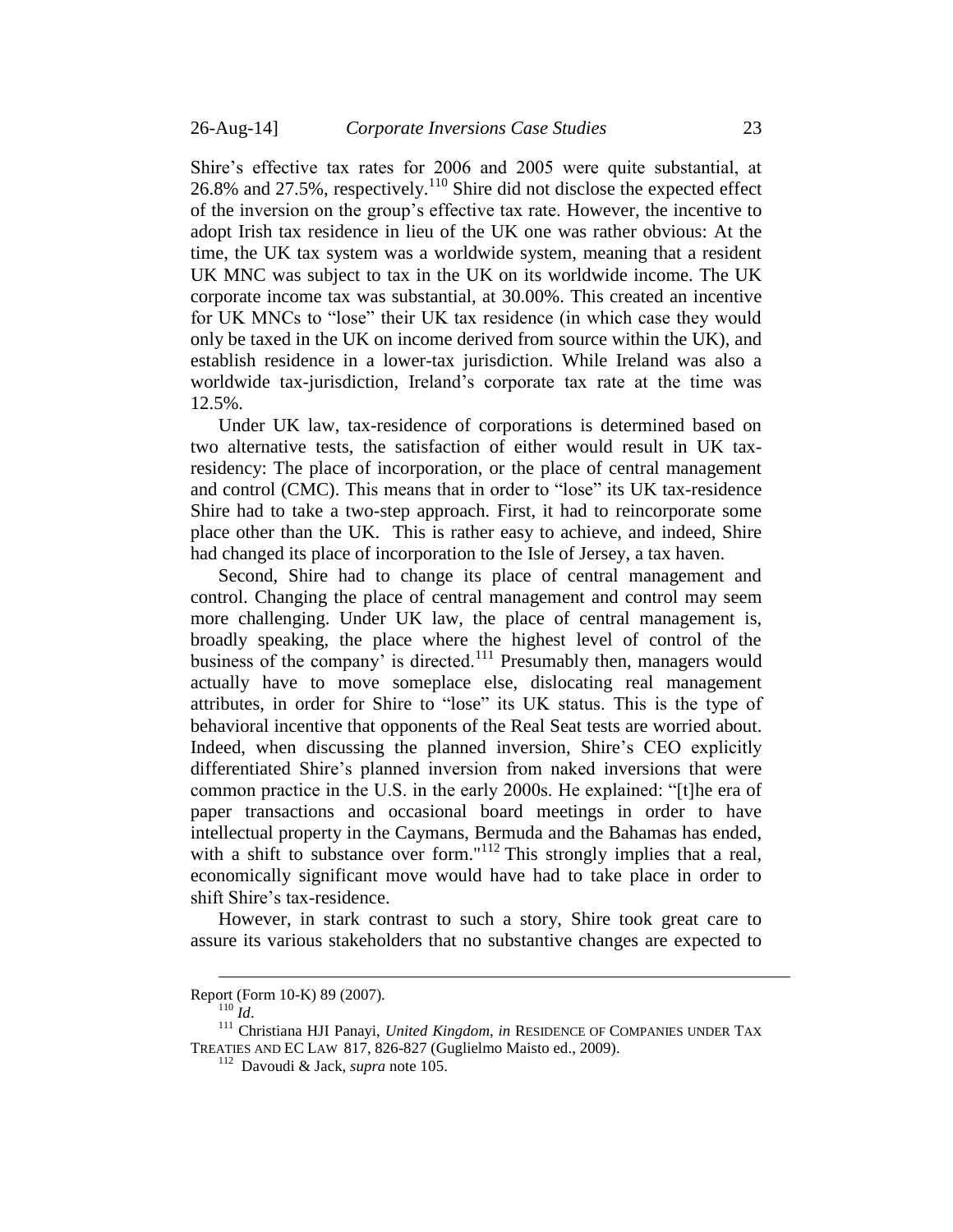take place as a result of the inversion. Shire assured its shareholders that "[t]he new holding company… will have the same Board and management team as [Old] Shire and there will be no substantive changes to corporate governance and investor protection measures." <sup>113</sup> Shire also stated that the inversion "will not result in any changes in the day to day conduct of Shire's business". 114

Indeed, Shire board composition had hardly changed following the inversion. While some personal changes have occurred, the national composition of board-members remained largely the same. Following the inversion Shire's board included four Americans (including the Chairman), five British nationals (including the CEO as well as the CFO), and one French national, just as before the inversion. The following year (i.e., 2009) two American and one British board member left, and one American has been appointed. In other words, British residents maintained majority in Shire's board.

While Shire had to have its central management and control in Ireland in order to have gained residence there, not a single board member moved to Ireland, nor was any Irish board member appointed. An investigation by the Guardian newspaper into Shire's post inversion operations suggested that as of February 2009, Shire had approximately 70 employees in its Dublin office (about 2.00% of its global workforce), none of whom involved in the "central management" of Shire.<sup>115</sup> For comparison, Shire's UK headquarters employed three hundred staff at the time.<sup>116</sup> It therefore seems that at the strategic corporate-level, the relocation has been completely virtual.

<span id="page-23-0"></span>Given that both the UK and Ireland determine the place of residence based on the central management and control test, this seems odd. How is it that no significant dislocation of corporate-level functions can be observed in the UK following Shire's inversion? The answer seems to be that Shire felt comfortable that its place of central management and control would be based on the place of board meetings.<sup>117</sup> The place of board meetings is viewed the as having an in important (even if not determinative) role at

<sup>113</sup> Shire's Press Release, *supra* note [101.](#page-20-3)

<sup>114</sup> *Id*.

<sup>115</sup> Tax Gap Reporting Team, *Tracking Down the Addresses of the Irish Headquarters*, The Guardian (Feb. 9, 2009) http://www.theguardian.com/business/2009/feb/10/tax-gapireland-firms/.

<sup>116</sup> *Id*.

<sup>&</sup>lt;sup>117</sup> SHIRE PLC, ANNUAL REPORT 45 (2008) ("In this regard the Board noted that as Shire is tax resident in Ireland it is obligated to hold all its Board meetings outside the UK, and as such there will always be an element of travel time before it can hold an urgent ad hoc").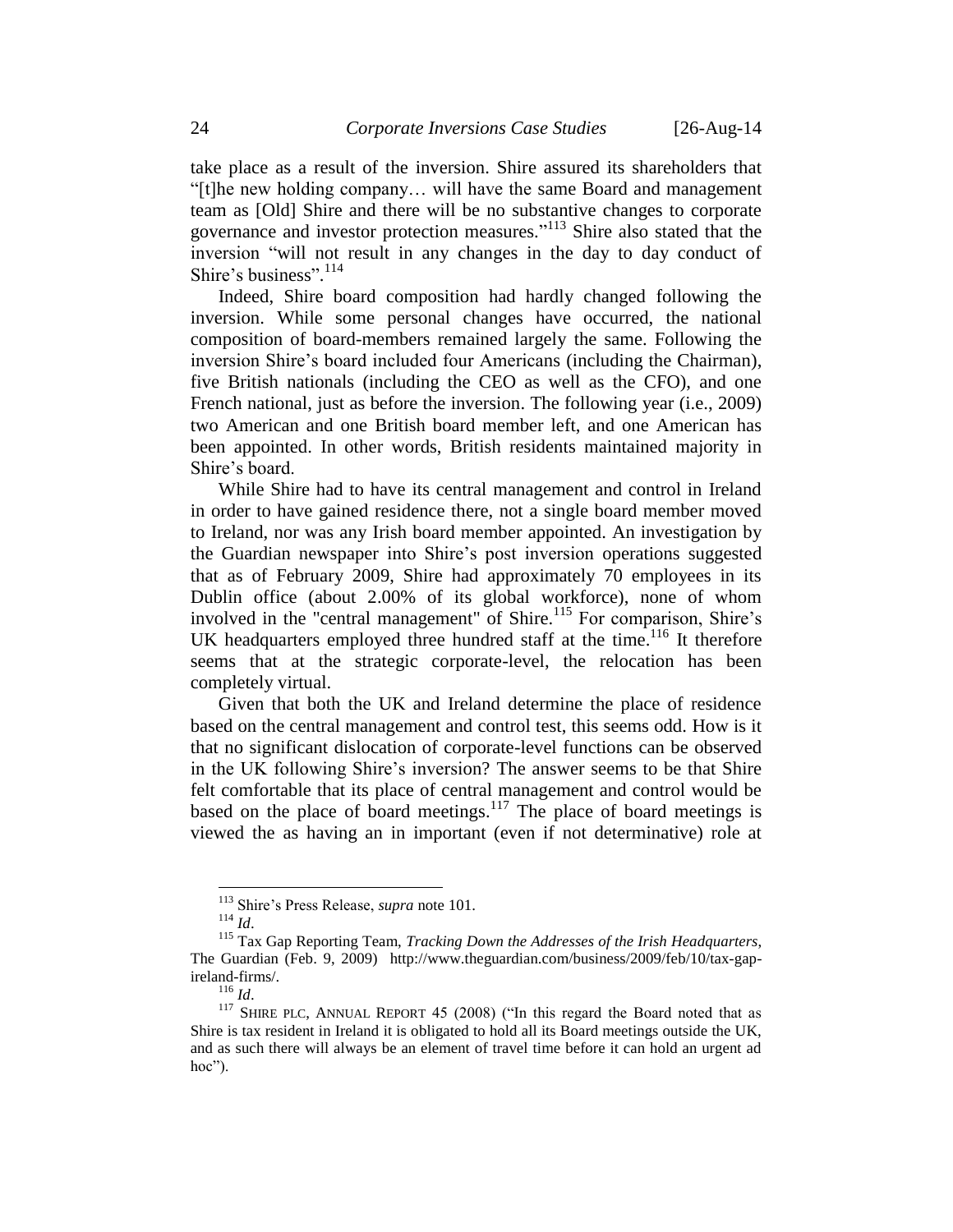concluding where the place of central management is. $118$  Indeed, Shire instituted a \$9,271 budget to support executive's travels for board meetings in Ireland.<sup>119</sup> Of the five board meetings that took place in the year following the inversion, three took place in Ireland, and two in the U.S. It appears that three board meetings were enough to substantiate tax-residence in Ireland. $120$ 

An examination of Shire's geographical segment reporting and annual reports tells a similar story. In the years following the inversion, the bulk of Shire's work force remained in North America, with about 72% and 73% of the work force employed there in 2008 and 2009 respectively (compared to 73% before the inversion). The UK workforce also maintained its size. Prior to the inversion Shire employed 458 employees in the UK (13% of the global work force). It employed 452 and 465 employees in the UK in 2008 and 2009 respectively (12% of the global workforce for both 2008 and 2009).

Following the inversion, Shire's only principal property in Ireland remained the same 16,000 Sq. ft. office complex in Dublin. Shire's occupation of properties in the UK did not suffer a loss, and even increased following the inversion. The area covered by Shire reported principal properties in the UK in 2008 increased to 88,500 sq. ft., and significantly increased in 2009 to 148,000 sq. ft. Most of Shire's occupied properties remained in the U.S. (1,039,000 sq. ft. in 2009). All of Shire's main research and manufacturing facilities remained in the U.S. until the end of 2009, as was the case prior to the inversion.

North America also remained the location of most of Shire's long-lived assets (87%, representing an increase of about 7.00%) in both 2008 and 2009, and gross revenues (76% and 71% in 2008, 2009 respectively). The UK remained the second most significant geographical segment with 11% and 12% of the long-lived assets in 2008 and 2009 respectively, and 5% of the revenues in both years. In nominal terms, in the year of the inversion the U.K. assets decreased by \$7.2 million, but in the following year UK assets increased to a level higher than before the inversion. In terms of proportional part to Shire's global assets UK has seen a decrease from 17% to 11% in both 2008 and 2009. Ireland remained marginal with less than 1.00% of both long-lived assets and gross revenues.

It is therefore clear that from UK's perspective, the only result of Shire's inversion to Ireland was the loss of the UK tax-base. There were no

<sup>118</sup> Panayi, *supra* note [111,](#page-22-0) at 830.

<sup>&</sup>lt;sup>119</sup> SHIRE PLC, ANNUAL REPORT 51 (2008) ("In addition, to recognize the travel required for Directors to attend meetings in Ireland or the US, a \$9,271 travel allowance was instituted for travel exceeding four hours").

 $120$  *Id.*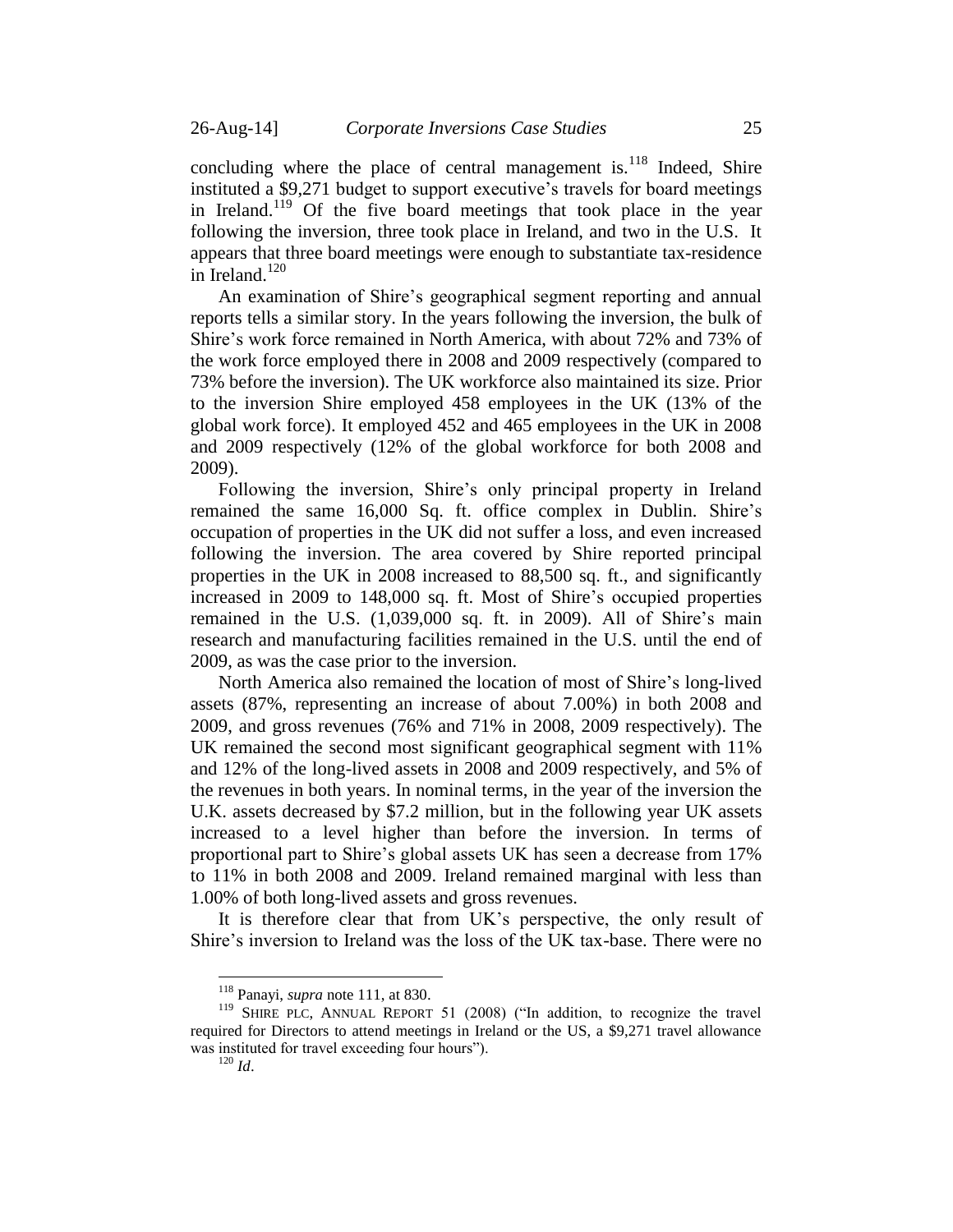overall noteworthy changes, positive or negative, to Shire's economic activities in the UK. One report summarized that Shire was able to move to Ireland (for tax purposes) with "[N]o change to strategy. No change to dividend policy. No staff relocation or job losses."<sup>121</sup>

Some of the geographical data of Shire's global activities before and after the inversion is summarized of Table 2. UK, the home country from which Shire inverted, is highlighted.

| 2007                                                                                | 2008 (Inversion announced<br>and completed)                                         | 2009                                                                                         |
|-------------------------------------------------------------------------------------|-------------------------------------------------------------------------------------|----------------------------------------------------------------------------------------------|
|                                                                                     |                                                                                     |                                                                                              |
| $\overline{4}$                                                                      | $\overline{4}$                                                                      | 3                                                                                            |
| $5^{122}$                                                                           | 5                                                                                   | $\overline{4}$                                                                               |
| 1                                                                                   | 1                                                                                   | 1                                                                                            |
| 10                                                                                  | 10                                                                                  | 8                                                                                            |
|                                                                                     |                                                                                     |                                                                                              |
| 458 (13%)                                                                           | 452 (12%)                                                                           | 465 (12%)                                                                                    |
| 2,533 (74%)                                                                         | 2,714 (72%)                                                                         | 2,892 (73%)                                                                                  |
| 445(13%)                                                                            | 603(13%)                                                                            | 581(15%)                                                                                     |
| 3,436 (100%)                                                                        | 3,769 (100%)                                                                        | 3,875 (100%)                                                                                 |
|                                                                                     | not reported                                                                        | $70^{126}$ (2%)                                                                              |
|                                                                                     |                                                                                     |                                                                                              |
| 67,000 (6%); Basingstoke,<br>UK, Global HO                                          | 88,500 (8%); Basingstoke,<br>UK, UK HO                                              | 148,000 (9%); Basingstoke,<br>UK, UK HO                                                      |
| 1,005,000 (90%); Offices,<br>manufacturing, research<br>and distribution facilities | 1,039,000 (91%); Offices,<br>manufacturing, research<br>and distribution facilities | 1,357,000 (86%); Offices,<br>manufacturing, research<br>and distribution facilities          |
| 16,000 (1%); office space                                                           | 16,000 (1%); Dublin,<br>Ireland – Global HO                                         | 16,000 (1%); Dublin,<br>Ireland – Global HO                                                  |
| 34,000 (3%; office space)                                                           | Not reported                                                                        | 35,000 (2%); office space                                                                    |
| Not reported                                                                        | Not reported                                                                        | 16,500 (1%; office space)                                                                    |
| Not reported                                                                        | Not reported                                                                        | 14,000 (1%; office space)                                                                    |
|                                                                                     | $55^{125}$ (2%)                                                                     | Table 2 – Summary of Shire's activity by geographical segment before and after the inversion |

<sup>121</sup> Andrew Hill, *Shire's Shift in Tax Residency is a Warning to the UK*, Financial Times (Apr. 15, 2008, 8:07 PM) http://www.ft.com/intl/cms/s/0/035ff9f2-0b1c-11dd-8ccf-0000779fd2ac.html.

<sup>122</sup> One none-executive director who lives in London in the relevant period is counted as British, though she possibly holds U.S.

<sup>123</sup> These figures are taken from Shire's respective annual reports for 2007, 2008 and 2009.

 $124$  Number of Irish employees is taken from Cite take from reports; While Ireland was reported as a separate segment in Shire's annual reports, Irish employees were not reported separately. It is therefore possible that such employees are included in the UK figures.

<sup>125</sup> *Supra* note [105.](#page-21-0)

<sup>126</sup> This figure was current as of February 2009. *See*, Tax Gap Reporting Team, *supra*  note [115.](#page-23-0)

 $127$  The data for Shire's occupied properties is taken from the following sources: Shire plc Annual Report (Form 10-K) 35 (2007); Shire plc Annual Report (Form 10-K) 36 (2008); Shire plc Annual Report (Form 10-K) 35 (2009).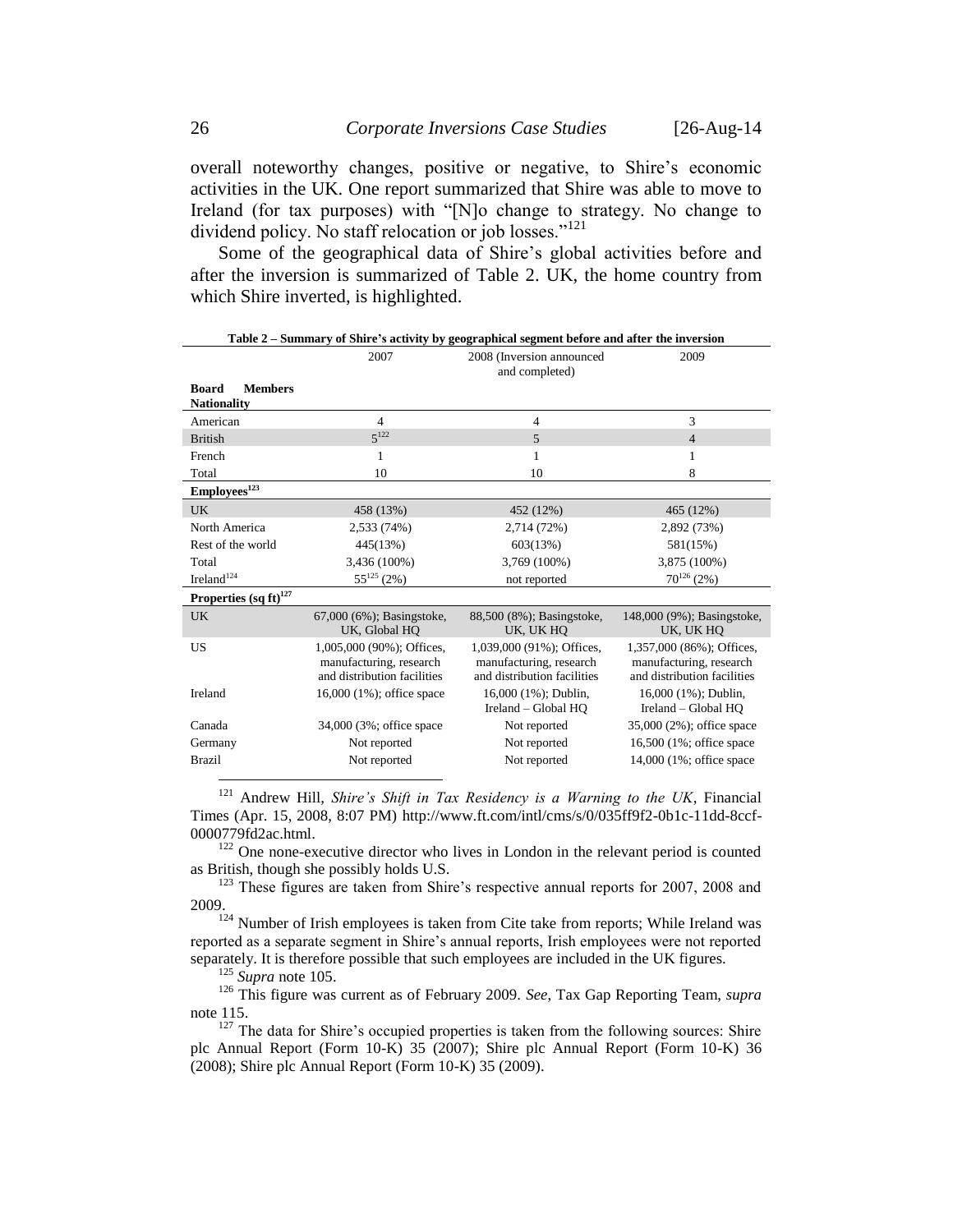| Total                                       | 1,122,000 (100%)              | 1,143,500 (100%) | 1,585,500 (100%) |
|---------------------------------------------|-------------------------------|------------------|------------------|
| <b>Long Lived Assets</b><br>$$$ million $)$ |                               |                  |                  |
| Ireland                                     | $1.4 \left( \leq 1\% \right)$ | $1.0 \,(< 1\%)$  | $0.7 \,(< 1\%)$  |
| <b>UK</b>                                   | 68.8 (19%)                    | 61.6(11%)        | 79.5 (12%)       |
| North America                               | 294.4 (80%)                   | 468.6 (87%)      | 593.5 (87%)      |
| Rest of the World                           | 3.6(1%)                       | 6.6(1%)          | $6.9(1\%)$       |
| Total                                       | 368.8 (100%)                  | 537.8 (100%)     | 680.6 (100%)     |
| Gross Revenues (\$<br>million)              |                               |                  |                  |
| Ireland                                     | $16.2(1\%)$                   | 17.8(1%)         | 19.5(1%)         |
| <b>UK</b>                                   | 177(7%)                       | 160(5%)          | 163.9 (5%)       |
| North America                               | 1798.2 (74%)                  | 2299.6 (76%)     | 2141.3 (71%)     |
| Rest of the World                           | 444.9 (18%)                   | 544.8 (18%)      | 683 (23%)        |
| Total                                       | 2436.3 (100%)                 | 3022.2 (100%)    | 3007.7 (100%)    |

<span id="page-26-0"></span>2. Wolseley PLC's 2010 move from UK to Switzerland

Wolseley PLC ("Wolseley") is the world's largest distributor of heating and plumbing products to professional contractors and a leading supplier of building materials to the professional market.<sup>128</sup> Its shares are traded on the London Stock Exchange and its current market cap is about £9 billion. Wolseley was founded in 1887 in Australia, as a sheep shearing machines company,<sup>129</sup> and moved to England in 1889. For tax purposes Wolseley remained headquartered in England until its move to Switzerland in 2010 ("Old Wolseley").

On Sept. 27, 2010 Old Wolseley announced its intention to "create a new Group holding company which will be UK listed, incorporated in Jersey and will have tax residence in Switzerland ('New Wolseley')." Under the plan New Wolseley issued ordinary shares to holders of Old Wolseley shares on a one-for-one basis in exchange for the cancellation of their Old Wolseley shares. The result was that Old Wolseley became subsidiary of New Wolseley, a Swiss corporation for tax purposes. The plan took effect in late  $2010$ <sup>130</sup> Since Wolseley's fiscal year ends on July  $31<sup>st</sup>$ , the inversion took effect in the 2011 tax-year.

Wolseley strategic affiliation to Switzerland was not obvious prior to the inversion, though it did have some operations there. Wolseley executive board consisted of nine British nationals (including the Chairman, the CEO and the CFO), one American and one French. Wolseley also did not have a significant investor-base in Switzerland. On its annual report for 2010 Wolseley reported six shareholders who have held substantial interests, none of which were Swiss (though the second largest shareholder, with

<sup>128</sup> Wolseley, Our Story, http://www.wolseley.com/index.asp?pageid=177.

<sup>129</sup> Wolseley, History, http://www.wolseley.com/index.asp?pageid=24&year=1880.

<sup>&</sup>lt;sup>130</sup> Press Release, Results of Court and Scheme General Meeting 2 November 2010 (Nov. 2, 2010).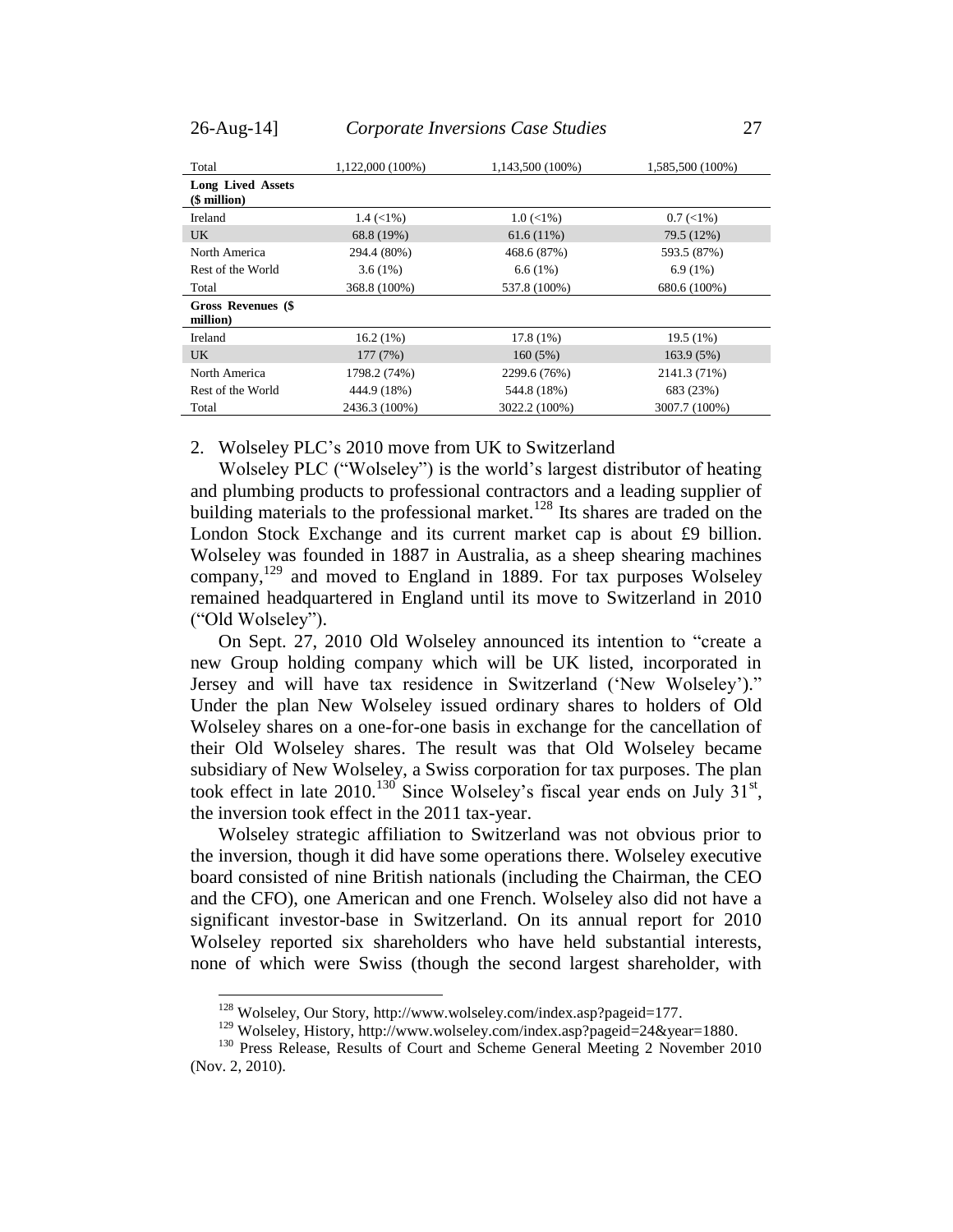holdings of about 5.17% of Wolseley share capital was a hedge fund with offices in, among others, Zurich). $^{131}$ 

Prior to announcing the inversion plan, U.S. employees accounted for 35% of Old Wolseley's global workforce (17,108 employees out of a total number of 48,226, employed in 1241 branches out of a total of 4,118). UK accounted for 22% (10,544 employees in 1,486 branches), France 18% (8,831 employees) and the Nordic countries for 13% (6,468 employees). The Central European segment (which included Switzerland) had 2,591 employees, accounting for about 5% of the global workforce.  $^{132}$ 

Segment reporting also demonstrates Wolseley's non-strategic affiliation to Switzerland. Rather, U.S. was Wolesley's largest geographical segment. The U.S. accounted for  $33\%$  of Wolesley's long lived assets  $133$  $(E2,304$  million of a total of £7,058 million), the UK accounted for 17%, and the Nordic jurisdictions accounted for 25%. Other significant geographical segments in terms of assets were France, Canada and Central Europe (which includes Switzerland), with 13%, 6% and 5%, respectively, of the group's total long-lived assets. In terms of revenues, U.S., the UK, and the Nordic region accounted for 39%, 19% and 15% of the group's gross revenues, respectively. France, Canada and Central Europe accounted for 15%, 6% and 6%. Within the small Central European segment, Switzerland was Wolseley's most profitable area.<sup>134</sup> However, in comparison to global operations, Switzerland seems marginal.

As in the case of Shire, it seems the agglomeration benefits played little role in the inversion plan. In explaining the inversion, Wolseley reasoned that the inversion is "expected to enable the Group to achieve a competitive effective corporate tax rate,"<sup>135</sup> of "up to 28 percent in the first full financial  $year<sup>136</sup>$  following the inversion. It should be noted that a post-inversion 28% effective tax rate seems rather significant. However, it represented an improvement compared to Old Wolseley's effective tax rate, which was  $34\%$  for  $2010$ .<sup>137</sup> The main difference form Shire's inversion—which makes the inquiry into Wolseley's inversion worthwhile—is that significant tax reforms took place in the UK by the time of Wolseley's inversion.

In July of 2009 (i.e., before the inversion plan had been announced), the UK effectuated a reform of its tax system, exempting most foreign source income from UK taxation. By doing so, the UK functionally adopted a

2010).

<sup>&</sup>lt;sup>131</sup> WOLSELEY PLC, ANNUAL REPORT 54 (2010).

<sup>132</sup> *Id*. at 89.

<sup>&</sup>lt;sup>133</sup> WOLSELEY PLC, ANNUAL REPORT 95-98 (2011).

<sup>&</sup>lt;sup>134</sup> WOLSELEY PLC, ANNUAL REPORT 24 (2010).

<sup>&</sup>lt;sup>135</sup> Press Release, Wolseley to Introduce a New UK Listed Holding Company (Sep. 27,

 $136$  Wolseley plc, Prospectus Dated 22 October 2010 6 (2010).

<sup>&</sup>lt;sup>137</sup> WOLSELEY PLC, ANNUAL REPORT 27 (2010).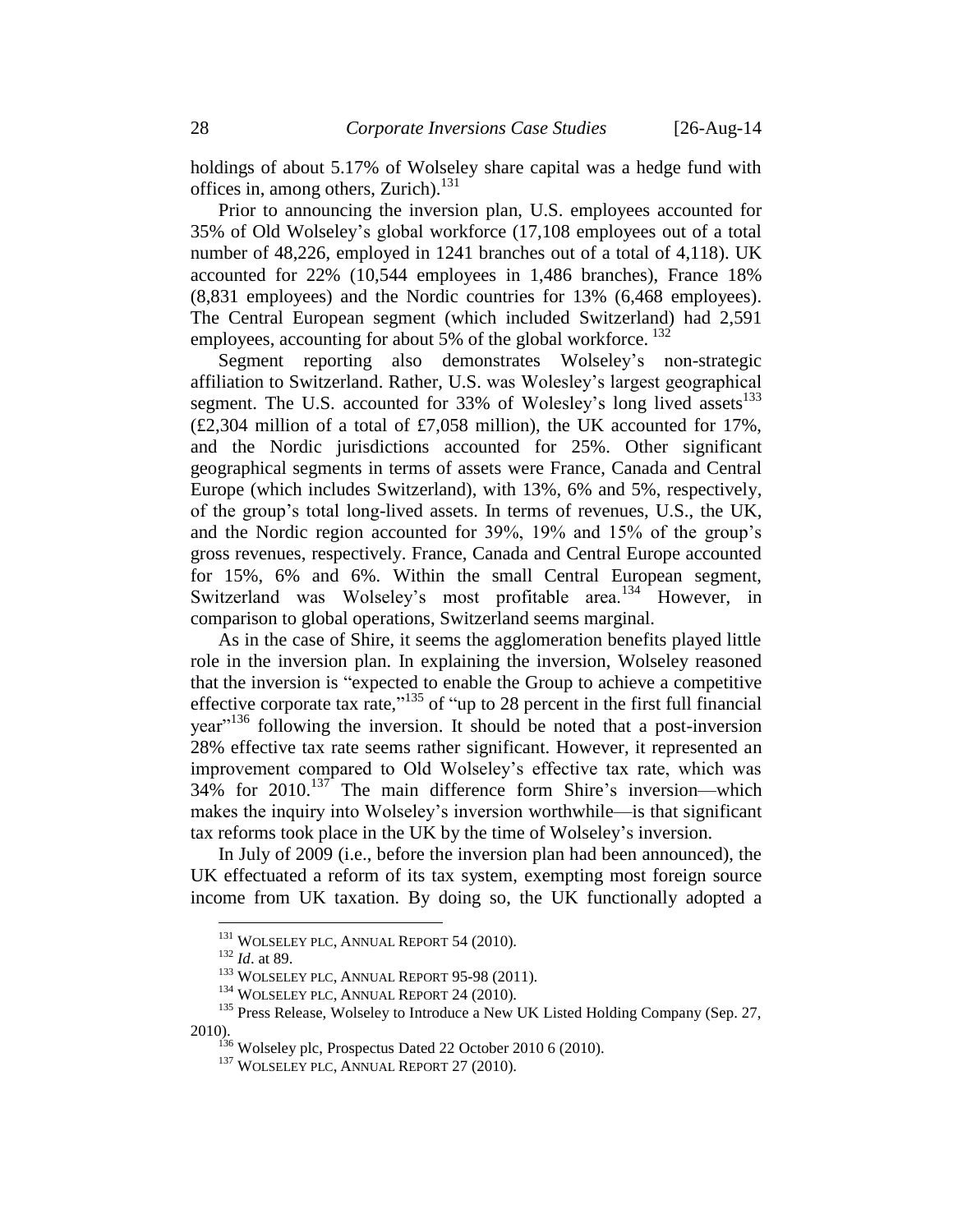<span id="page-28-0"></span>territorial system of taxation. This is of major significance, as territoriality is frequently advocated as a remedy to the problem of corporate inversions, with many commentators pointing to the UK as an example.<sup>138</sup> The UK reform itself has been pitched as a necessary response to the problem of inversions by UK corporations.<sup>139</sup> Apparently, however, a territorial system was not enough of an incentive to keep Wolseley from inverting. Few other UK corporations completed an inversion from the UK after the UK adopted a territorial system. Some examples include INEOS Group LTD. (moved from UK to Switzerland in 2010)<sup>140</sup> and Brit Insurance N.V. (moved from the UK to the Netherlands in late  $2009$ ).<sup>141</sup> At the same time, it is fair to say, other companies that have previously inverted out of the UK returned. Such companies include The Henderson Financial Group and UBM plc who have returned to the UK from Ireland during 2012-2013, after making the opposite move from the UK to Ireland a few years earlier.<sup>142</sup>

Inverting out of a territorial system might be particularly suggestive that the inversion will result in a true dislocation of economic attributes. In a territorial jurisdiction a corporation pays taxes only on income sourced from within that jurisdiction. Moving out of the jurisdiction would only result in tax decrease to the extent the inversion results in less income reported in that jurisdiction. This suggests, in theory, that less income producing activities would take place in the jurisdiction following the inversion. Reality, however, is more complicated. As noted by other commentators, a complex system of tax rules may allow foreign-owned MNCs more taxplanning opportunities to strip income from a particular jurisdiction, than  $\frac{1}{2}$  domestic-owned MNCs.<sup>143</sup> Inversion in such context is a "self-help"

<sup>138</sup> *See*, *e.g.*, Michelle Hanlon, *The Lose-Lose Tax Policy Driving Away U.S. Business*, The Wall Street Journal (June 11, 2014, 6:55 pm) (The U.K. may be a good example: In 2010, after realizing that too many companies were leaving for the greener tax pastures of Ireland, the government's economic and finance ministry wrote in a report that it wanted to 'send out the signal loud and clear, Britain is open for business.' The country made substantive tax-policy changes such as reducing the corporate tax rate and implementing a territorial tax system."); Amanda Athanasiou & David D. Stewart, *News Analysis: Cheers and Jeers for U.K. Corporate Tax Climate Post-Pfizer*, TAX NOTES TODAY (June 11, 2014).

<sup>139</sup> *How Other Countries Have Used Tax Reform to Help Their Companies Compete in the Global Market and Create Jobs: Hearing Before the H. Comm. On Ways and Means*, 112th Cong. 24 (2011) (statement of Steve Edge, Slaughter & May) (describing the UK reform to territoriality as a response to the threat of inversions).

<sup>&</sup>lt;sup>140</sup> Press Release, INEOS Move from UK to Switzerland (Apr. 13, 2010).

<sup>141</sup> *Brit Insurance Holdings to Reorganise its Corporate Structure and Moves to the Netherlands*, News Insurance (Nov. 12, 2009) http://www.newsinsurances.co.uk/britinsurance-holdings-to-reorganise-its-corporate-structure-and-moves-to-thenetherlands/01698589.

<sup>142</sup> Athanasiou & Stewart, *supra* note [138.](#page-28-0)

<sup>143</sup> *See*, *supra* not[e 37](#page-7-2) and accompanying discussion.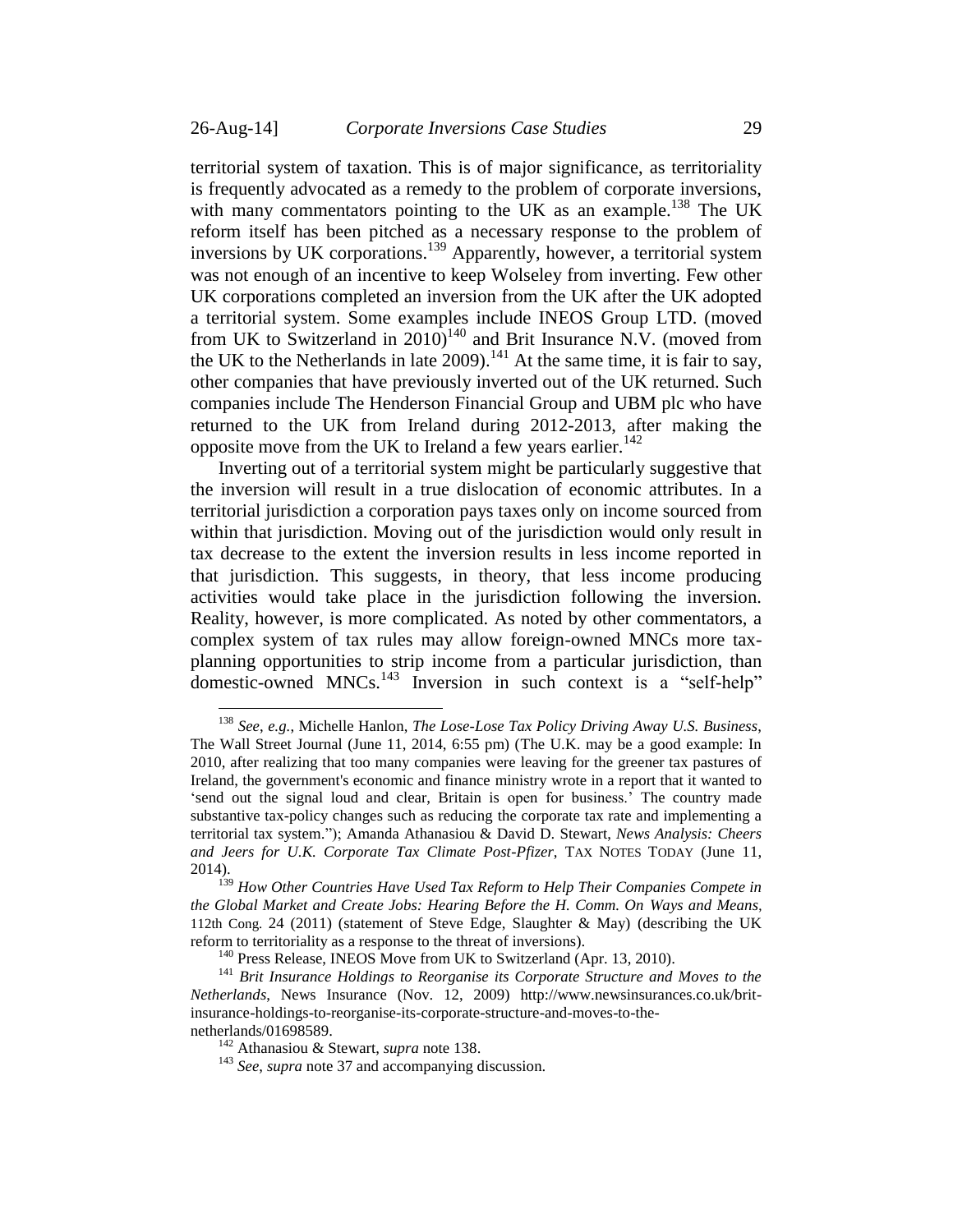strategy of domestic owned MNCs, to guise themselves as foreign-owned. This allows such domestic-owned MNCs to decrease taxes on income earned from within their original home jurisdiction.

Indeed, in its inversion plan Wolseley explicitly stated that "New Wolseley will have the same business and operations after the [inversion] as Old Wolseley has before the [inversion],"<sup>144</sup> and that the inversion will cause no change "in the day-to-day operations of the business of the Wolseley Group or its strategy."<sup>145</sup> Wolseley also noted that following the inversion, it will continue to report its financial results in British pounds. 146

<span id="page-29-0"></span>While Wolseley suggested its intention to establish and maintain permanent staff in Switzerland<sup>147</sup>, such permanent staff apparently included as few as four people in Switzerland managing its treasury operations."<sup>148</sup> Wolseley also expected the move to make little differences in the composition of its board of directors, $149$  and to have the senior executives of Old Wolseley to become the senior executives of New Wolseley.<sup>150</sup> While, some changes to the board composition did take place, they did not alter the board composition in a way that implies a move of board members to Switzerland. In fact, the only change announced prior to the inversion was that one French non-executive director of Old Wolseley would not be appointed to New Wolseley.<sup>151</sup> This non-executive director was scheduled to retire regardless of the inversion.<sup>152</sup> In addition, in the year in which the inversion was completed (fiscal year 2011) three British board members have stepped down. They were replaced by one British national and one Irish/South African national. No Swiss nationals were appointed to Wolseley's board. At the end of 2012 the board comprised of seven British nationals, one American and one Irish/South African.

Indeed, the only change implicit to having the board place of control in Switzerland, seems to be the marked increase in greenhouse gas emissions

<sup>&</sup>lt;sup>144</sup> Wolseley plc, Prospectus Dated 22 October 2010 6 (2010).

<sup>145</sup> *Id*.

<sup>146</sup> Anita Likos & Steve, McGratch, *U.K.'s Wolseley Moves Tax Residence to Switzerland*, The Wall Street Journal (Sep. 27, 2010, 3:32 pm) http://online.wsj.com/news/articles/SB10001424052748704654004575517950321881956.

 $147$  Wolseley plc, Prospectus Dated 22 October 2010 6 (2010).

<sup>148</sup> Phillip Inman, *Wolseley's Move to Swiss Tax Haven Raises Fears of Second UK Exodus*, The Guardian (Sep. 27, 2010, 16:06) http://www.theguardian.com/business/2010/sep/27/wolseley-tax-havens-swirtzerland.

<sup>&</sup>lt;sup>149</sup> Wolseley plc, Prospectus Dated 22 October 2010 6 (2010) ("New Wolseley will have the same Board of Directors and management as Old Wolseley on the Scheme Effective Date, save that Alain Le Goff will not be a Director of New Wolseley").

<sup>150</sup> *Id*. at 10.

<sup>151</sup> *Id*. at 42.

<sup>&</sup>lt;sup>152</sup> Press Release, Alain Le Goff, EVP Supply Chain, To Retire: Successor Announced (Feb. 17, 2009).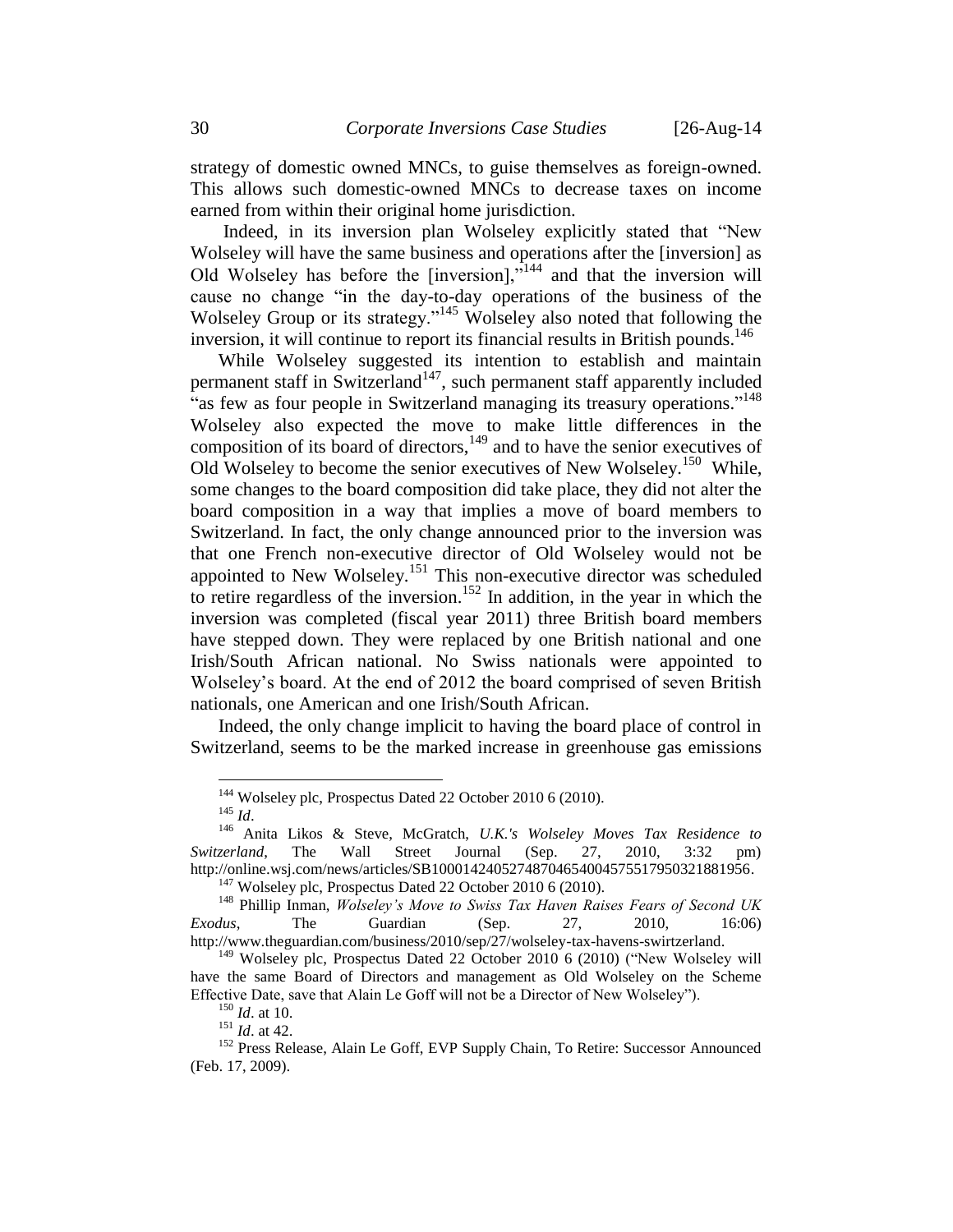attributable to air and rail travel. While all other emitting activities have shown a decline in emission from 2010 to 2011, Wolesely's business travel for air and rail showed a 44% *increase* in emissions, <sup>153</sup> possibly due to UK managers travel to have board meetings in places other than UK. To summarize, it is clear that at the corporate-level, Wolseley's inversion was completely virtual.

At the operational level, Wolseley's segment reporting tells a more complex story. In the years following the inversion, the U.S. remained Wolseley's largest market by far, with 41%, and 46% of gross sales in 2011 and 2012 respectively, and 32% and 42% of the assets. This represents a marked increase compared to U.S. operations prior to the inversion. U.S. workforce has also increased from 17,108 employees (35% of the global workforce) to 17,822 (41% of the global workforce) by the end of 2012.

The UK operations, however, had shown a marked *decrease*. In 2011, the UK accounted for 15% of the group's assets (a decrease of 2.00%), 18.00% of gross revenues (1.00% decrease), and 20% of the global workforce (2.00% decrease, or a loss of 1,129 employees). These decreases were apparently attributed to the divestment of two UK divisions, explained in the 2011 annual report as a "part of a strategy of focusing on businesses with significant scale and leading market positions".<sup>154</sup> It is thus not clear whether such marked losses of UK operations had anything to do with the tax move. Such divestments continued in 2012, causing further decrease in UK operations. By the end of fiscal year 2012, 2,334 additional jobs were lost in the UK, bringing the UK proportion of the global work force to 16% (down from 22% prior to the inversion). Also at the end of 2012, UK only accounted for 14% of global sales (compared to 19% prior to the inversion) and 12% of global assets (as compared to 17% prior to the inversion).

While marked decrease can be observed in UK operations, and marked increase was noted in US operations, no noteworthy changes occurred in other geographical segments. Interestingly, the central European segment (where Switzerland is located) did not show a gain in jobs (but rather had shown a slight decrease) or a marked change in assets and sales. Today, three years after the inversion, Wolseley has 744 employees in Switzerland (out of 39,286 worldwide) in 46 branches (out of 2,917 worldwide).<sup>155</sup> This is negligible in comparison to Wolseley's global operations.

To summarize, Wolseley, like Shire, had changed little in its UK management activities as a result of the inversion, notwithstanding that Wolseley moved out of a territorial system and that Shire moved out of a

<sup>&</sup>lt;sup>153</sup> WOLSELEY PLC, ANNUAL REPORT 51 (2011).

 $\frac{154}{155}$  *Id.* at 26.

<sup>&</sup>lt;sup>155</sup> WOLSELEY PLC, ANNUAL REPORT (2013) http://www.wolseley.com/index.asp?pageid=215.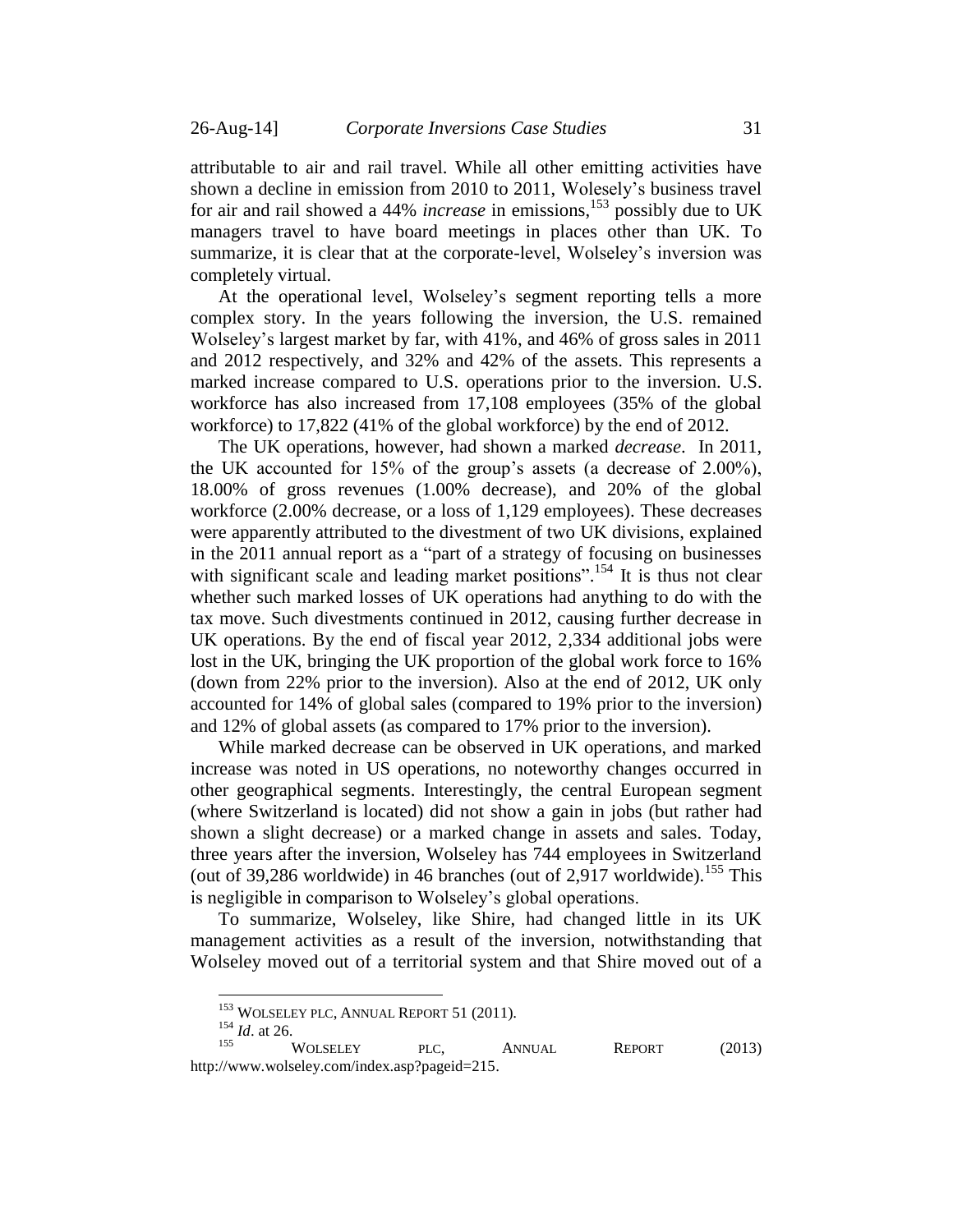worldwide system of taxation.<sup>156</sup> The virtual-management relocation pattern demonstrated by Shire and Wolseley has been followed closely by multiple other UK-based MNCs, who have moved from the UK. In many such cases, UK MNCs have maintained the bulk of their management functions in the UK, and have added minimal presence (if at all) in the jurisdictions to which they moved to. $157$ 

Wolseley did show a loss of operational attributes in the UK following the inversion. It is impossible to tell whether the inversion had anything to do with it, though it seems unlikely. Wolseley inverted to Switzerland, but the loss of UK activities was not matched by an increase in Swiss activities. The only segment showing marked increase in the period after the inversion was the US. Attributing the UK operational losses to the inversion would also contradict Wolseley's own assertion that no changes were expected "in the day-to-day operations of the business of the Wolseley Group or its strategy."<sup>158</sup> It thus seems that Wolseley's divestment of UK operations was part of its business strategy (as the divestments were explained in its annual reports for 2011 and 2012), and unrelated to tax considerations.

Some of the geographical data of Wolseley's activities before and after the inversion is summarized in Table 3.

| Table 3 – Summary of Wolseley's activity by geographical segment before and after the inversion |              |                                             |                |  |  |
|-------------------------------------------------------------------------------------------------|--------------|---------------------------------------------|----------------|--|--|
|                                                                                                 | 2010         | 2011 (Inversion announced<br>and completed) | 2012           |  |  |
| Members'<br><b>Board</b><br><b>Nationality</b>                                                  |              |                                             |                |  |  |
| <b>British</b>                                                                                  | 9            | $\overline{7}$                              | $\overline{7}$ |  |  |
| French                                                                                          |              | $\Omega$                                    | $\theta$       |  |  |
| American                                                                                        |              |                                             |                |  |  |
| Irish/South African                                                                             | $\Omega$     |                                             |                |  |  |
| Total                                                                                           | 11           | 9                                           | 9              |  |  |
| Employees <sup>159</sup>                                                                        |              |                                             |                |  |  |
| <b>USA</b>                                                                                      | 17,108 (35%) | 17,175 (37%)                                | 17,822 (41%)   |  |  |
| Canada                                                                                          | 2,503(5%)    | 2,645(6%)                                   | $2,599(6\%)$   |  |  |
| UK.                                                                                             | 10,544(22%)  | 9,325(20%)                                  | $7,018(16\%)$  |  |  |
| Nordic Region                                                                                   | 6,468(13%)   | 6,535(14%)                                  | 6,565(15%)     |  |  |
| France                                                                                          | 8,831 (18%)  | 8,184 (18%)                                 | 7,020(16%)     |  |  |

**Table 3 – Summary of Wolseley's activity by geographical segment before and after the inversion**

<sup>156</sup> One commentator summarized what Wolseley UK employees need (or need not) worry about: "building supply depots are inherently local. Tax residence is irrelevant to their future." *See*, Andrew Hill, *Wolseley Tax Moves Possesses Little Threat*, Financial Times (Sep. 27, 2010, 8:01 PM) http://www.ft.com/intl/cms/s/0/ed074288-ca67-11df-a860- 00144feab49a.html.

<sup>157</sup> Tax Gap Reporting Team, *supra* note [115.](#page-23-0)

<sup>158</sup> *Supra* note [145.](#page-29-0)

 $\overline{a}$ 

 $159$  These numbers represent the annual average number of employees, which Wolseley provides as part of its annual segment reporting (as opposed to the number of ongoing employees at the end of the fiscal year, which is also regularly reported by Wolseley).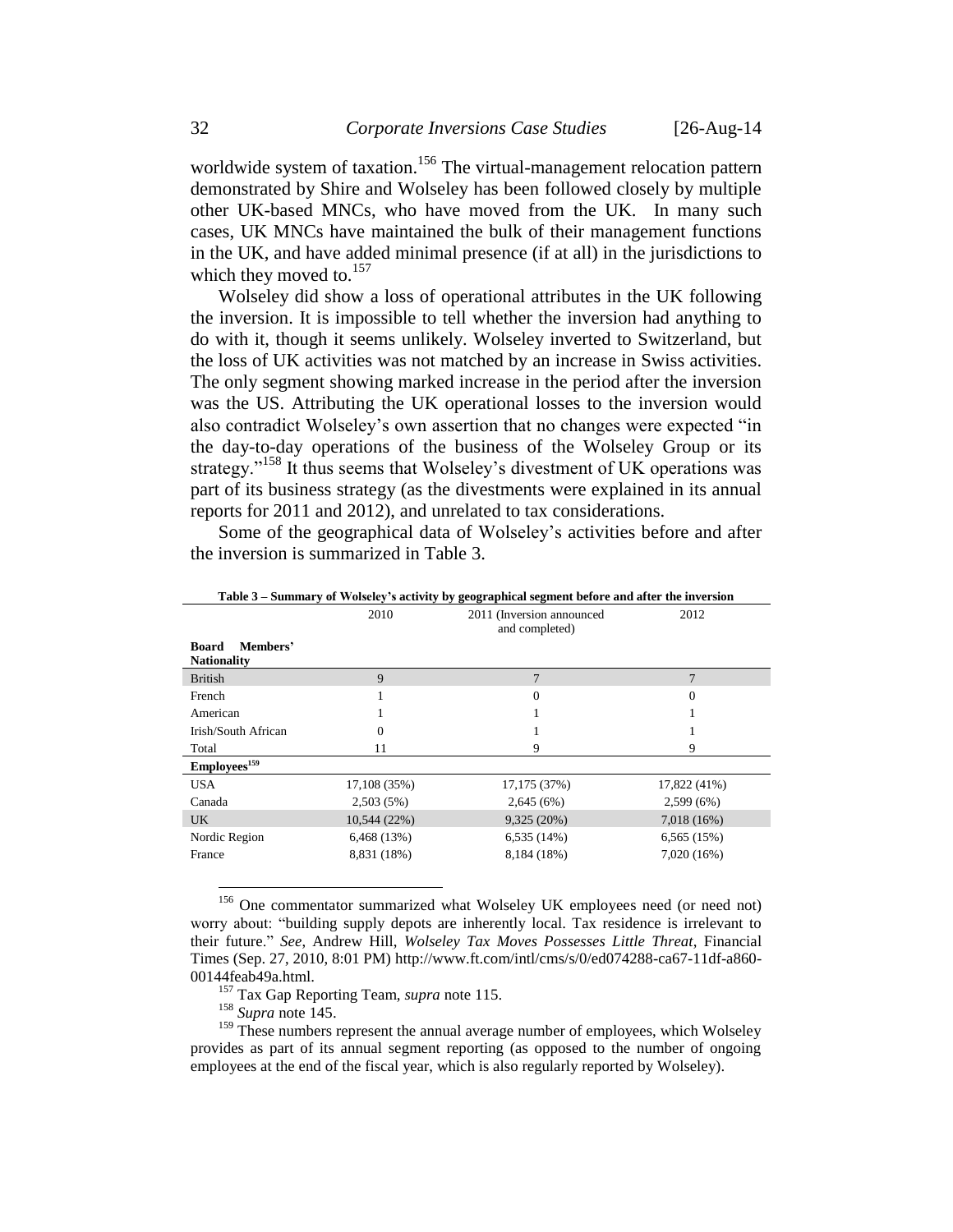| Central Europe                                    | 2,591 (5%)    | 2,190 (5%)                       | 2,016(5%)           |
|---------------------------------------------------|---------------|----------------------------------|---------------------|
| Other                                             | $181 (< 1\%)$ | $165 \left( \frac{1}{6} \right)$ | $130 \, (\leq 1\%)$ |
| Total                                             | 48,226 (100%) | 46,246 (100%)                    | 43,170 (100%)       |
| <b>Local Branches</b>                             |               |                                  |                     |
| <b>USA</b>                                        | 1,241         | 1,261                            | 1,274               |
| Canada                                            | 220           | 221                              | 220                 |
| <b>UK</b>                                         | 1,486         | 1,059                            | 919                 |
| Nordic Region                                     | 285           | 288                              | 264                 |
| France                                            | 697           | 322                              | 313                 |
| Central Europe                                    | 189           | 144                              | 142                 |
| Total                                             | 4,118         | 3,295                            | 3,132               |
| f(x)<br><b>Gross</b><br><b>Assets</b><br>million) |               |                                  |                     |
| <b>USA</b>                                        | 2,304 (33%)   | 2,288 (32%)                      | 2,517 (42%)         |
| Canada                                            | 357 (5%)      | 382 (5%)                         | 384 (6%)            |
| <b>UK</b>                                         | 1166 (17%)    | 1,082(15%)                       | 735 (12%)           |
| Nordic Region                                     | 1,757 (25%)   | 1,878 (26%)                      | 1,465 (24%)         |
| France                                            | 902 (13%)     | 1,095(15%)                       | 592 (10%)           |
| Central Europe                                    | 391 (6%)      | 345 (5%)                         | 297 (5%)            |
| Other                                             | 181 (3%)      | 93 (1%)                          | 42 (1%)             |
| Total                                             | 7,058 (100%)  | 7,163 (100%)                     | $6,032(100\%)$      |
| Gross Revenues (£<br>million)                     |               |                                  |                     |
| <b>USA</b>                                        | 5,174 (39%)   | 5,500 (41%)                      | 6,168(46%)          |
| Canada                                            | 765 (6%)      | 811 (6%)                         | 850 (6%)            |
| <b>UK</b>                                         | 2,466 (19%)   | 2,404 (18%)                      | 1,898 (14%)         |
| Nordic Region                                     | 2,012 (15%)   | 2,128 (16%)                      | 2,125(16%)          |
| France                                            | 1,937 (15%)   | 1,943 (14%)                      | 1,666 (12%)         |
| Central Europe                                    | 849 (6%)      | 772 (6%)                         | 714 (5%)            |
| Total                                             | 13,203 (100%) | 13,558 (100%)                    | 13,421 (100%)       |

<span id="page-32-0"></span>3. Nobel Biocare's 2002 move from Sweden to Switzerland

Nobel Biocare (Nobel) was founded in 1981 as Nobelpharma in Gothenburg, Sweden, as a titanium dental-implants manufacturer. Nobel has been publicly traded since 1994 (first on the Stockholm Stock Exchange, and since 2002 on the Swiss exchange), and is currently the world's largest manufacturer and distributor of restorative esthetic dental implants. $160^\circ$ 

In April 2002, Nobel announced its plan of restructuring under which Nobel would move its tax-residence from Sweden to Switzerland.<sup>161</sup> Under the plan, a new Swiss subsidiary ("New Nobel") was incorporated in Switzerland. New Nobel's shares were then offered to the shareholders of Nobel, in exchange for Nobel shares on a one-to-one basis.

At the time of the announcement, Sweden had a worldwide system of

<sup>&</sup>lt;sup>160</sup> Nobel Biocare, History http://corporate.nobelbiocare.com/en/our-company/historyand-innovations/default.aspx.

<sup>&</sup>lt;sup>161</sup> NOBEL BIOCARE, ANNUAL REPORT 28 (2002).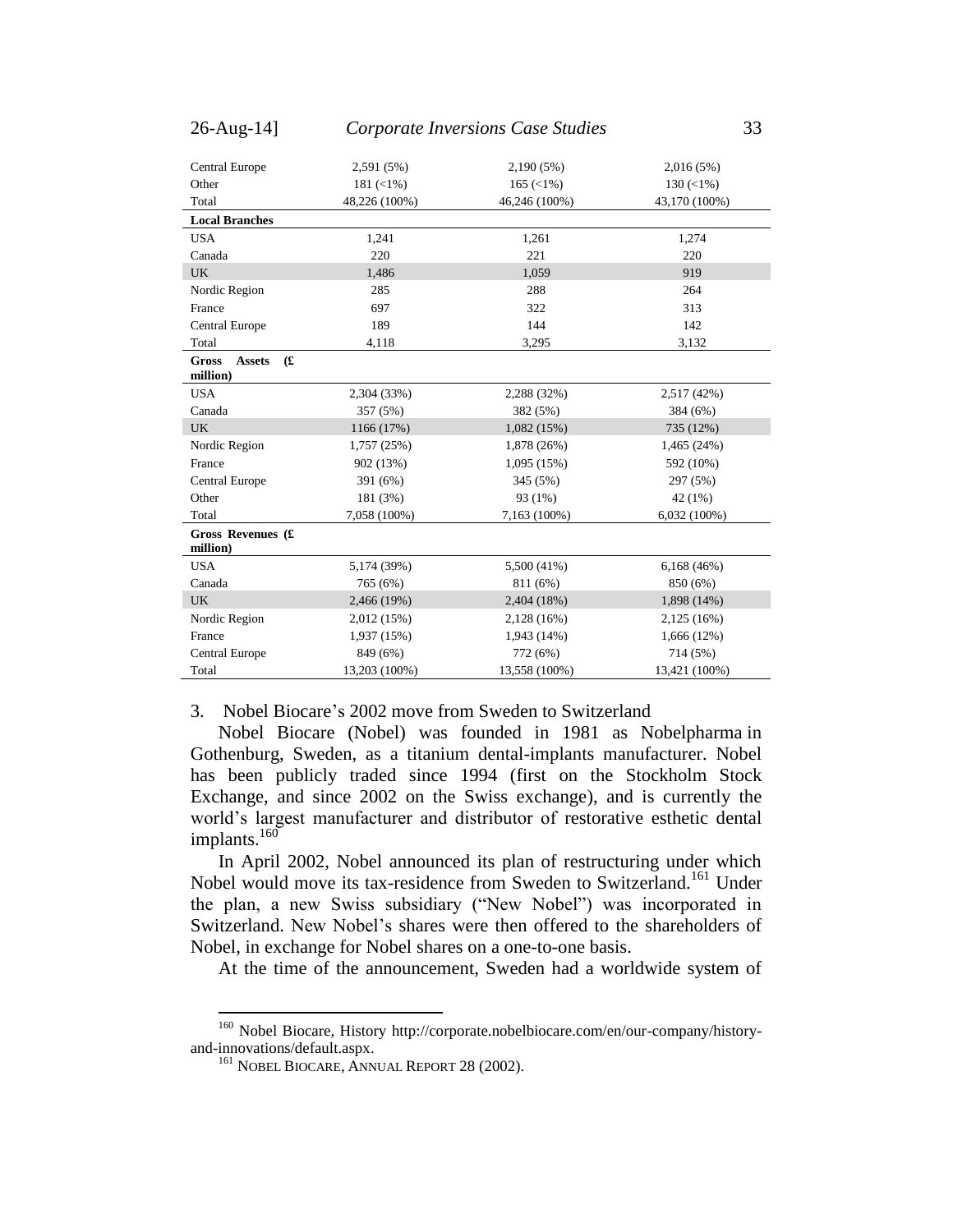taxation in place, and determined the residence of corporations based on the place of incorporation, much like the United States today.<sup>162</sup>

<span id="page-33-0"></span>Nobel outlined several reasons for the inversion. To begin with, Nobel suggested that "A Swiss holding structure will allow Nobel Biocare to optimise its corporate tax position to levels closer to standards with other multinational companies and thereby maximising the capital it can re-invest to grow the company and better exploit the market potential."<sup>163</sup> Nobel expected that the inversion will decrease Nobel's effective tax rate to 25% in the year following the inversion,  $164$  from an effective tax rate of about 37.5% prior to the inversion.<sup>165</sup>

<span id="page-33-1"></span>Nobel's noted several other reasons for the move, in addition to the tax incentive. For example, Nobel explicitly noted the move will facilitate an access to a larger "healthcare focused" investor base and better access to capital,  $166$  as well as increased liquidity.<sup>167</sup>

Indeed, prior to the move, Nobel had a large Swiss investor base. Nobel estimated that as of the end of 2001 (the last complete fiscal prior to the inversion), 47% of its total investor base was Swiss.<sup>168</sup> Nobel's largest shareholder was BB Medtech AG, a Swiss fund, which owned 12.7% of Nobel's share capital.<sup>169</sup> Another significant investor in Nobel was Metalor SA, a Swiss corporation, with a holding of 7.5%.

Nobel's Swiss affiliation was also apparent in the composition of its board. Prior to the inversion, Noble's board comprised of seven members, of which four were Swedish nationals, and three were Swiss nationals (including the chairman and the deputy chairman). The CEO, appointed in late 2001, was also a Swiss national. Prior to her appointment she headed a Swiss corporation headquartered in Bülach, Switzerland.

Nobel also had other business interests in Switzerland at the time of the inversion. According to Nobel's 2001 annual report, Switzerland was the largest penetrated-market of dental implants (followed by Italy and Sweden).<sup>170</sup> One of Nobel's largest competitors, Straumann, was a Swiss

 $162$  Sweden adopted a participation exemption system, a variant of a territorial system, in 2003. See, TAX MGMT. (BNA) Portfolio 985-4th: *Business Operations in Sweden*, pt. V.B.3. § d.

<sup>&</sup>lt;sup>163</sup> Press Release, Nobel Biocare Holding AG – New holding structure for Nobel Biocare AB 2 (May 27, 2002).

<sup>164</sup> *Id*.

<sup>&</sup>lt;sup>165</sup> Nobel Biocare, Tender Offer/Rights Offering Notification Form (From CB) 19 (May 28, 2002).

<sup>166</sup> *Id*.

<sup>167</sup> *Id*.

<sup>&</sup>lt;sup>168</sup> NOBEL BIOCARE, ANNUAL REPORT 45 (2001).

<sup>169</sup> *Id*.

<sup>170</sup> *Id*. at 11.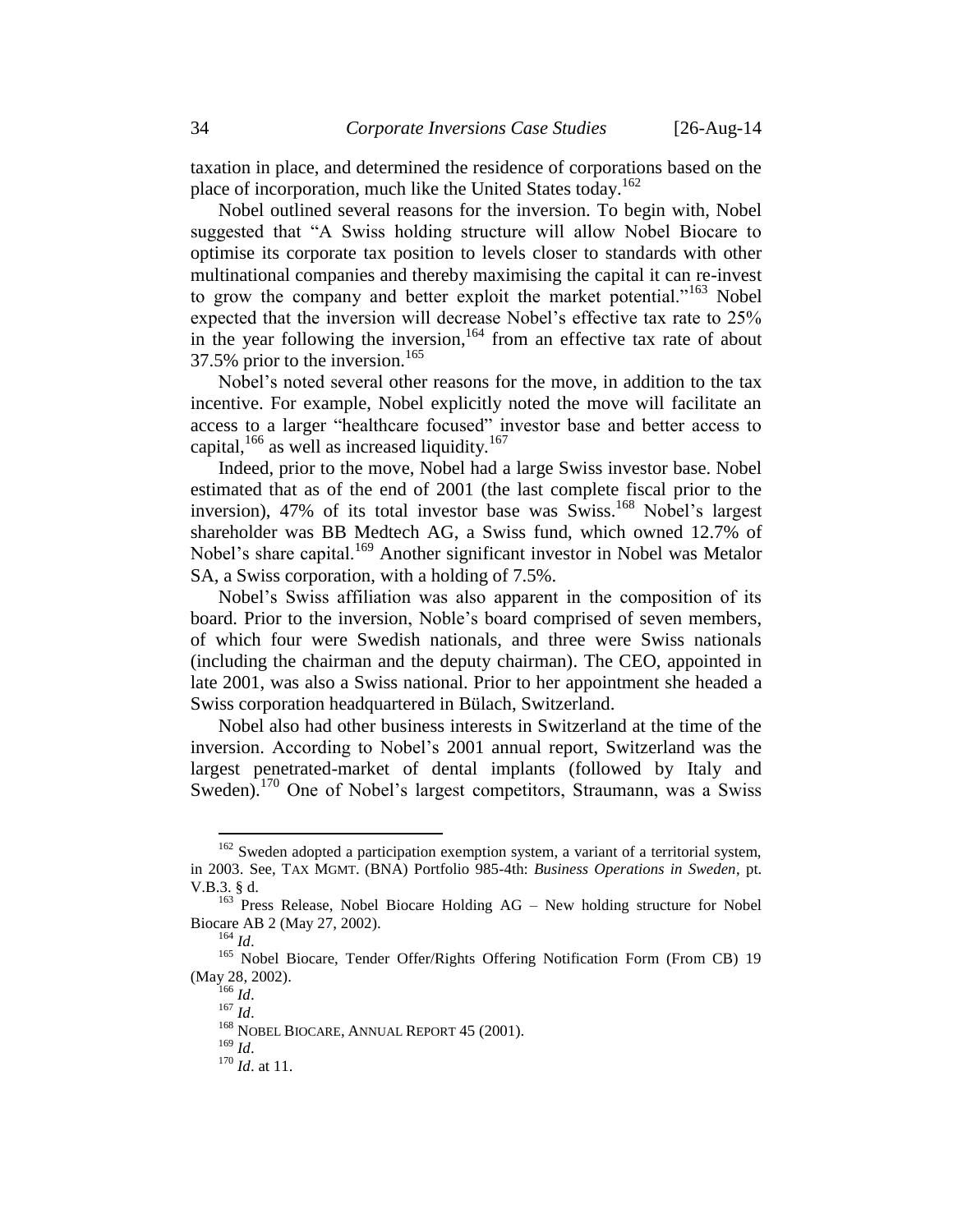company.

 $\overline{a}$ 

It therefore seems that in addition to the tax incentive, Nobel had nontax reasons to move to Switzerland. The move would allow Nobel to be closer to its investor base, competitors, and costumers in one of the most developed markets for its main line of business. Substantive move of management attributes under such circumstances would be consistent with literature in management studies. $171$  Strong local affiliation of both investors and managers to the target jurisdiction would also ameliorate any frictions between managers and shareholder that may have different geographical preferences.

Nonetheless, Nobel went to a great length to assure shareholders that the inversion is not expected to negatively affect Nobel's *Swedish operations*. In its description of the inversion plan, Nobel explicitly stated that the restructuring is not expected to affect Nobel employees, that all operational headquarters functions, including R&D will remain in Sweden, and that production facilities will not be affected.<sup>172</sup> Indeed, a comparison of Nobel executive team in 2001 thru 2003 shows that no Swiss executives were hired following the inversion, and that Swedish executives who had left were replaced by other Swedish executives.

In its plan description Nobel also suggested that the board of directors of New Nobel will remain largely the same as the board of directors of Old Nobel.<sup>173</sup> However, changes can be observed in Nobel's board composition. In the year following the inversion the board has been comprised of five members, of which three were Swiss nationals (including the chairman) and two Swedish nationals. This national composition of board members carried through 2003. In other words, after the inversion to Switzerland the majority of the board members were shifted from Swedish to Swiss nationals, a marked difference that possibly represents a significant move of management attributes. This is rather surprising, since in Sweden, much like the United States, a corporation is resident for tax purposes if it is incorporated in Sweden. It thus seems that all that Nobel had to do in order to invert is to reincorporate someplace outside Sweden, and change little else. Nonetheless, a meaningful relocation of the board of directors did occur.

Based on Nobel's segment reporting it is hard to tell whether any other

<sup>171</sup> *See*, *supra* notes [72-](#page-13-0)[79,](#page-14-1) and accompanying text.

<sup>&</sup>lt;sup>172</sup> NOBEL BIOCARE, INTERIM REPORT 1, JANUARY-MARCH 2002 4 (2002).

<sup>173</sup> Press Release, *supra* note [163,](#page-33-0) at 2-3. As a rule, however, a board of director of a Swiss company had to consist of a majority of Swiss nationals resident in Switzerland. Nobel apparently asked and received and exemption from this rule by the Swiss Federal Office of Justice, provided that at least one director authorized to represent the company would be a national and a resident in Switzerland. *See*, Tender Offer/Rights Offering Notification Form, *supra* note [165,](#page-33-1) at 23.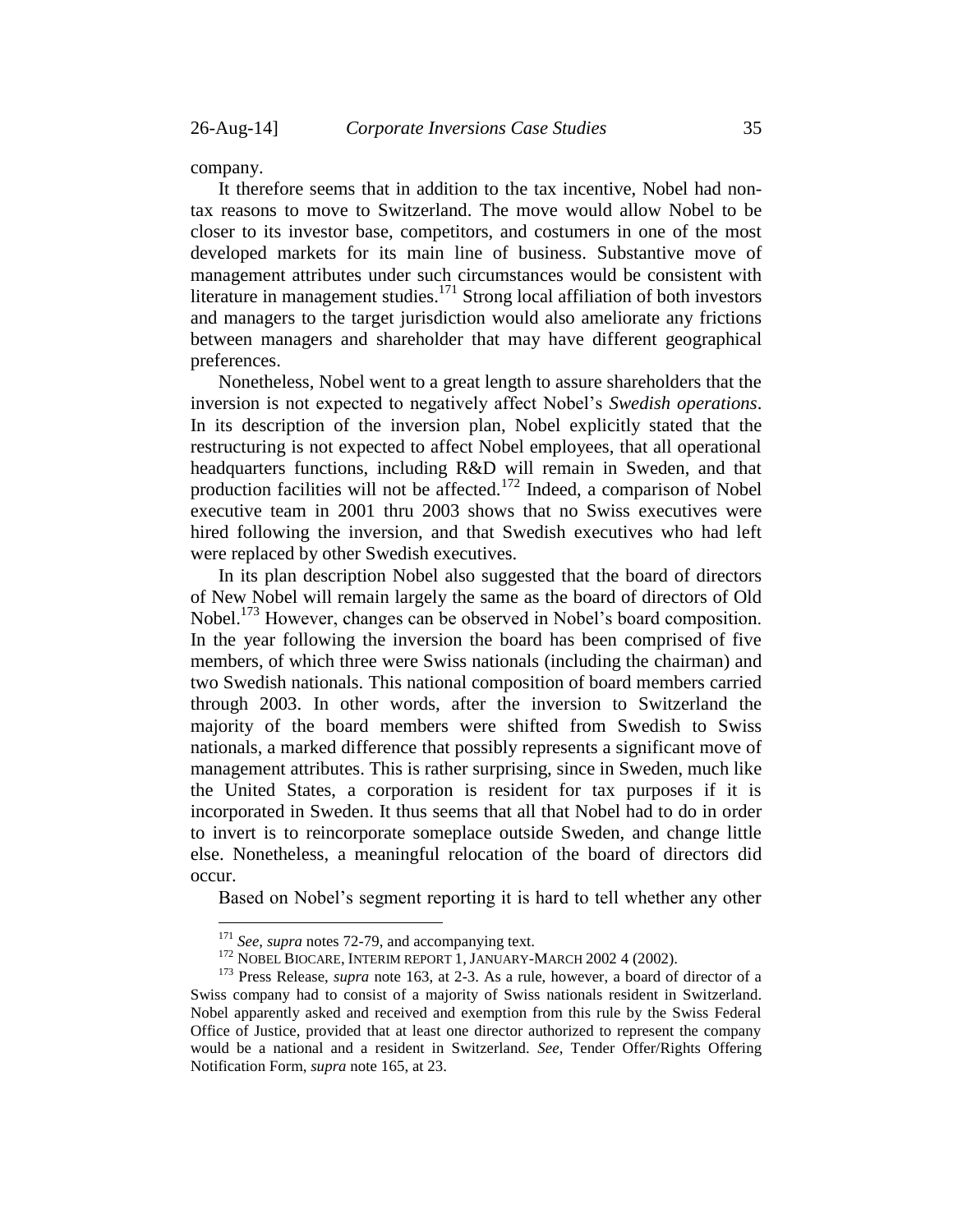significant economic changes took place. Sweden was not reported as a separate segment in the relevant years, but rather included in the "Nordic Countries" segment. Moreover, following the inversion, Nobel stopped reporting the Nordic Countries as a separate segment, and instead aggregated all European jurisdictions into a single segment, further complicating the ability to learn of Nobel's post-inversion Swedish operations.

However, employment figures reported in 2001 through 2003 suggested that no significant changes occurred in the Swedish workforce. Both before and after the inversion, for example, Nobel's R&D team consisted of 80 employees based in Sweden and the U.S., with the head of R&D based in Sweden. Prior to the inversion, Sweden-based employees accounted for 29% of a 1,328-strong global workforce. In 2002, Sweden accounted for 32% of the global work force that remained unchanged in size. In 2003, 31% of Nobel's employees were located in Sweden, of a workforce of 1,363.

It is also interesting to note that Prior to the inversion Nobel had four major manufacturing facilities, located in Yorba Linda, CA, Fair Lawn, NJ, Stockholm, Sweden, and Karlskoga, Sweden. New Nobel maintained the same production facilities.

To summarize, Nobel move had some economic significance at the very top of the corporate management, with the board of directors turning to be majority-controlled by Swiss nationals. At the board level, the move has been at least partial (if not full). However, the board had a strong Swiss flavor even prior to the move (in fact, only one new Swiss Board member was appointed, while the appointment of two Swedish board members was not renewed). At the operational level, Nobel's move seemed to have made little economic difference (if at all) in Sweden.

Some of the data of Nobel's global activities before and after the inversion is summarized in Table 4.

| Table 4 – Summary of Nobel's activity by geographical segment before and after the inversion |      |                                                 |               |      |
|----------------------------------------------------------------------------------------------|------|-------------------------------------------------|---------------|------|
| <b>Board Members'</b>                                                                        | 2001 | 2002a (Inversion<br>announced and<br>completed) | $2002h^{174}$ | 2003 |
|                                                                                              |      |                                                 |               |      |

<sup>&</sup>lt;sup>174</sup> Until 2002, the Nobel Biocare comprised of two primary business segments: Dental Implants and a product named Procera. Geographic information was provided for dental implants only. After the integration of Procera in 2002, a decision was made to change segment reporting from 2003 onwards, to include all products in geographical segment reporting. Column 2002a should therefore be compared to column 2001, as both have figures that are exclusive of Procera. Column 2002b represents the restated results for 2002 after the change in segments, and includes Procera. Column 2002b should therefore be compared with column 2003. See, NOBEL BIOCARE, ANNUAL REPORT 44 (2003)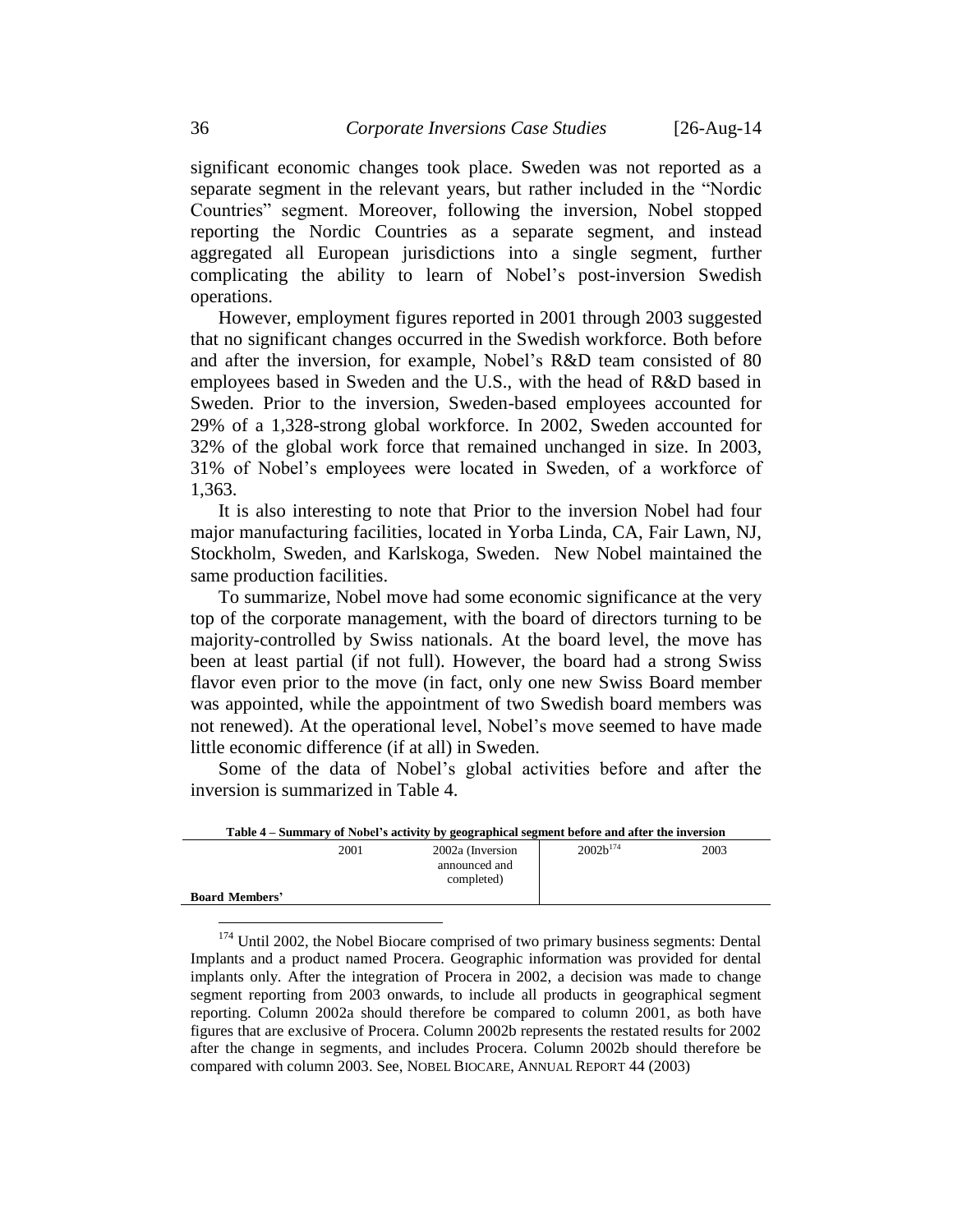$\overline{a}$ 

| <b>Nationality</b>                                        |                                  |                |                |                |
|-----------------------------------------------------------|----------------------------------|----------------|----------------|----------------|
| Swedish                                                   | $\overline{4}$<br>$\overline{2}$ |                |                | $\overline{2}$ |
| <b>Swiss</b>                                              | 3                                | 3              |                | 3              |
| Total                                                     | $\overline{7}$                   | 5              |                | 5              |
| <b>Senior</b><br><b>Executives'</b><br><b>Nationality</b> |                                  |                |                |                |
| Swedish                                                   | 8                                | 10             |                | 10             |
| American                                                  | $\overline{2}$                   | $\overline{2}$ |                | $\overline{c}$ |
| Canadian                                                  | $\mathbf{1}$                     | $\mathbf{1}$   |                | $\mathbf{1}$   |
| Swiss                                                     | 1                                | 1              |                | 1              |
| Employees (% of<br>workforce) <sup>175</sup>              |                                  |                |                |                |
| Europe (excluding<br>Sweden)                              | 27%                              | 24%            |                | 25%            |
| North America                                             | 34%                              | 34%            |                | 33%            |
| Asia/Pacific                                              | 5%                               | 5%             |                | 6%             |
| Other                                                     | 5%                               | 5%             |                | 5%             |
| Sweden                                                    | 29%                              | 32%            |                | 31%            |
| Total<br>(Global<br>workforce)                            | 1,328                            | 1,330          |                | 1,363          |
| Capital<br>expenditures<br>€<br>thousand)                 |                                  |                |                |                |
| Europe                                                    | 6,321 (62%)                      | 7,365 (60%)    | 8,435 (62%)    | 8,354 (60%)    |
| North America                                             | 2,615 (25%)                      | 4,437 (36%)    | 4,653 (34%)    | 4,677 (34%)    |
| Asia/Pacific                                              | 191 (2%)                         | 311 (3%)       | 311 (2%)       | 596 (4%)       |
| Other                                                     | 1,128 (11%)                      | 178 (1%)       | 178 (1%)       | 251 (2%)       |
| Total                                                     | 10,255 (100%)                    | 12,291 (100%)  | 13,577 (100%)  | 13,878 (100%)  |
| Gross Assets $(E)$<br>thousand)                           |                                  |                |                |                |
| Europe                                                    | 109,724 (45%)                    | 143, 572 (55%) | 201,693 (62%)  | 256,498 (68%)  |
| North America                                             | 112,394 (46%)                    | 95,482 (37%)   | 102,162 (32%)  | 97,650 (26%)   |
| Asia/Pacific                                              | 9,669 (4%)                       | 9,248 (4%)     | 9,248 (3%)     | 13,927 (4%)    |
| Other                                                     | 14,537 (6%)                      | 11,150 (4%)    | 11,150(3%)     | 10,445 (3%)    |
| Total                                                     | 246,324 (100%)                   | 259,452 (100%) | 324,253 (100%) | 378,520 (100%) |
| <b>Revenues</b><br>Gross<br>$(E$ thousand)                |                                  |                |                |                |
| Europe                                                    | 105,578 (42%)                    | 116,569 (43%)  | 136,529 (44%)  | 157,714 (47%)  |
| North America                                             | 95,655 (38%)                     | 101,840 (38%)  | 126,580 (41%)  | 121,846 (36%)  |
| Asia/Pacific                                              | 27,182 (11%)                     | 31,390 (12%)   | 33,341 (11%)   | 37,093 (11%)   |
| Other                                                     | 23,658 (9%)                      | 21,655 (8%)    | 14,740 (5%)    | 17,325 (5%)    |
| Total                                                     | 252,073 (100%)                   | 271,454 (100%) | 311,190 (100%) | 333,978 (100%) |

<span id="page-36-0"></span>4. The News Corporation Limited's 2004 Move from Australia to the United States

News Corporation (News Corp.) is a public multinational media conglomerate. It was founded in 1923 in Adelaide, Australia as a publisher

<sup>&</sup>lt;sup>175</sup> These numbers represent the annual average number of employees, which Nobel provides in its annual reports (as opposed to the number of ongoing employees at the end of the fiscal year, which is also regularly reported by Nobel).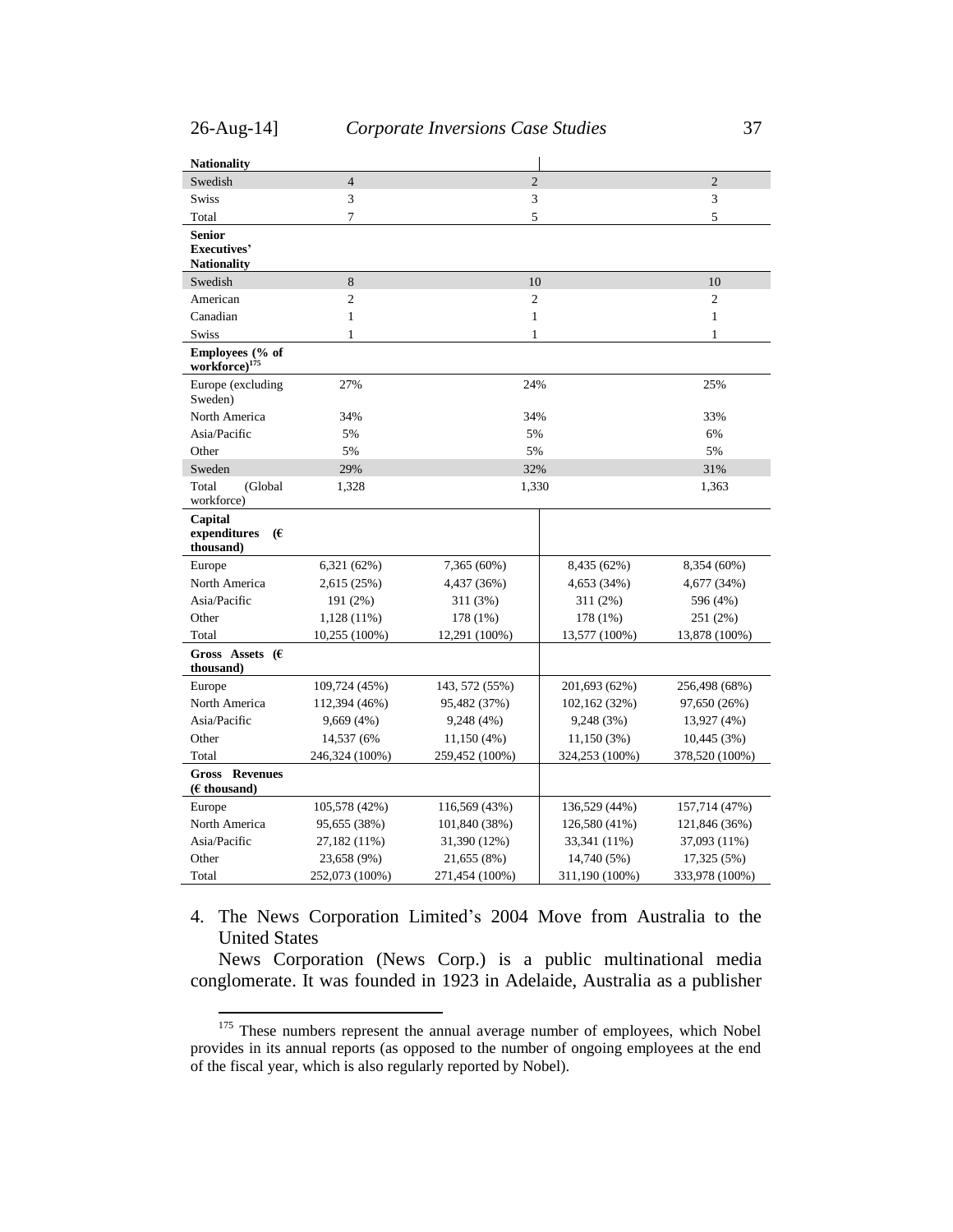of a daily newspaper. Since then it became a media empire with interests in film, televisions, book publishing and multiple other media-related businesses. 176

<span id="page-37-0"></span>In April of 2004, News Corp. made public its intention to change its legal domicile and reincorporate as a Delaware company, with primary public listing of its securities to move from the Australian Stock Exchange to the New York Stock Exchange.<sup>177</sup> While the precise scheme of the reorganization plan was somewhat complex,<sup>178</sup> shareholders generally exchanged their shares in the Australian News Corp (Old News Corp), for shares in a new Delaware incorporated company (New News Corp) on a one-to-two basis (one new share of New News Corp for every two shares of Old News Corp).<sup>179</sup> The reincorporation was completed in November of 2004. News Corp.'s Fiscal Year ends on June 30. The inversion was therefore announced in the 2004 fiscal year, but completed in the 2005 fiscal year.

The change of incorporation from Australia to the U.S. resulted in a corresponding change of tax-residence from Australia to the U.S. Significantly, however, News Corp explicitly stated that the change in taxresidence was not expected to have a significant effect on New Corp's effective tax rates in the foreseeable future.<sup>180</sup> If anything, News Corp had to reassure shareholders that the reincorporation will not result in an *increase* in effective tax rates. The reason was that as a U.S. company, News Corp would be subjected to taxation on its worldwide income at a 35% corporate tax rate. The expert opinion supporting the transaction stated that "[p]rima facie this is disadvantageous as, under the [pre-inversion] structure, News Corporation is subject to tax on its worldwide income at the Australian corporate tax rate of 30%..."<sup>181</sup>

It is therefore obvious that corporate-level tax-advantage was not a factor driving the reincorporation, notwithstanding that the transaction resulted in an inversion. The plan was driven by other factors. Rupert Murdoch, the long-time Chairman, CEO and largest shareholder of News Corp stated at the time that "[w]e undertook this move for one reason: to

<sup>176</sup> Grant Samuel & Assocs., *Re-incorporation of The News Corporation Ltd in the United States and Acquisition of Queensland Press Pty Ltd*, [Hereinafter: New Corp. Expert Report] *in* INFORMATION MEMORANDUM IN RELATION TO A PROPOSAL TO "RE-INCORPORATE" IN THE UNITED STATES AND TO ACQUIRE FROM MURDOCH FAMILY INTERESTS THEIR SHAREHOLDING IN QUEENSLAND PRESS PTY. LIMITED (From 6-K/A) E1,

E-35 (Sept. 15, 2004) [hereinafter: News Corp Form 6-K].

 $<sup>7</sup>$  News Corp Form 6-K, *id.* at 2.</sup>

<sup>&</sup>lt;sup>178</sup> For a description of the transaction, see *id.*, at 40-58.

<sup>179</sup> News Corp. Expert Report, *supra* note [176](#page-37-0) at E-1.

<sup>180</sup> News Corp Form 6-K, *supra* note [176](#page-37-0) at 30.

<sup>181</sup> News Corp. Expert Report, *supra* note [176](#page-37-0) at E-121.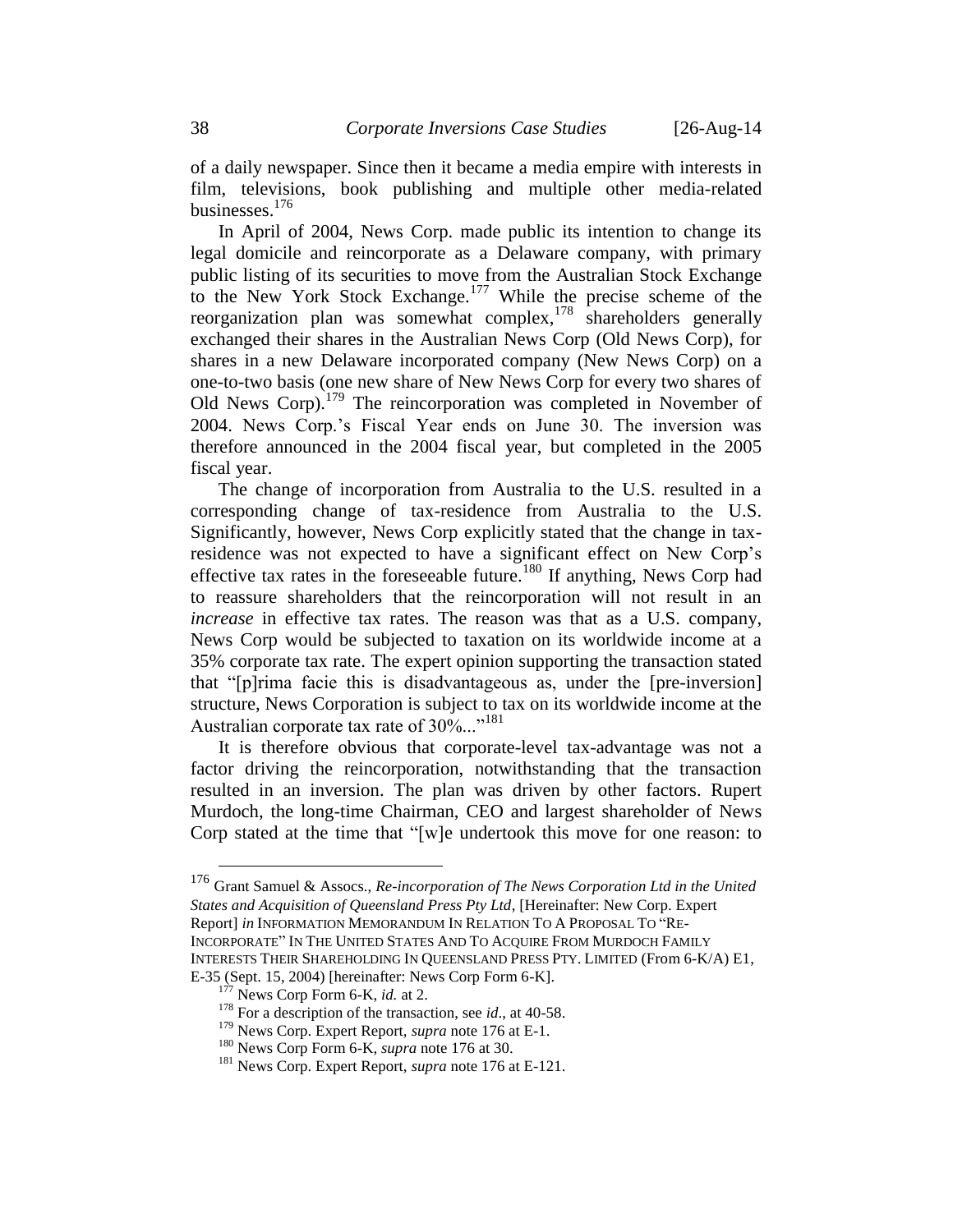create greater value for our shareholders."<sup>182</sup> The expected benefit for shareholders was to come from several factors such as:

"[e]nhanced US-based demand for the company's shares, over time, resulting from an expanded active US shareholder base and the expected inclusion in major US indices; Potential narrowing of the trading discount of the non-voting shares relative to the voting shares, further enhancing the relative value of the non-voting shares; Improved access to a larger pool of capital available in the US, which should provide greater financial flexibility and improved pricing for capital raisings and acquisition purposes; Full consolidation and control of [certain publishing business]…; Reduced corporate complexity; and [e]xternal reporting in a manner consistent with News Corporation's peer group in the  $US''^{183}$ 

The main justification thus seemed to be financially-driven and not taxdriven.<sup>184</sup> Indeed, in the two decades preceding the inversion, News Corp aggressively expanded its U.S. operations.<sup>185</sup> For example, it acquired 20th Century Fox in 1985, Fox TV Network in 1987, lunched the Fox News Channel in 1996, and completed the acquisition of DirectTV in 2003.<sup>186</sup> Approximately 70% of the group's revenues, 80% of the profits<sup>187</sup> and 80% the long-lived assets were located in the United States at the time of the inversion. The corporate operational headquarters was in New York, where it has been located for twenty years by the time of the move.<sup>188</sup>

The largest shareholder of News Corp was the Murdoch family that through various holding entities controlled 29.86% of the voting power (this was expected to increase to 29.47% after the completion of the transaction). Mr. Murdoch, although born in Australia, has lived in the U.S. since 1974, and became a U.S. citizen in 1985.<sup>189</sup> Moreover, U.S. investors controlled the largest share of publicly traded-stock with 20.83% holding in the ordinary class of voting stock, and 34.28% of the non-voting preferred

<sup>&</sup>lt;sup>182</sup> NEWS CORPORATION, ANNUAL REPORT 4 (2004)

<sup>183</sup> News Corp Form 6-K, *supra* note [176](#page-37-0) at 2.

<sup>&</sup>lt;sup>184</sup> *Id.* at 1 ("Mr. Murdoch said the proposal was designed to make News Corporation a more attractive investment to shareholders and that he believes the proposal has potential benefits for shareholders").

<sup>185</sup> News Corp. Expert Report, *supra* note [176](#page-37-0) at E-35.

<sup>186</sup> *Id*.

<sup>187</sup> *Id*. at E-3.

<sup>188</sup> *Id*. at E-5

<sup>&</sup>lt;sup>189</sup> Murdoch, Keith Rupert, *in* THE ENCYCLOPEDIA OF THE HISTORY OF AMERICAN MANAGEMENT 393, 393 (Morgen Witzel, ed., 2005).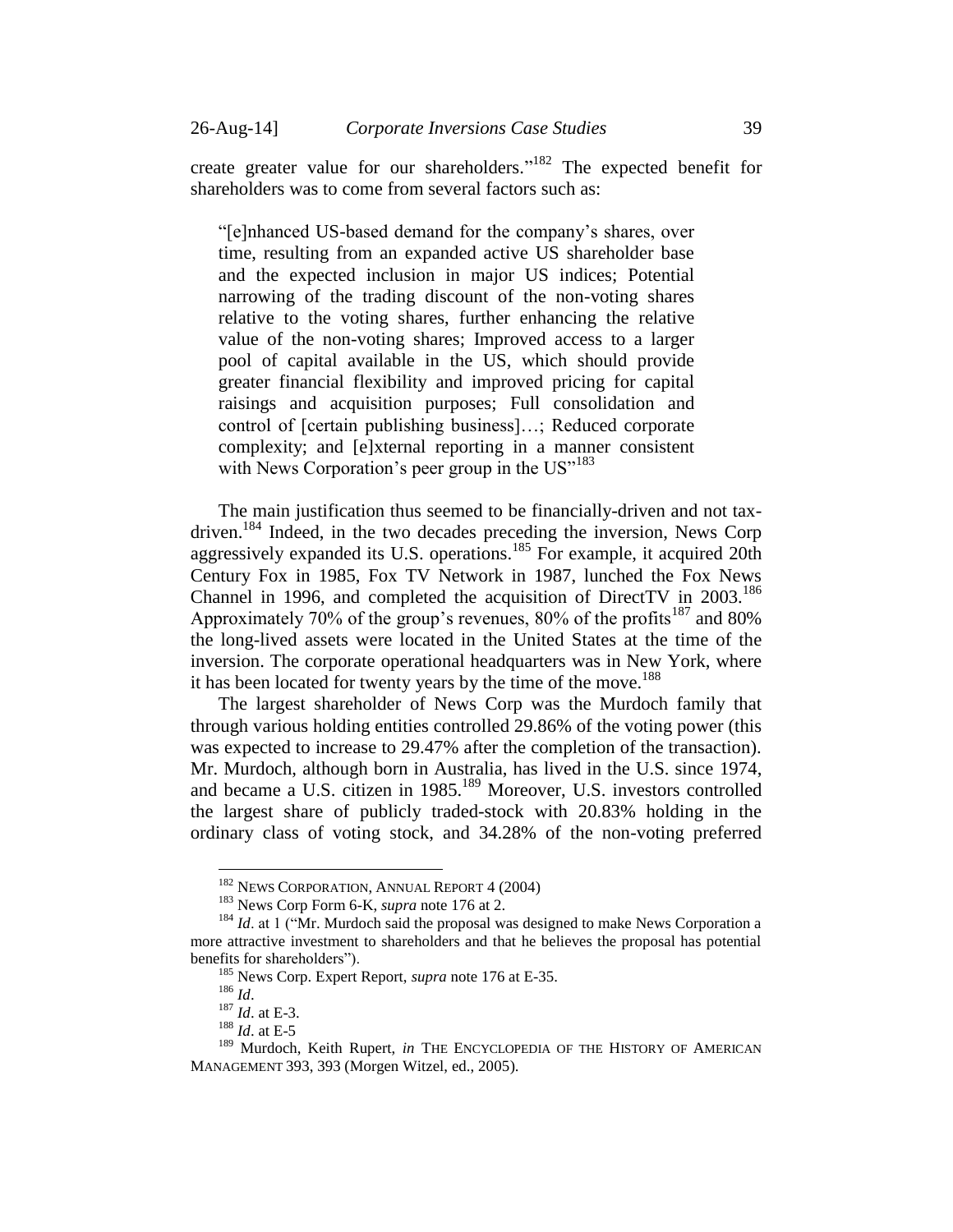stock. News Corp's board was also U.S. dominated. According to the 2004 annual report, eleven board members where U.S. nationals, four were Australians, one was British and one was Finnish.

 Given the dominant U.S. flavor of News Corp operations and management at the time of the transaction, the expert opinion supporting the transaction concluded that News Corp was "already a United States based company".<sup>190</sup> A change in legal domicile simply followed News Corp's business reality.<sup>191</sup>

<span id="page-39-0"></span>The transaction did not go without conflict. Australian investors — who have held a significant stake in News Corp — were concerned that corporate governance will be affected to their disadvantage given the difference between Australia and U.S. corporate and securities laws, as well as the physical dislocation of governance mechanisms (such as that the general meeting would no longer be held in Adelaide).  $^{192}$  This eventually resulted in legal battles and the offloading of shares by Australian institutional investors.<sup>193</sup> Some have speculated that the move was indeed driven by controlling shareholders desire to take advantage of governance mechanism available under U.S. law, but not under Australian law.<sup>194</sup>

It is also interesting to note that from an investor-level-tax point of view, the inversion might have been detrimental to Australian shareholders, but beneficial to U.S. shareholders. Most jurisdictions in the world, U.S. and Australia included, impose withholding tax on dividend payments from domestic corporations to foreign shareholders. This meant that prior to the inversion, U.S. shareholders (including the Murdoch family), but not Australian shareholders, were subject to dividend withholding tax in Australia on any dividend paid by Old News Corp. (under the U.S.- Australia tax treaty, the rate is 5% to shareholders who hold 10% or more of the voting power, and  $15\%$  to all others).<sup>195</sup> After the inversion, U.S. shareholders (including the Murdoch family) were not subject to dividend

<sup>190</sup> News Corp. Expert Report, *supra* note [176](#page-37-0) at E-5.

<sup>&</sup>lt;sup>191</sup> *Id.*, at E-4 ("a change of domicile is probably inevitable at some point if the shareholder base becomes increasingly dominated by United States investors. Deferring this event will not make the index and transition issues go away").

 $192$  For a detailed discussion of shareholders' disputes the ensued see, Jennifer G. Hill, *Subverting Shareholder Rights: Lessons from News Corp.'s Migration to Delaware*, 63 VAND. L. REV. 1 (2010).

<sup>193</sup> Richard Siklos, *News Corp. Sued Over Poison Pill Move*, The New York Times (Oct. 8, 2005).

<sup>&</sup>lt;sup>194</sup> *Id.*, at 29-40 (discussing to comparative differences in respect of the poison pill mechanism adopted by News Corp following the inversion).

<sup>&</sup>lt;sup>195</sup> CONVENTION BETWEEN THE GOVERNMENT OF THE UNITED STATES OF AMERICA AND THE GOVERNMENT OF AUSTRALIA FOR THE AVOIDANCE OF DOUBLE TAXATION AND THE PREVENTION OF FISCAL EVASION WITH RESPECT TO TAXES ON INCOME Art. 10 (2001).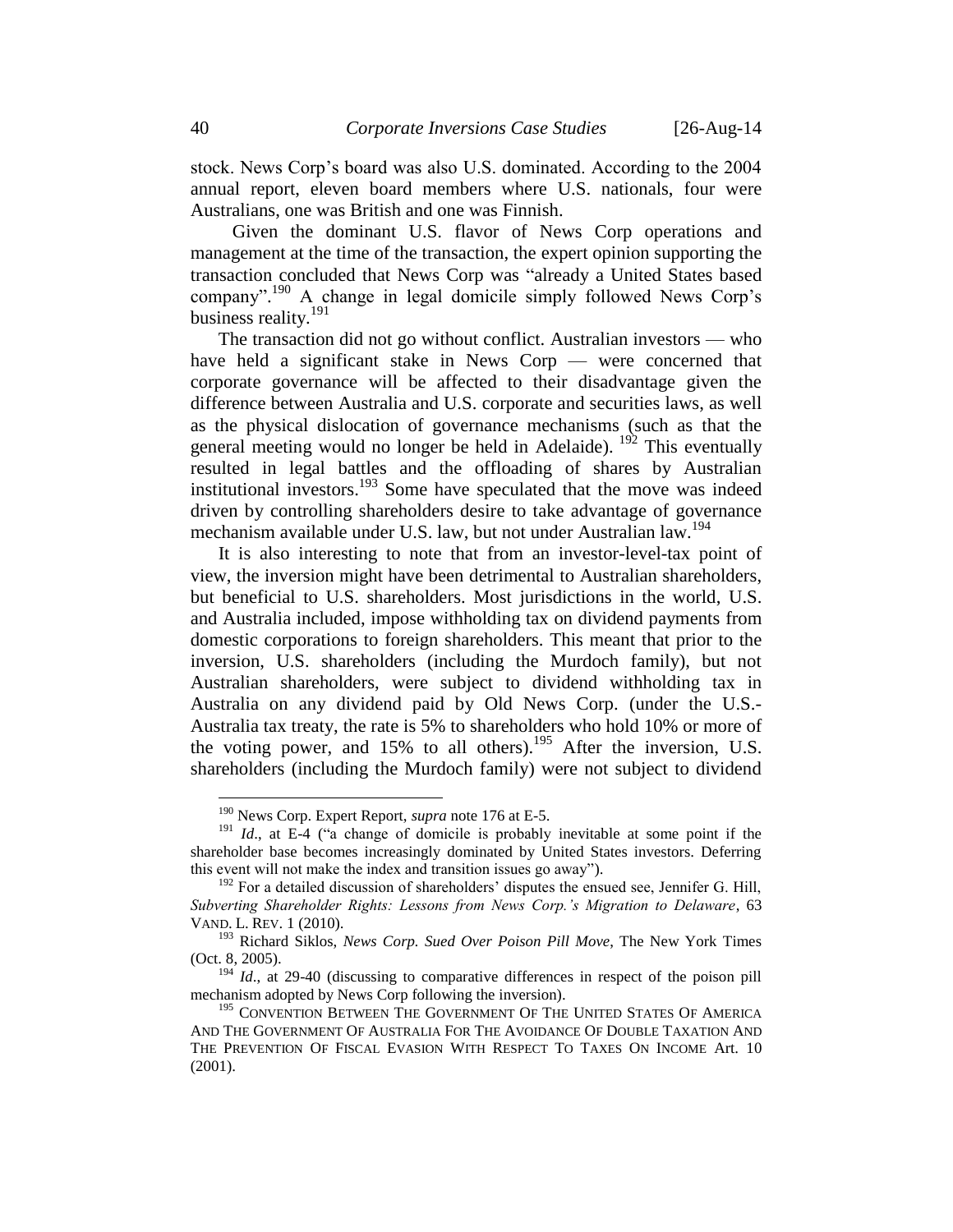withholding tax on any dividend paid by New News Corp., while Australian shareholders were.

However, notwithstanding corporate-governance and other agency issues, News Corp went to a great length to explain that its Australian operations will not be affected by the move. New News Corp.'s registration statement (made with connection of the New News Corp.'s stock offering) suggested that "the Directors of News Corporation do not intend to make (a) any material change to the continuation of the business of News Corporation; (b) any major changes to the business of News Corporation, including redeploying of fixed assets; or (c) any change to the future employment of the present employees of News Corporation."<sup>196</sup> Mr. Murdoch, in his annual letter to shareholders, added that notwithstanding the inversion plan "[f]or more than 80 years, the Company has proudly called Australia its home. It is where the Company was founded, nurtured, and from where we get our entrepreneurial spirit Australia is our spiritual home, and will always remain so." $197$  He noted that "[t]he move will have no discernible impact on our operations, in Australia or elsewhere. We will remain a proud and vital part of the Australian media landscape with a listing on the Australian Stock Exchange – now and for generations to come." 198

Indeed, based on public disclosures, it seems that News Corp made good on its promise not to change its Australian operations. In the years following the inversion Australian revenues and assets slightly increased (consistent with expansion of the worldwide activity of News Corp), and maintained (even slightly increased) their relative share in global operations. Australia accounted for 11% of the groups' long-lived assets in both 2005 and 2006, and for 15% of the revenues in both years (similar to pre-inversion figures). The national composition of the board had also changed little. In both 2005 and 2006 the board was comprised of ten American members, three Australian (compared with four prior to the inversion) and one British. One Spaniard was appointed in 2006.

To summarize, News Corp inversion resulted in little change to Australian operations, both in terms of strategic management and in terms of local operations. Significant economic attributes have been built up in the U.S. over a period of two decades preceding the inversion. To the extent any meaningful dislocations took place in Australia, they have happened

<sup>196</sup> News Corp Form 6-K, *supra* note [176](#page-37-0) at 94; *See*, also News Corp Expert Report, *supra* note [176,](#page-37-0) at E-1 ("There will be no material change to the operations, management or strategy of News Corporation. The directors of News Corporation following the 2004 annual general meeting will all become directors of News Corp US.")

<sup>&</sup>lt;sup>197</sup> NEWS CORPORATION, ANNUAL REPORT 4 (2004).

<sup>198</sup> *Id*. at 4-5.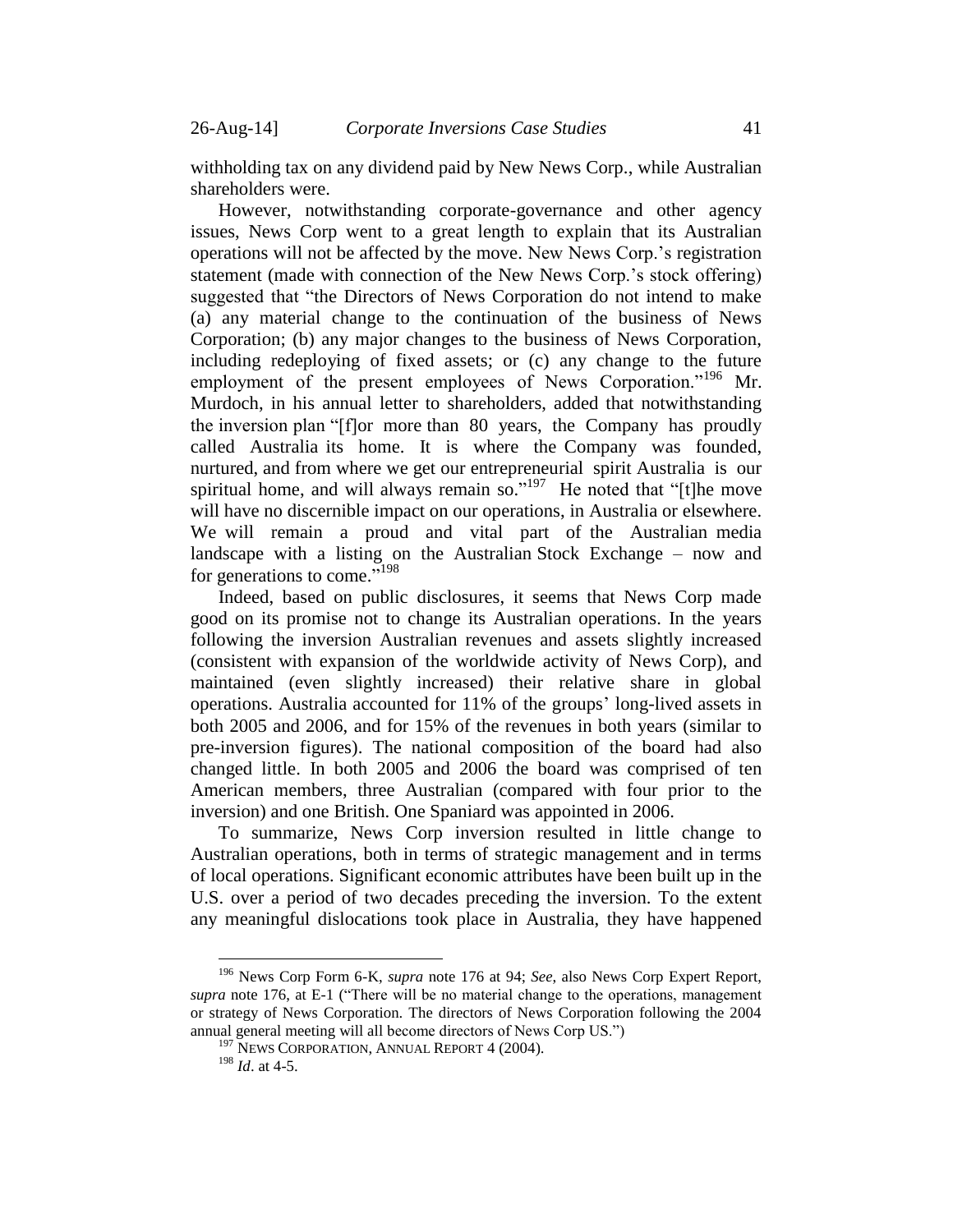long before the inversion, and were driven by non-tax considerations. Taxresidence seems to have followed management and business relocation in this case, and not the other way around as empirical literature suggests. Moreover, tax-residence followed business considerations even though the change in tax-residence was not expected to generate any corporate-level tax-benefit (and might have even been detrimental).

Some of News Corp's geographical data before and after the inversion is summarized in Table 5.

|                                                 |                | Table 5 - Summary of News Corp's activity by geographical segment before and after the inversion |                                |               |
|-------------------------------------------------|----------------|--------------------------------------------------------------------------------------------------|--------------------------------|---------------|
|                                                 | 2003           | 2004 (Inversion<br>announced)                                                                    | 2005 (Inversion)<br>completed) | 2006          |
| <b>Board Members'</b><br><b>Nationality</b>     |                |                                                                                                  |                                |               |
| American                                        | 7              | 8                                                                                                | 8                              | 8             |
| Australian                                      | 3              | $\overline{4}$                                                                                   | 3                              | 3             |
| British/American                                | 4              | 3                                                                                                | $\overline{c}$                 | 2             |
| <b>British</b>                                  | 1              | 1                                                                                                | 1                              | 1             |
| Finish                                          | 1              | 1                                                                                                | $\Omega$                       | $\mathbf{0}$  |
| Spanish                                         | $\overline{0}$ | $\mathbf{0}$                                                                                     | $\overline{0}$                 | 1             |
| Total                                           | 16             | 17                                                                                               | 14                             | 15            |
| <b>Long-Lived</b><br><b>Assets (\$ million)</b> |                |                                                                                                  |                                |               |
| United States and<br>Canada                     | Not reported   | 30,683 (82%)                                                                                     | 33,764 (81%)                   | 35,097 (81%)  |
| Europe                                          | Not reported   | 3,407 (9%)                                                                                       | 3,381 (8%)                     | 3,582 (8%)    |
| Australia<br>and<br>other                       | Not reported   | 3,254 (9%)                                                                                       | 4,768 (11%)                    | 4,847 (11%)   |
| Total                                           | Not reported   | 37,344 (100%)                                                                                    | 41,913 (100%)                  | 43,526 (100%) |
| <b>Gross Revenues</b><br>(\$ million)           |                |                                                                                                  |                                |               |
| United States and<br>Canada                     | 11,150 (64%)   | 12,022 (58%)                                                                                     | 12,884 (54%)                   | 14, 102 (56%) |
| Europe                                          | 3,846 (22%)    | 6,015(29%)                                                                                       | 7,511 (31%)                    | 7,552 (30%)   |
| Australia<br>and<br>other                       | 2,384 (14%)    | 2,765 (13%)                                                                                      | 3,464 (15%)                    | 3,673 (15%)   |
| Total                                           | 17,380 (100%)  | 20,802 (100%)                                                                                    | 23,859 (100%)                  | 25,327 (100%) |

<span id="page-41-0"></span>5. Tim Hortons' Inc. 2009 Move from the U.S. to Canada

Tim Hortons is a fast-food chain known mostly for its coffee and doughnuts. It was founded in 1964 in Hamilton, Canada.<sup>199</sup> It operated almost exclusively in Canada until 1995, when it was acquired by the U.S. based Wendy's corporation.<sup>200</sup> In 2006, Tim Hortons went public as a dual listed company, listing its stock on both the NYSE and the Toronto Stock

<sup>199</sup> *The Story of Tim Hortons*, http://www.timhortons.com/us/en/about/the-story-oftim-hortons.php  $^{200}$  *Id.*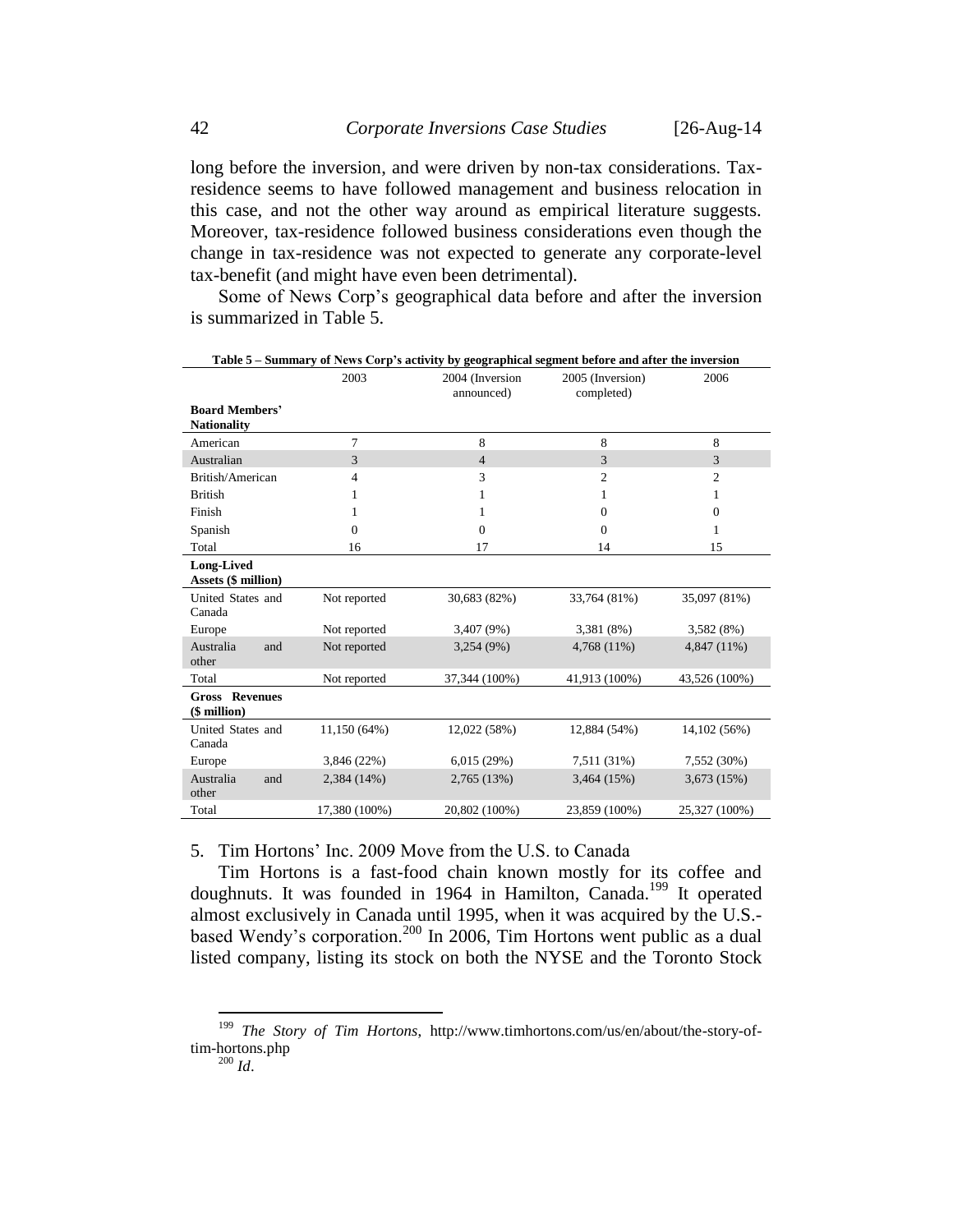<span id="page-42-1"></span>Exchange. At the time, Wendy's sold 17.25% of the stock to the public.<sup>201</sup> The remaining stock was distributed to shareholders later in 2006, and Tim Hortons has been a widely held company ever since. $202$ 

The IPO was structured as a spinoff of Tim Hortons out of Wendy's. The spun-off public entity was a Delaware-incorporated entity. Therefore, the publicly traded entity was a U.S. corporation for tax purposes. It remained so until the 2009 inversion discussed below. Notwithstanding its U.S.-based IPO structure, Tim Hortons' management remained in Canada. <sup>203</sup> After the IPO, Tim Hortons also continued to earn substantially all of its operating income from Canada.<sup>204</sup>

<span id="page-42-0"></span>On June 29, 2009, Tim Hortons (Old THI) announced a reorganization plan, under which the publicly-traded entity will become a Canadian corporation for tax purposes.<sup>205</sup> Under the plan, Old THI merged with a newly formed Canadian subsidiary ("New THI"), and the shares of Old THI were converted to shares of New THI.<sup>206</sup> New THI maintained its duallisting in Canada and the United States.

Tax savings was one of the stated reasons for the inversion.<sup>207</sup> As a Canadian company, Tim Hortons expected to reduce its effective tax rates by 4%, 6% and 8% for years 2010, 2011 and 2012 respectively.<sup>208</sup> The tax benefit was expected primarily due to reduction in Canadian corporate tax rates.<sup>209</sup> However, tax did not play an exclusive role in the consideration to invert.

As noted above, following the 2006 IPO, the corporate management as well as most of the operational activity remained in Canada. The registration statement for the 2009 inversion offering recognized such

 $201$  Tim Hortons Inc., 2008 Annual Report (Form 10-K) 99 (Feb. 20, 2009) ("On March 29, 2006, the Company completed its initial public offering ("IPO") of 33.35 million shares of common stock, representing 17.25% of the common stock outstanding. The remaining 82.75% continued to be held by Wendy's. On September 29, 2006, Wendy's disposed of its remaining 82.75% interest in the Company, by a special pro-rated dividend distribution of the Company's stock to Wendy's shareholders of record on September 15, 2006, and, as a result, since September 30, 2006, the Company's shares have been widely held").

<sup>202</sup> *Id*.

<sup>&</sup>lt;sup>203</sup> According to the IPO registration statement, the principal executive offices remained in Oakville, Canada. *See*, Tim Hortons Inc., Registration Statement (Form S-1) 1 (Mar. 21, 2006).

 $204$  According to its 2007 annual report, 91.9% of the 2007 revenues were produced in Canada. Tim Hortons Inc., 2007 Annual Report (Form 10-K) 121 (Feb. 22. 2008).

<sup>&</sup>lt;sup>205</sup> Press Release, Registration Statement Filed for Proposed Reorganization of Tim Hortons as a Canadian Public Company (Jun. 29, 2009).

<sup>206</sup> *Id*.

<sup>&</sup>lt;sup>207</sup> Tim Hortons Inc., Registration Statement (From S-4/A) 26 (Aug. 12, 2009)

<sup>208</sup> *Id*. at 19.

<sup>209</sup> Press Release, *supra* note [205](#page-42-0)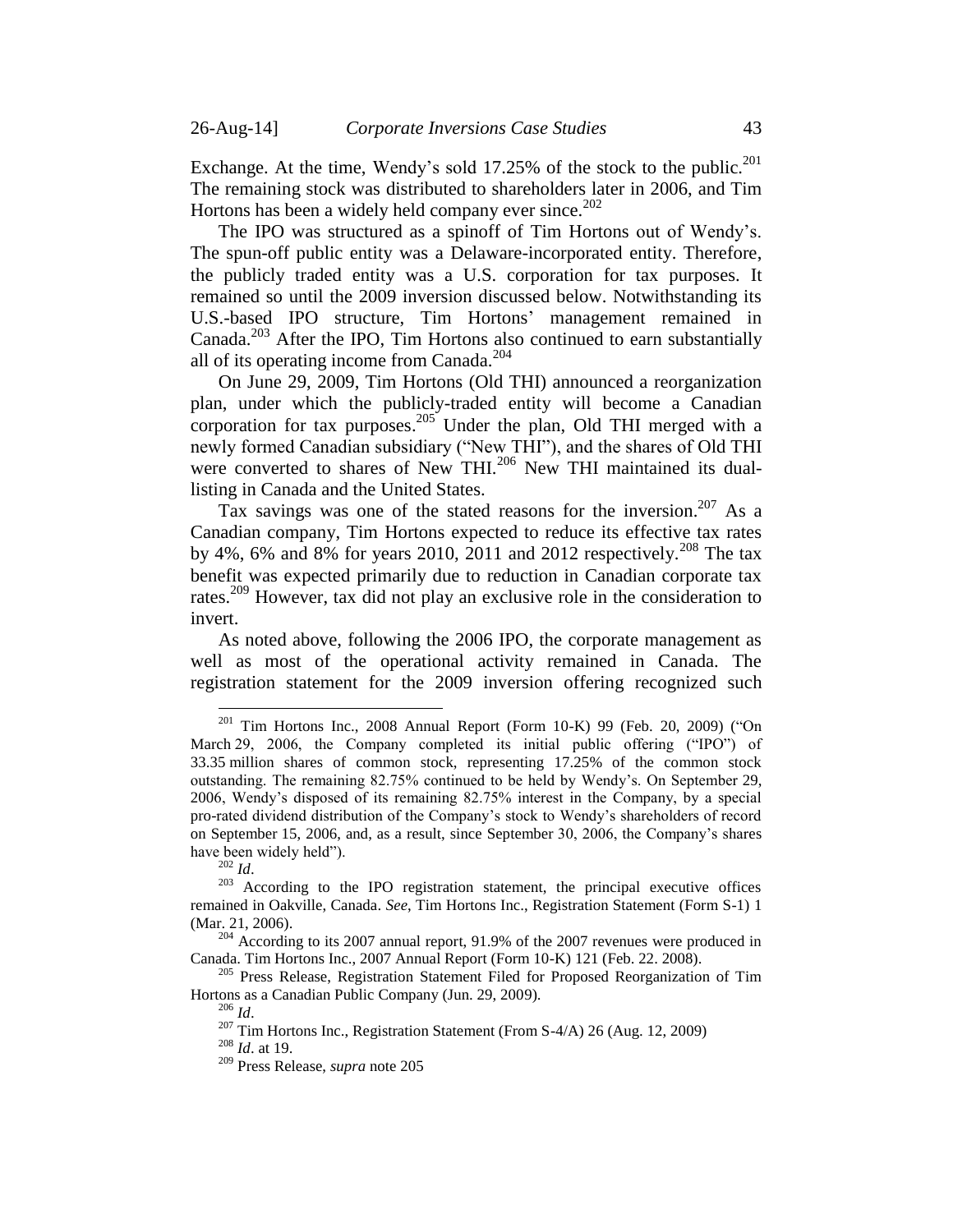reality, noting that "[c]urrently, our U.S. public company parent… is a holding company *that conducts no business and has no material assets*… We currently derive approximately 90% of our revenue from our Canadian operations."<sup>210</sup>

The board concluded that "[t]he existence of a non-operating parent holding company incorporated in a country where we conduct only a small portion of our business creates inefficient administrative complexities unrelated to our business operations."<sup>211</sup> Along the same lines, it has been suggested that "organizing under a Canadian parent is expected to permit us to expand in Canada and internationally."<sup>212</sup> Also, since Tim Hortons generated most of its cash flow from Canadian operations,<sup>213</sup> it was expected that the post-inversion structure would "reduce exposure to volatility in reported earnings and other items by substantially lowering exposure to foreign exchange rate fluctuations."<sup>214</sup> The board even noted that the pre-inversion U.S. structure, coupled with the dominant Canadian flavor of Old THI, caused confusion among "lenders, suppliers, landlords and local governmental agencies".<sup>215</sup> Matching the legal domicile with the operational reality has therefore been pitched as an expected benefit of the inversion.

This story is well supported by Old THI's corporate filings for 2008 (the year preceding the inversion). <sup>216</sup> At the time, the entire executive team of Old THI was composed of Canadian nationals. Similarly, the board of directors was overwhelmingly controlled by Canadians, with ten Canadian board members and only two Americans. Also at the end of 2008, Old THI had 2,917 restaurants in Canada, compared with 520 in the U.S. Old THI occupied 546,410 sq. ft. of manufacturing and distribution facilities in Canada, compared with about 45,500 sq. ft. in the United States. Canada accounted for 66% of Old THI's long-lived assets and 79% of the gross revenues, compared with 27% and 6% in the U.S., respectively.

Under such circumstances, Old THI's board was not concerned with any possible penalties imposed by the U.S. anti-inversion rule of Section 7874. Old THI easily met the "substantial business activity" exception, as most of its activities were conducted in Canada, the jurisdiction to which it

 $\overline{a}$ 

<sup>215</sup> *Id*.

<sup>210</sup> Tim Hortons Inc., Registration Statement (From S-4/A), *supra* note [205,](#page-42-0) at 26 (italics added).

<sup>211</sup> *Id*.

 $^{212}$  *Id.* 

<sup>213</sup> *Id*. at 27.

<sup>214</sup> *Id*.

<sup>216</sup> The data is taken from Tim Hortons Inc., 2008 Annual Report (Form 10-K), *supra*  note [201.](#page-42-1)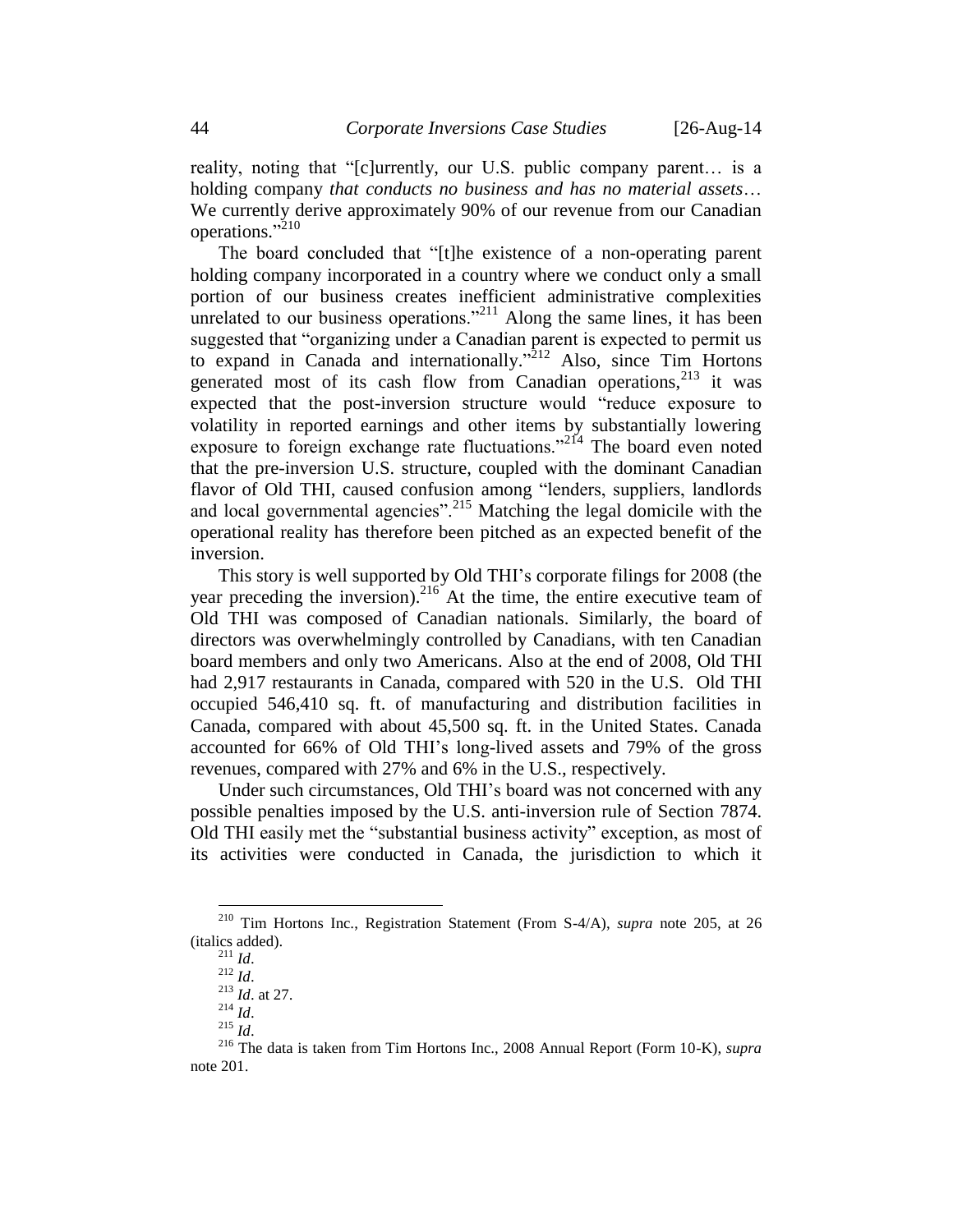inverted.<sup>217</sup> Section 7874 did not apply to the transaction.

A review of New THI annual reports in the years following the inversion indicates that no meaningful dislocations can be observed in the United States. For example, there has been little change in the composition of the executive team. In 2009 one Canadian executive left. One Canadian and one American were appointed. The executive team remained the same in 2010. The only change observed in the Board of Directors during the 2008-2010 periods was the departure of one American board member.

U.S. operations were also not negatively affected. In fact, New THI opened additional restaurants in the United States. The chain increased its U.S. presence from 520 restaurants before the inversion, to 583 and 602 restaurants in 2009 and 2010 respectively. New THI manufacturing and distribution facilities in the United States remained the same throughout the tested period. U.S. revenues remained largely unchanged, with a slight increase observed in 2009 (but a decrease to the pre-inversion level in 2010). While some decline can be observed in the size of the net U.S. longlived assets (from \$402,839 in 2008, to \$324,600 in 2010), this decline has not been matched with a decline in revenues. A corresponding increase in assets can be observed in the "corporate" segment, which refers to assets that support the corporate as a whole (i.e., assets the benefits of which can be associated with an identified geographical segment).<sup>218</sup>

To summarize, Tim Hortons inversion was a virtual "naked" inversion. In fact, the very suggestion that Tim Hortons' 2009 inversion is an "expatriation" of a corporation away from the United States is a misnomer. The transaction is much better described as *repatriation* to Canada. Tim Hortons was simply "returning to its origins."<sup>219</sup> Given that Tim Hortons has always retained its Canadian identify, one might wonder why did it move to the U.S. in the first place (in 2006), and why did it wait until 2009 to return to its true home.

The 2006 IPO was driven by THI's U.S. owner, Wendy's, which at the time held the entire capital stock of THI. This can explain the choice to go public as a U.S. entity. Under such circumstances, there was little reason to expect that the 2009 inversion would result in a loss of important economic attributes in the United States. Such attributes were always located in Canada, and were never the United States' to lose.

2009 may have been chosen as the year for repatriation for two reasons. First, as stated in the inversion registration statement, Canada was in the process of gradually reducing its corporate income tax rates, from 22% in 2007 to 15% by 2012. In 2008, the rate was 19.5%, and was expected to be

<sup>217</sup> Tim Hortons Inc., Registration Statement (From S-4/A), *supra* note [205,](#page-42-0) at 34.

<sup>218</sup> Tim Hortons Inc., 2010 Annual Report (Form 10-K) 100 (Feb. 22, 2011).

<sup>219</sup> MARPLES & GRAVELLE, *supra* note [12,](#page-3-0) at 6.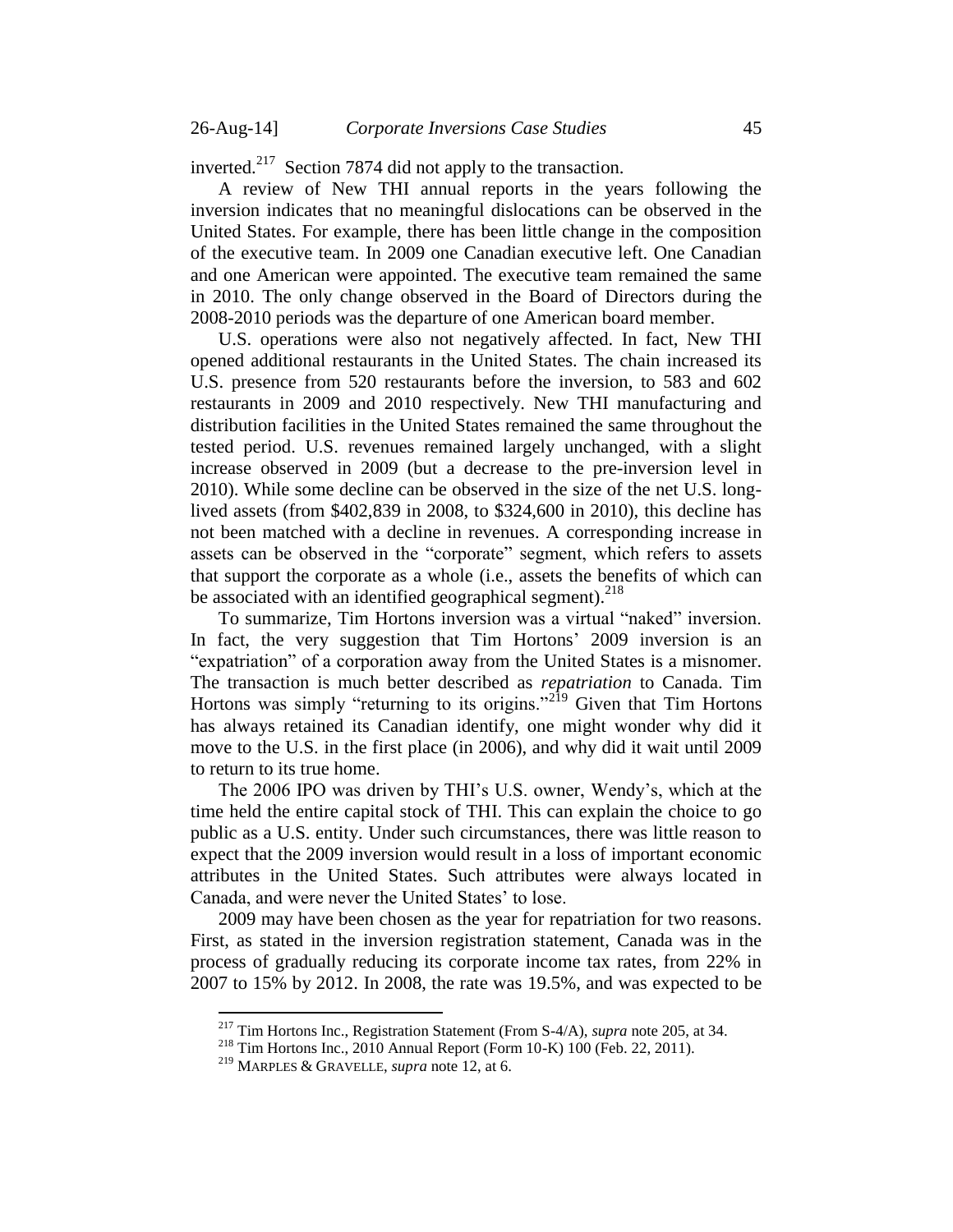reduced to 18% by 2010, the year in which New THI expected to start reaping the tax benefit.<sup>220</sup> It seems odd, however, that a rate reduction  $1.5\%$ made the difference in the decision to invert. Even before Canada's gradual rate reduction, the maximum Canadian rates of 22% were substantially lower than the U.S. rate of 35%.

A second aspect for the decision to invert in 2009 is briefly noted in the registration statement. OLD THI, the public company that spun of Wendy's, entered into certain tax sharing agreement with its parent as part of the IPO. Tax sharing agreements generally prevent a corporation from taking any actions that change the ownership structure within an affiliated group.<sup>221</sup> Also, the U.S. tax code restricts certain dispositions in spun-off companies' stock from taking place too close in time after the spinoff.<sup>222</sup> These issues were explicitly noted in the registration statement as restrictions that prevented earlier changes to the corporate structure. One might wonder what would have happened if it was not for the contractual obligations and the time limits embedded in the U.S. Code. It is plausible to conclude that the 2009 inversion was "a writing on the wall" ever since the 2006 IPO.

Some of News Corp's geographical data before and after the inversion is summarized in Table 6.

|                                                 |          | таже о – запинату от тип тюголь асимну жу geographical segment жноге ана атег пне піметыми |      |
|-------------------------------------------------|----------|--------------------------------------------------------------------------------------------|------|
|                                                 | 2008     | 2009 (Inversion announced)<br>and completed)                                               | 2010 |
| Executives'                                     |          |                                                                                            |      |
| <b>Nationality</b>                              |          |                                                                                            |      |
| Canadian <sup>223</sup>                         | Q        | a                                                                                          | Q    |
| American                                        | $\Omega$ |                                                                                            |      |
| Total                                           |          | 10                                                                                         | 10   |
| Members'<br>Board<br>Nationality <sup>224</sup> |          |                                                                                            |      |
| Canadian                                        | 10       | 10                                                                                         | 10   |

**Table 6 – Summary of Tim Hortons activity by geographical segment before and after the inversion**

<sup>220</sup> Press Release, *supra* note [205,](#page-42-0)

<sup>221</sup> Tim Hortons Inc., Registration Statement (From S-4/A), *supra* note [205,](#page-42-0) at 26 ("As a result of a tax sharing agreement that we entered into with Wendy's at the time of our IPO, and of time constraints under U.S. tax rules relating to our spinoff from Wendy's, our ability to engage in certain acquisitions, reorganizations and other transactions was limited for a period of time. These restrictions have now expired)." For a discussion of reasons for such restrictions, see Stanley Barsky, *Tips on Drafting Tax Sharing Agreements*, 144 TAX NOTES 180 (2014).

 $222$  For a discussion of such restrictions, see Herbert N. Beller and Lori E. Harwell, *After the Spin: Preserving Tax-Free Treatment Under Section 355*, 92 TAX NOTES 1587 (2001).

 $2^{223}$  This includes one executive with a dual Canadian/British citizenship.

<sup>&</sup>lt;sup>224</sup> The nationality of most of Tim Hortons' executives is based on inferences such as the executives' education and other managerial positions. Most are not included in biographical databases that provide citizenship data.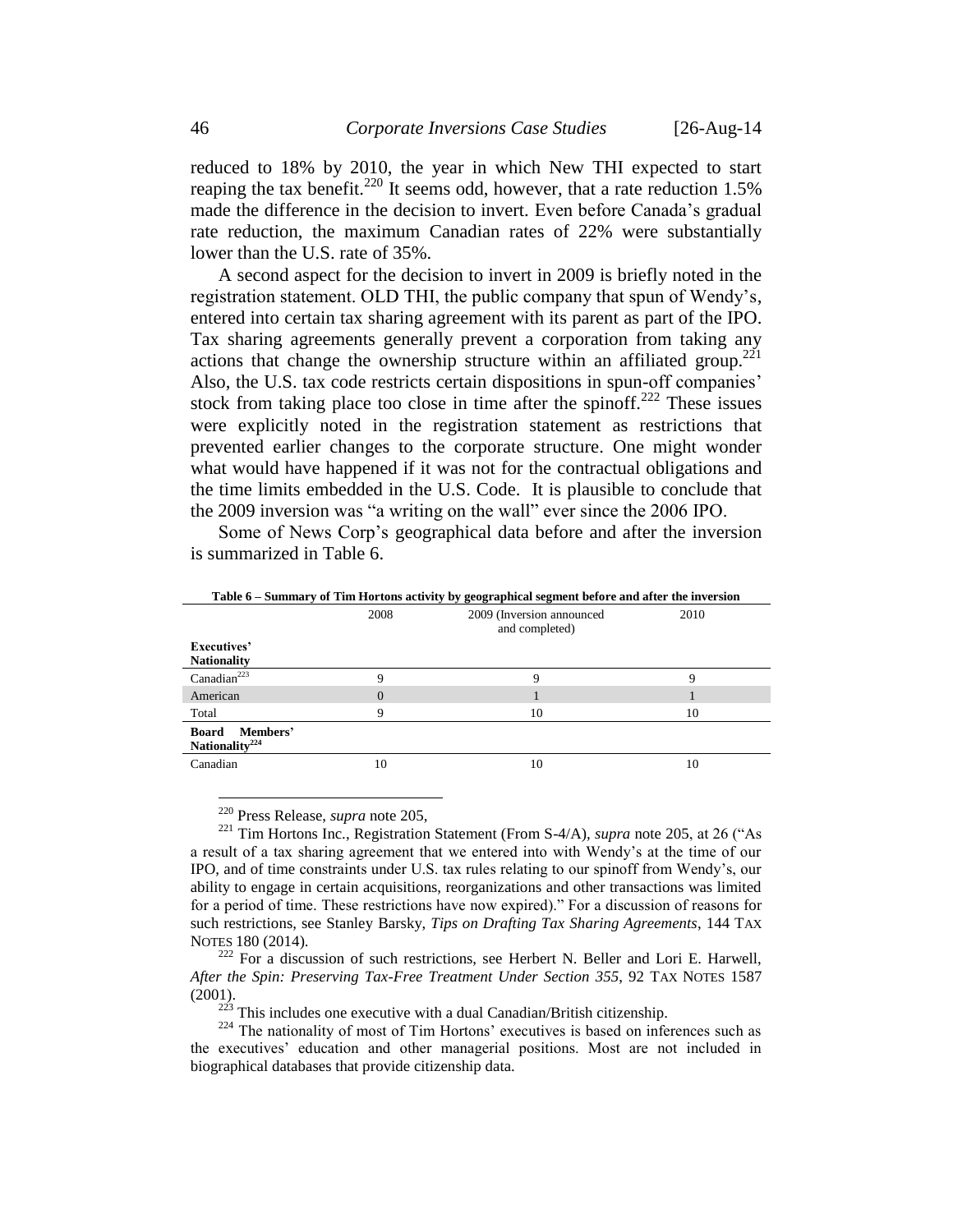$\overline{a}$ 

| American                                              | $\overline{c}$         | $\overline{2}$   | $\mathbf{1}$     |
|-------------------------------------------------------|------------------------|------------------|------------------|
| Total                                                 | 12                     | 12               | 11               |
| <b>Restaurants</b>                                    |                        |                  |                  |
| Canada                                                | 2,917                  | 3,015            | 3,148            |
| U.S.                                                  | 520                    | 563              | 602              |
| Ireland                                               | 247                    | 206              | 194              |
| UK                                                    | 46                     | 85               | 81               |
| Afghanistan                                           | $\mathbf{1}$           | $\mathbf{1}$     | $\mathbf{1}$     |
| Total                                                 | 3,731                  | 3,830            | 4,026            |
| Properties (Sq. Ft.)                                  |                        |                  |                  |
| Canada                                                | 546,410                | 622,410          | 757,490          |
| U.S.                                                  | $\approx 45,500^{225}$ | $\approx 45,500$ | $\approx 45,500$ |
| $($ \$<br><b>Gross</b><br><b>Assets</b><br>thousands) |                        |                  |                  |
| Canada                                                | 1,290,219 (62%)        | 1,373,325 (66%)  | 1,686,209 (68%)  |
| U.S.                                                  | 567, 557 (27%)         | 478,395 (23%)    | 424,089 (17%)    |
| Variable Interests <sup>226</sup>                     | 213,407 (10%)          | 226,470 (11%)    | 37,868 (2%)      |
| Corporate <sup>227</sup>                              | 26,511 (1%)            | 16,101(1%)       | 333,350 (13%)    |
| Total                                                 | 2,097,694 (100%)       | 2,094,291 (100%) | 2,481,516 (100%) |
| <b>Long Lived Assets</b><br>(net, \$ thousands)       |                        |                  |                  |
| Canada                                                | 913,823 (61%)          | 967,879 (65%)    | 1,012,322 (74%)  |
| U.S.                                                  | 402,839 (27%)          | 356,560 (24%)    | 324,600 (24%)    |
| Variable Interests                                    | 163,376 (11%)          | 156,712 (10%)    | 25,252 (2%)      |
| Corporate                                             | 13,647 (1%)            | 12,881 (1%)      | 11,496 (1%)      |
| Total                                                 | 1,493,685 (100%)       | 1,494,032 (100%) | 1,373,670 (100%) |
| \$<br><b>Revenues</b><br>thousands)                   |                        |                  |                  |
| Canada                                                | 1,750,399 (79%)        | 1,914,210 (78%)  | 2,114,419 (83%)  |
| U.S.                                                  | 122,679 (6%)           | 140,491 (6%)     | 123,116 (5%)     |
| Variable Interests                                    | 356,095 (16%)          | 384,152 (16%)    | 298,960 (12%)    |
| Total                                                 | 2,229,173 (100%)       | 2,438,853 (100%) | 2,536,495 (100%) |

### <span id="page-46-0"></span>IV. DISCUSSION: PATTERNS OF INVERSIONS AND HOME COUNTRY **DISLOCATIONS**

#### *A. Summary of Findings*

<span id="page-46-1"></span>Table 6 summarizes each of the case studies discussed. It outlines whether tax-saving was a factor driving the inversion, as well as the business affiliation of each inverting corporation to the target jurisdiction. The two right-most columns summarize what types of meaningful dislocations can be observed in the home jurisdiction following the inversion.

<sup>&</sup>lt;sup>225</sup> This includes three assets that are reported as having a size of  $\lt$  2,500 Sq. Ft. For purposes of the calculation, it is assumed that these assets size is 2,500 Sq. Ft. each.

<sup>&</sup>lt;sup>226</sup> Variable interests include consolidation of financial results in "variable interest entities" which include entities in which a holder holds controlling interest that is not based on majority of voting rights.

 $227$  Corporate assets include assets that benefit the groups as a whole, rather than an identified geographical segment.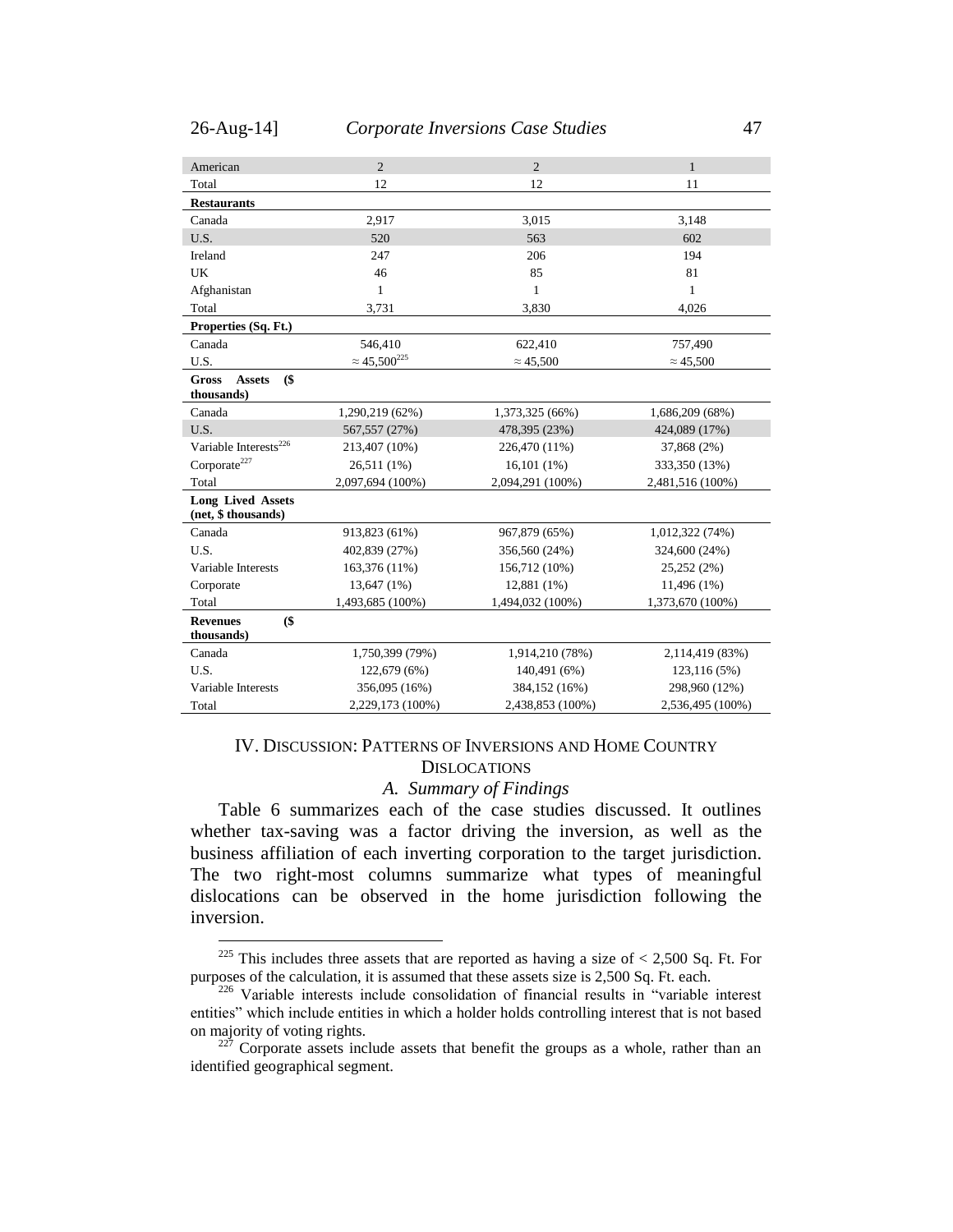| Inverting<br>corporation | Was entity-<br>level tax<br>saving a<br>driving factor? | Pre-inversion interests in<br>target jurisdiction                                                                                                          | Management relocation                                   | Can other home-<br>jurisdiction dislocations be<br>observed?                                    |
|--------------------------|---------------------------------------------------------|------------------------------------------------------------------------------------------------------------------------------------------------------------|---------------------------------------------------------|-------------------------------------------------------------------------------------------------|
| Shire<br>Pharmaceuticals | Yes                                                     | Insignificant                                                                                                                                              | No: Virtual                                             | N <sub>0</sub>                                                                                  |
| <b>Wolseley PLC</b>      | Yes                                                     | Insignificant                                                                                                                                              | No: Virtual                                             | Yes, operational, but not<br>to target jurisdiction;<br>Unclear if attributable to<br>inversion |
| Nobel Biocare            | Yes                                                     | Significant: Board<br>members, CEO<br>nationality; Investor base;<br>Major local market                                                                    | Yes; partial to full                                    | N <sub>0</sub>                                                                                  |
| <b>News Corporation</b>  | N <sub>0</sub>                                          | Significant: Board<br>members nationality;<br>Functional HQ:<br>Controlling shareholders<br>nationality; Investor base;<br>Largest market of<br>operations | Management already<br>located in target<br>jurisdiction | Yes, corporate governance<br>functions: direct result of<br>the inversion                       |
| <b>Tim Hortons</b>       | Yes                                                     | Significant: Board<br>members and executives<br>nationality; Functional<br>HO; Largest market of<br>operations                                             | Management already<br>located in target<br>jurisdiction | No; Operational activities<br>already located in target<br>jurisdiction                         |

**Table 6 – Summary of observed dislocations in the home jurisdictions**

The first obvious outcome from an analysis of the case studies is that the type and scope of meaningful dislocations varies tremendously. Whether an inversion is associated with the dislocation of meaningful functions in the home jurisdiction is a highly contextualized question. Therefore, a blanket policy statement according to which inversions result in the loss of positive attributes cannot stand. This further supports the need for an observationbased grounded theory that may explain the relationship between inversions and meaningful dislocations. Such theory can suggest propositions for future empirical research, which in turn will provide useful guidance for tax-writers. Such propositions are discussed in subsection B. below.

A second interesting observation is that in all cases in which meaningful headquarters dislocations occurred, the inverting corporation already had significant business affiliation to the target jurisdiction. It is thus plausible to theorize that meaningful dislocations of management attributes are to be expected where *non-tax* considerations, such as the draw of the target's jurisdiction financial markets, investor base or personal affiliation of management are present. Such conclusion is consistent with the findings of Birkenshaw et.  $a^{\frac{228}{228}}$ 

This conclusion does not stand to negate the opposite, that is, that no dislocations are expected where *only* tax considerations are present. As

<sup>228</sup> *Supra* note[s 72-](#page-13-0)[76](#page-13-1) and accompanying discussion.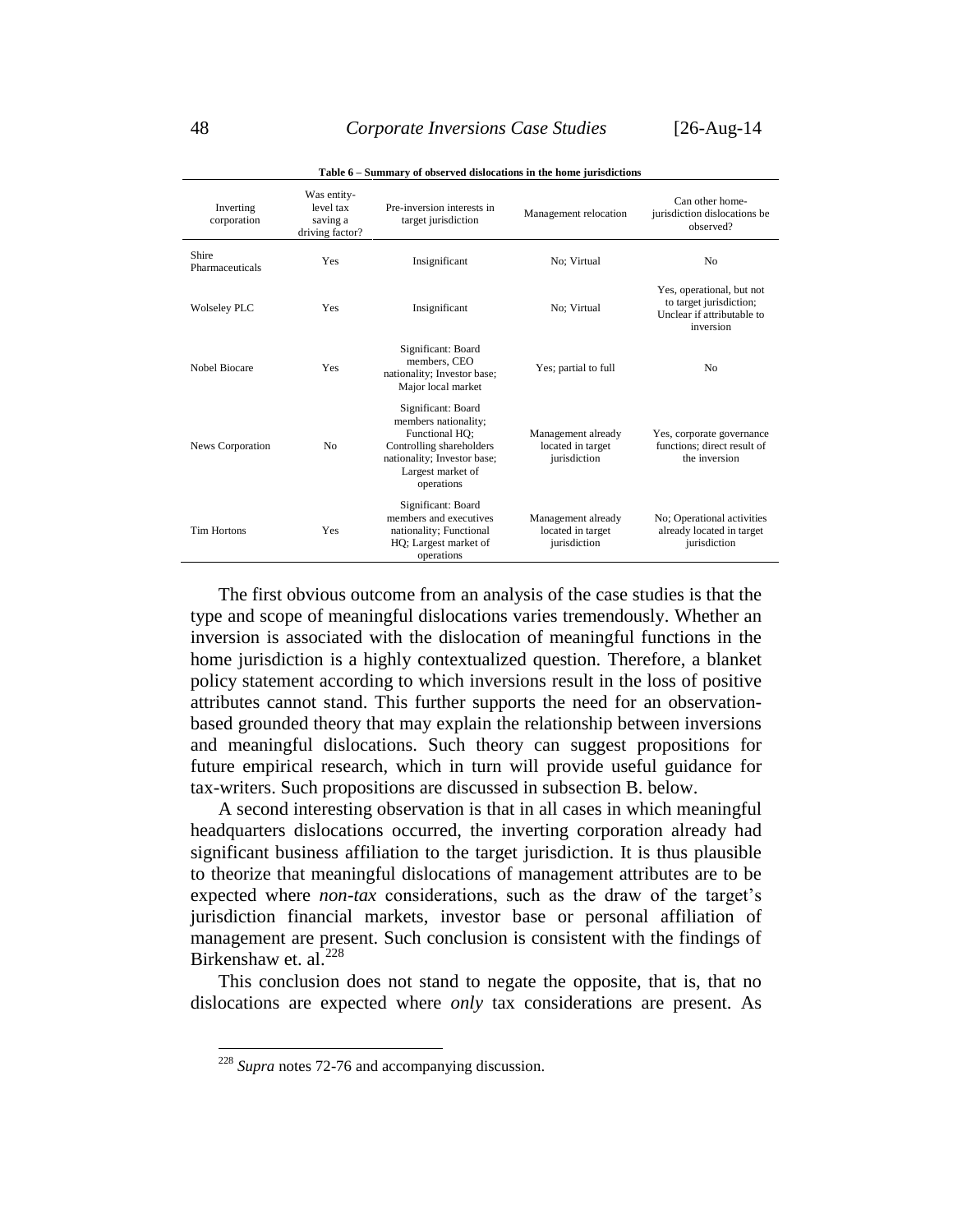further discussed below,  $229$  however, having meaningful attributes in the home jurisdiction rather than the target jurisdiction seem to serve as a deterrent for meaningful relocations.

To be sure, the case studies are not in conflict the vast literature on the effects of tax on capital locational decisions. In fact, it seems to support it. Tax seems to play a role in inducing meaningful dislocations of management attributes, but only in cases were such dislocations are supported by non-tax business rationale. This implies that developed jurisdictions should be able to determine corporate tax-residence based on substantive factors, without fear of competition from tax havens that cannot offer substantive locational benefits. Tax-residence competition may still be an issue to the extent that developed jurisdictions offer similar comparative benefits. This implies that as long as corporate tax rates are set at competitive rates, it is possible to determine tax-residence based on substantive factors without worrying about substantive dislocations from one developed jurisdiction to another.

### <span id="page-48-0"></span>*B. Grounded Constructs of Home Country Effects of Inversions*

Various patterns of management relocations can be identified in the case studies that warrant further research. Such patterns are discussed below, and are summarized in Table 8.

| Inverting<br>corporation | Chronology of<br>dislocations                                                                                                  | Spectrum and type of<br>dislocations                                                                                                                 | Pattern of tax-residence<br>dislocation | Dislocation conflicts of<br>interests                                                                               |
|--------------------------|--------------------------------------------------------------------------------------------------------------------------------|------------------------------------------------------------------------------------------------------------------------------------------------------|-----------------------------------------|---------------------------------------------------------------------------------------------------------------------|
| Shire<br>Pharmaceuticals | No dislocation<br>observed                                                                                                     | Legal relocation; no<br>financial relocation: virtual<br>management relocation; no<br>operational relocation                                         | Virtual CMC relocation                  | Interests probably aligned<br>for virtual relocation                                                                |
| <b>Wolseley PLC</b>      | N <sub>0</sub><br>management<br>dislocation:<br>concurrent<br>operational<br>dislocation, but<br>not to target<br>jurisdiction | Legal relocation; no<br>financial relocation: virtual<br>management relocation;<br>some operational<br>relocation, but not to target<br>jurisdiction | Virtual CMC relocation                  | Interests aligned for virtual<br>relocation; Interests<br>probably not aligned for<br>operational relocation        |
| Nobel Biocare            | Concurrent<br>management<br>dislocation<br>with inversion                                                                      | Legal, financial and<br>management relocation; no<br>operational relocation                                                                          | Substantive POI relocation              | Interests aligned for<br>management relocation<br>and for operational non-<br>relocation                            |
| News Corporation         | A11<br>dislocations<br>prior to<br>inversion                                                                                   | Legal, financial,<br>management and<br>operational relocation                                                                                        | Substantive CMC<br>relocation           | Conflicts of interest for<br>legal relocation; interests<br>aligned for non-relocation<br>of operational activities |
| <b>Tim Hortons</b>       | No dislocation<br>observed                                                                                                     | Legal                                                                                                                                                | Virtual POI relocation                  | Interests probably aligned<br>for virtual relocation                                                                |

#### **Table 8 – Summary of dislocation patterns in inversions**

Several observation-based propositions that warrant further research are suggested below. This is done by summarizing different types of inversion

<sup>229</sup> See discussion *infra* at Section IV.B.3.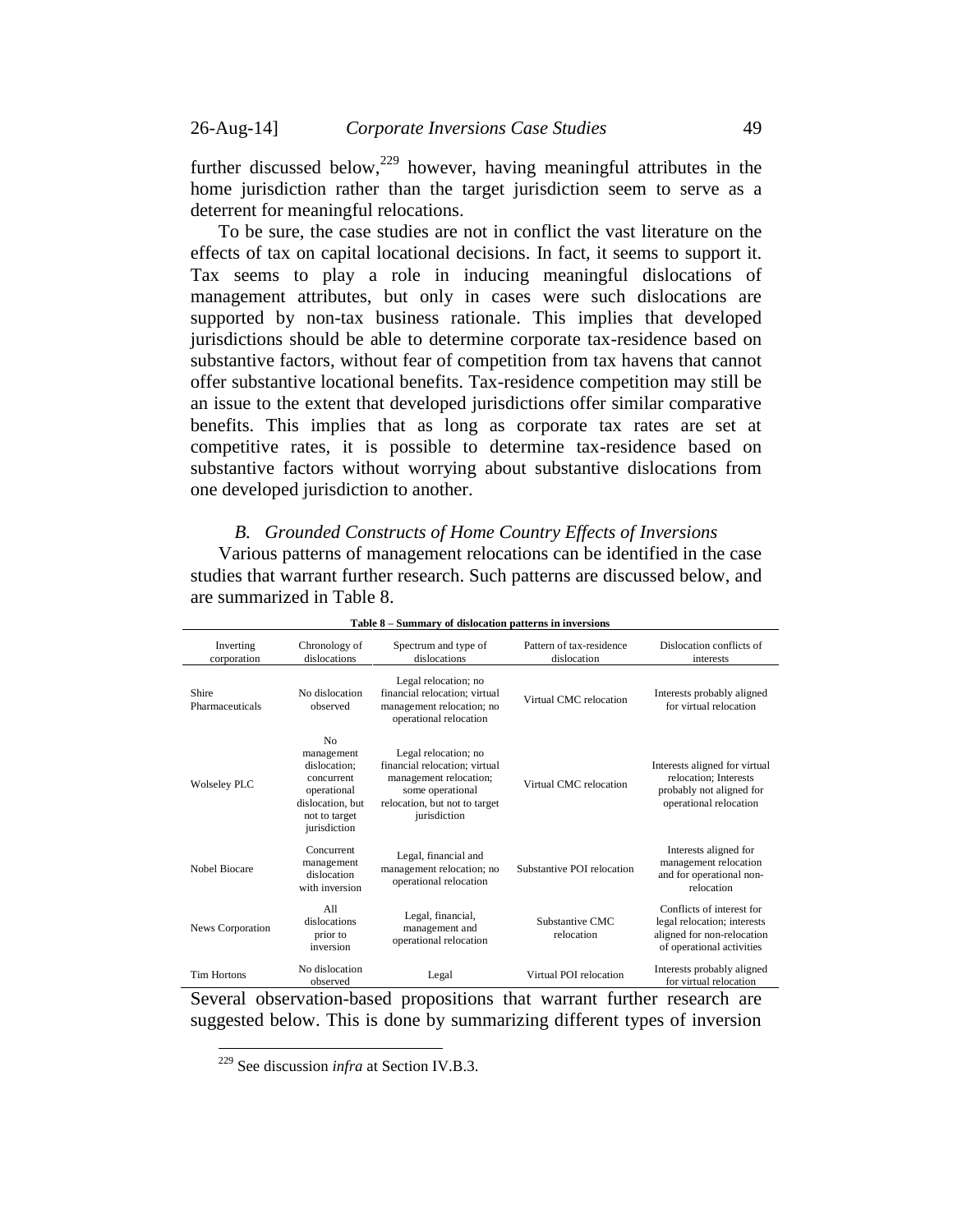constructs. In the context of each construct, the Article discusses the types of meaningful dislocations that can be observed.

### <span id="page-49-0"></span>1. Chronology of Inversions and Dislocations

The case studies suggest that when an inversion is associated with *meaningful* management relocation, it is not necessarily the case that management relocation chronologically *follows* the inversion (as currently suggested in empirical literature). Rather, management relocation can be observed only in cases where tax relocation happens *after* significant connections of the management to the target jurisdiction had already been established. Two patterns can be observed:

*Inversion follows meaningful management relocation.* Under such a pattern, inversion is the last step in a substantive move of management and business operations to another jurisdiction. Over a period of time an MNC may develop a foreign market that completely outgrows the MNCs historical home market. When the MNC is no longer substantively located in its historic jurisdiction, but rather in the new market, the inversion follows the business reality. For example, by the time News Corp inverted from Australia to the U.S., it was already, in substance, an American corporation.

Tim Hortons is another interesting example in this context, but somewhat different than News Corp's. In that case the inversion followed management (which was located in Canada), but the management was never in the U.S. to begin with. In fact, Tim Hortons' first move to the U.S. in 2006 is an example for an inversion that was not followed by management dislocation, while the 2009 repatriation is an example of inversion of the kind of "return to origins".

*Inversion complements meaningful management relocation*. Under such a pattern, at the time of the inversion management already has strong business or personal affiliation to the target jurisdiction. For example, Nobel's management move to Switzerland followed the appointment of a Swiss CEO. Three Other board members were also Swiss before the inversion. Switzerland was an important market for Nobel, so there were both personal and business reasons to transfer the headquarters from Sweden to Switzerland. Tax savings supported such a move, and may have been the "final straw" necessary to initiate the inversion. It is possible that a more competitive tax environment in Sweden would have prevented the move. However, it does not seem that tax consideration alone would have facilitated an *actual* move of the management.

Other case studies not discussed herein show similar patterns. For example, when Ensco inverted from the U.S. to the U.K. in 2009, ENSCO announced that "most of [its] senior executive officers and other key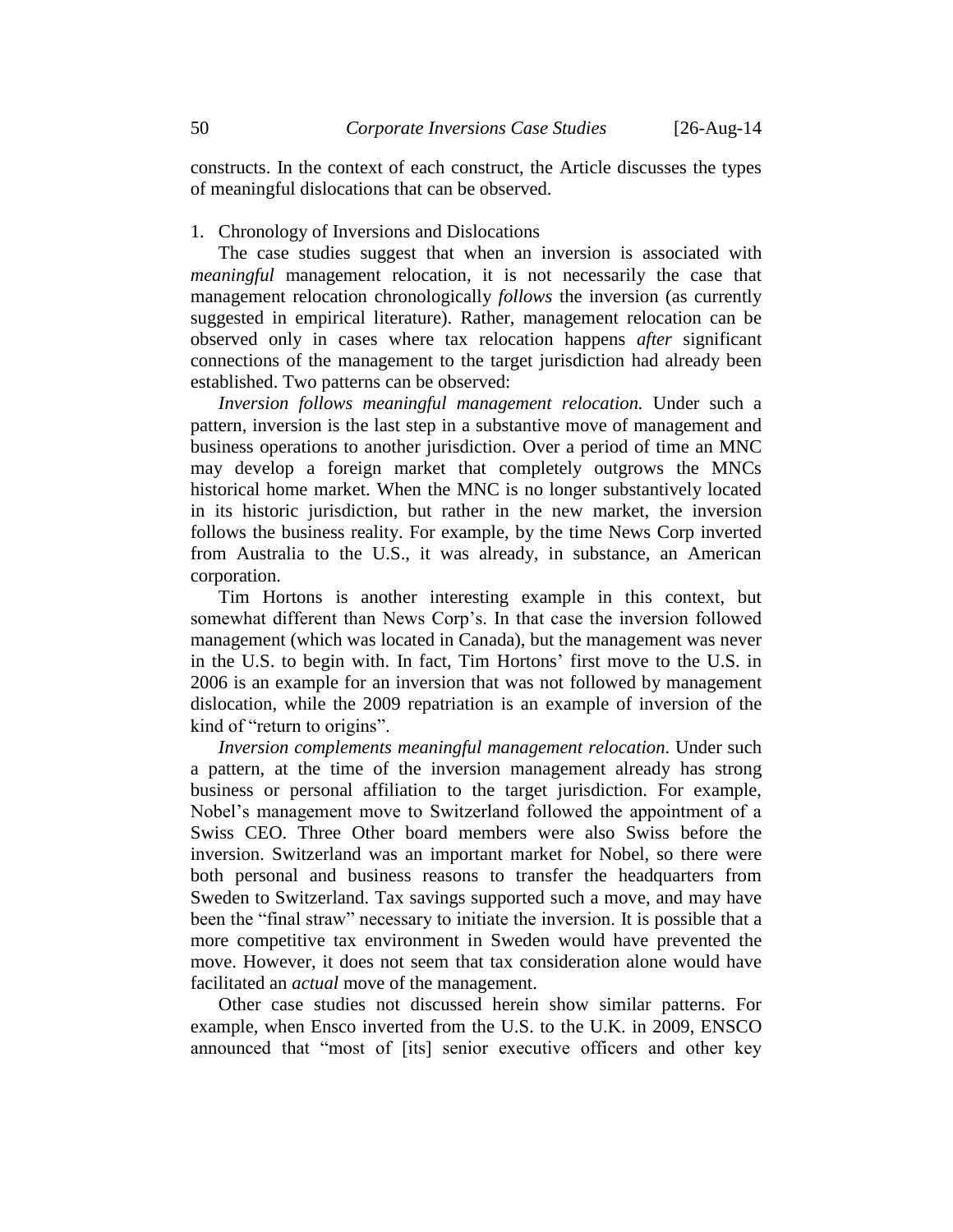decision makers will move to England."<sup>230</sup> However, at the time, ENSCO already had significant operations in the U.K. $^{231}$ 

Theoretically speaking, a third pattern could occur, as suggested by empirical literature on inversions:

*Inversion precedes meaningful management relocation*. Under such a pattern management move would follow an inversion, even though the corporation had no previous affiliation to the target jurisdiction. This pattern has not been observed in the case studies explored, but it does not mean it is impossible.

#### <span id="page-50-0"></span>2. Spectrum and Types of Headquarters Dislocations

The case studies lend support to the decentralized view of MNCs headquarters. The dislocation of meaningful attributes cannot be described as a binary variable. It is better placed on a spectrum, consistent with studies in organizational science. Different functions may dislocate, and each to a different degree.

For such purposes, Desai's division of MNCs' headquarters to "legal", "financial" and "managerial" is helpful in describing observed patterns of functional dislocations. The crucial question for the purpose of this study is whether it can be observed that a relocation of a firm's tax home (part of the "legal home") is also associated with the relocation of the firm's financial home and managerial talent. This may help to articulate the types of attributes that may be lost as a result of tax-relocation. The loss of different attributes may dictate different policy considerations.

*Management Relocations.* Relocation of managerial talent results in the loss of meaningful attributes, but does not seem to be driven (at least not primarily) by tax relocation. The movement of management talent is a matter of degree. It can be complete, partial or virtual.<sup>232</sup> Inversions driven solely by tax considerations seem to be associated with *virtual management relocations* (Shire; Wolseley). *Full or partial management relocations* happen in the context of inversions that are supported, at least in part, by non-tax considerations (Nobel; News Corp).

*Financial Relocations.* Financial relocations may bring about a change to governance mechanisms, which can be viewed as a meaningful attribute the loss of which is detrimental. Changes in governance seem to be associated with tax relocation in cases where non-tax considerations are

<sup>&</sup>lt;sup>230</sup> See, ENSCO International Incorporated, Form S-4 (Nov. 20, 2009).

<sup>&</sup>lt;sup>231</sup> According to ENSCO's annual report for 2009, the U.K. was the largest singlejurisdiction segment in terms of revenues, and accounted for about 10% for the long-lived assets of worldwide operations. See, ENSCO INTERNATIONAL INCORPORATED, ANNUAL REPORT 101 (2009).

<sup>232</sup> *Supra* note[s 77-](#page-13-2)[79](#page-14-1) and accompanying discussion.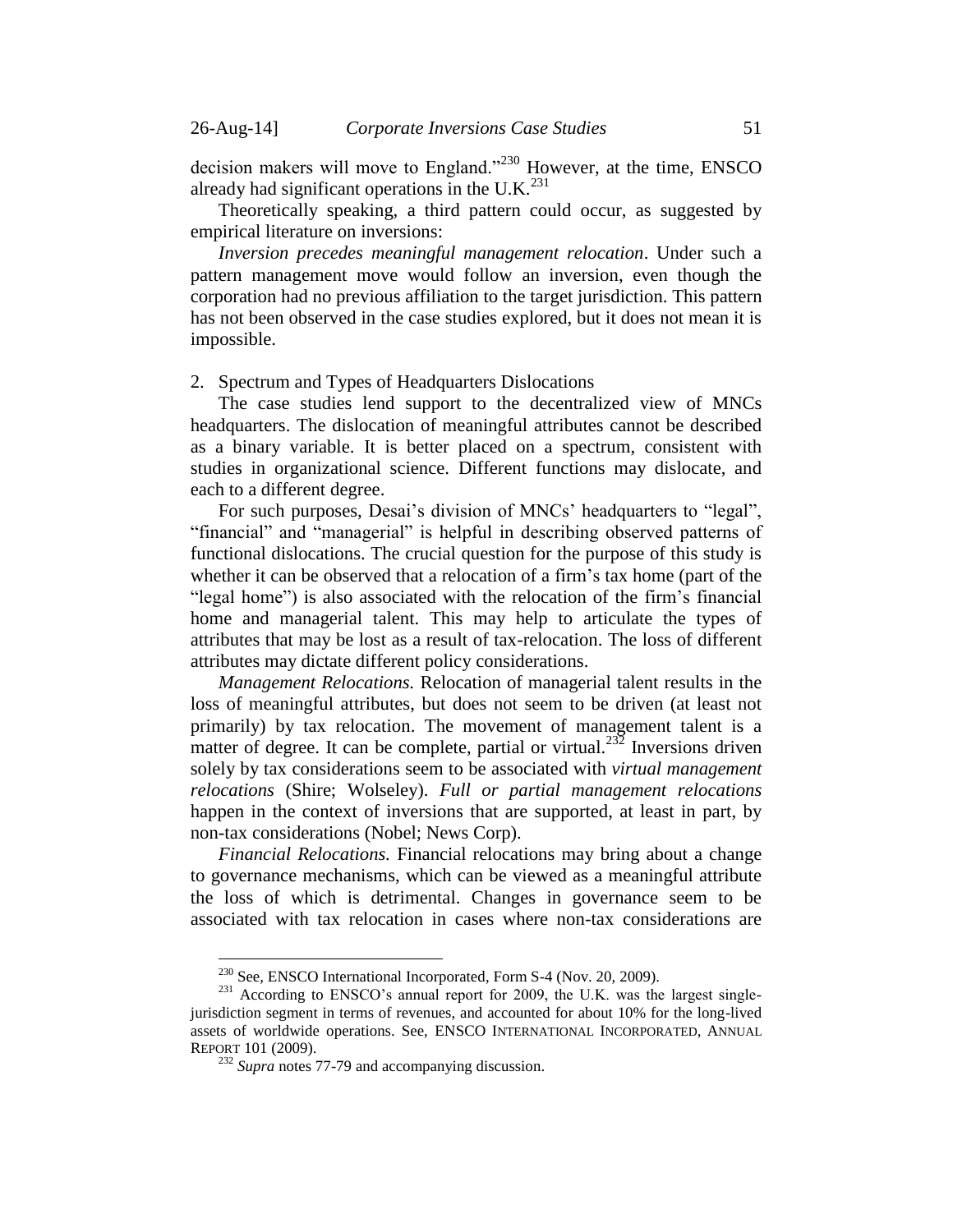also involved (Nobel; News Corp). Where an inversion is driven solely by tax considerations, no changes in governance mechanisms can be observed (Wolseley, Shire).

*Tax/Legal Relocation*. Tax relocation, in and of itself, results in the loss of the corporate tax base. The case studies suggest that tax relocation may be associated with financial and management relocation (Nobel, News Corp), but does not necessarily explain them. Also, management-home seems more likely to attract the legal home than the legal home is likely to attract management. For example, contractual and tax obligations forced Tim Hortons management to maintain separate the legal home and the management home. Once this obstruction had been removed, the legal home moved to the place of the managerial home (and not the other way around).

#### <span id="page-51-0"></span>3. Tax Residence and Meaningful Headquarters Dislocations

One of the main arguments against the adoption of a Real Seat test for corporate tax-residence is that it will induce *meaningful management relocations*. It is therefore preferable to have POI test in place, as it is not expected to distort locational decisions in an economically meaningful manner. The case studies lend little support to such argument, and contradictory patterns can be observed.

*Meaningful Relocation from a POI Jurisdiction.* The adoption of a POI test for corporate residence is not an assurance against the dislocation of meaningful management attributes. In the presence of non-tax considerations in the target jurisdiction, management may meaningfully move even if there is no need to do so (meaning, when tax relocation can be achieved without a management-move). Nobel is an example for such an inversion. In that case meaningful dislocations can be observed even though the home jurisdiction has applied a POI test (Sweden), and the target jurisdiction applied an RS test (Switzerland). Theoretically, all that Nobel had to do in order to lose its tax-residence in Sweden is to incorporate elsewhere. Nonetheless, meaningful management move took place. Similarly, Tim Hortons' management had always remained in Canada, while the place of incorporation changed in 2006 to the United States, only to return back to Canada in 2009.

*Virtual Relocation from a POI Jurisdiction.* When the home jurisdiction is a POI jurisdiction, all that an MNC has to do in order to "lose" its tax residence is to achieve foreign incorporation. If only tax considerations are involved, there is no reason to expect further dislocation of economic attributes. This has been the case during the first wave of corporate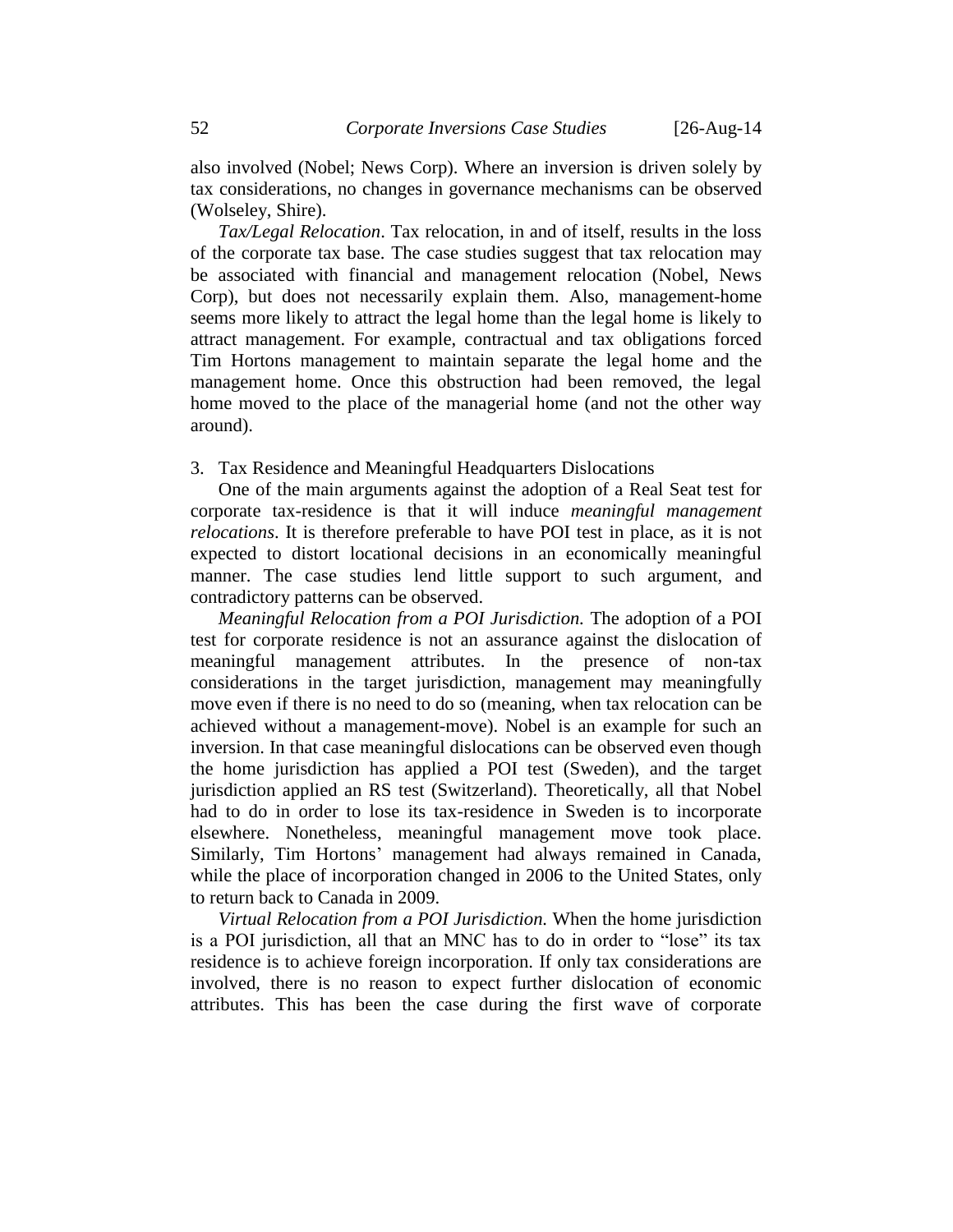inversions in the U.S., $^{233}$  and seems to be supported by a case study from the second wave of corporate expatriations (Tim Hortons).

Tim Hortons' case study is an interesting example for a corporation that had little presence in the U.S., and therefore little reason to stay in the U.S. Tim Hortons' management was already located in Canada. It seems that the inversion would have happened even if the United States had adopted a Real Seat corporate-residence test.

*Virtual Relocation from a CMC Jurisdiction.* The case studies also suggest that it is not necessarily the case that meaningful attributes must be dislocated when an MNC inverts away from an RS jurisdiction. In both cases of Wolseley and Shire, management relocations were virtual, notwithstanding the fact that the UK decides the residence of corporations based on an RS test of central management and control (CMC).

This can be explained, however, by suggesting that the CMC test applied in the UK is not truly a substantive test. The ability to relocate without dislocating real management attributes suggests that the CMC test used in the UK is nothing more than a formal residence test (similar to POI) in disguise. In turn, this implies that corporations virtually inverted from the UK simply because they could do so at minimal cost (by having board meetings conducted outside the UK). There is no telling what would have happened had the CMC test been applied more aggressively (for example, based on the residence of the board members; or based on the place of daily operations).

*Meaningful Relocations from a CMC Jurisdiction.* One case study suggests that meaningful relocations from a CMC jurisdiction may be associated with an inversion (News Corp.). However, in that case it is clear that the meaningful dislocations happened long before the inversion, and were not caused by the inversion.

It is interesting to note that an inquiry into recent corporate inversions suggests that inversion from CMC jurisdictions are made almost entirely from the UK.<sup>234</sup> No "wave" of cross-border inversions can be observed from CMC jurisdictions such as Germany, France and others jurisdiction known for high corporate tax rates. France decides the place of corporate residence based on the corporate "effective seat" which is defined as "the place where bodies of management, administration and control are

<sup>233</sup> MARPLES & GRAVELLE, *supra* not[e 12,](#page-3-0) at 1 ("These corporate inversions apparently involved few, if any, shifts in actual economic activity from the U.S. abroad, at least in the near term)."

<sup>234</sup> *See*, Laamanen, Simula & Torstila, *supra* note [3,](#page-1-2) at 197. Their descriptive statistics report that during the tested period, the net change in UK headquarter firms (i.e., MNCs inverting *from* the UK *minus* MNCs inverting *to* the UK) has been -14. For comparison, the second most negative change had been that of the Netherlands, with -3. Germany had a net loss of only -1, while France had a net gain of 2.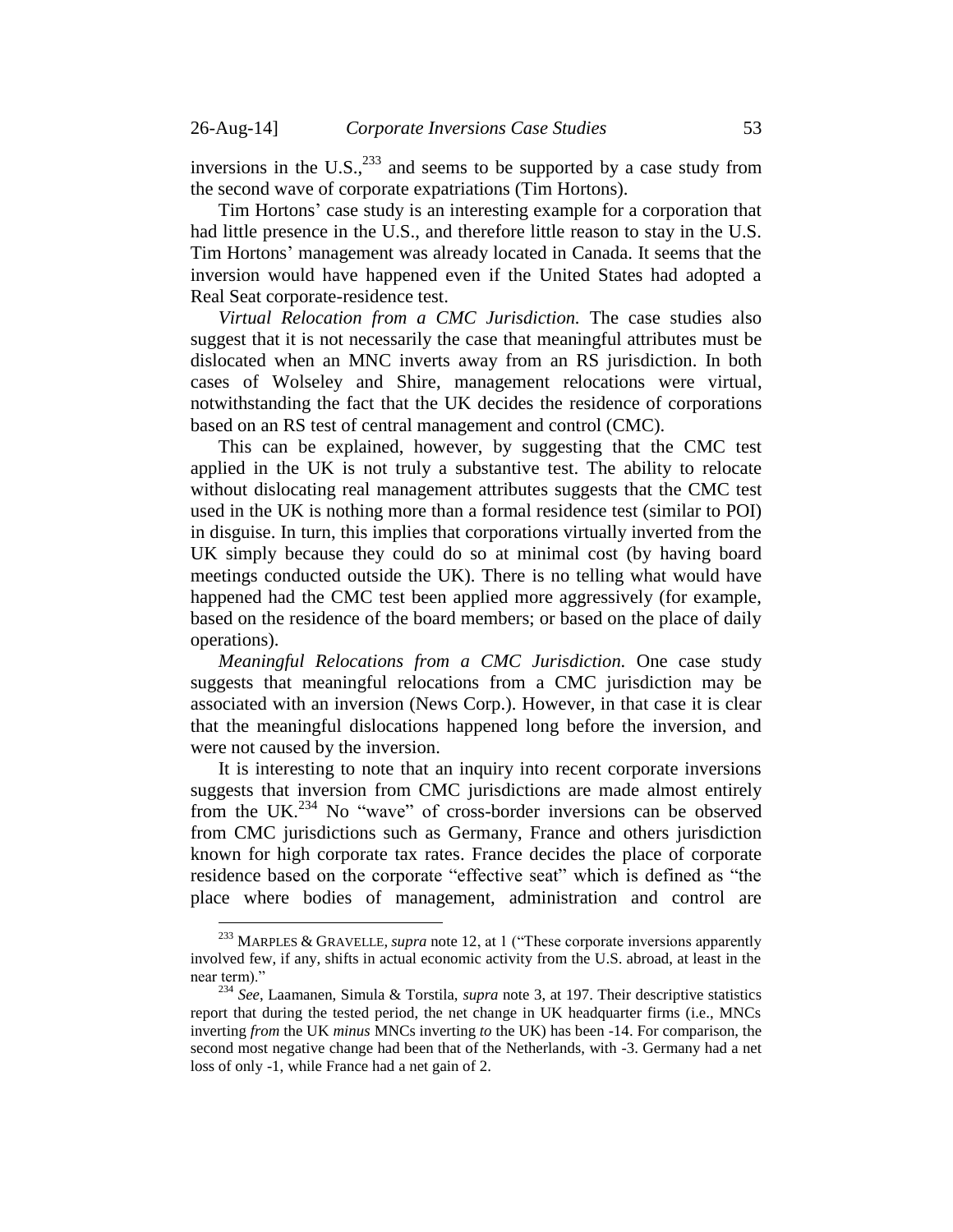located."<sup>235</sup> French courts have consistently refused to recognize the "foreign" tax status of firms that had no substantive attributes in the foreign jurisdiction, and all of the significant attributes located in France. $^{236}$ Similarly, in Germany, the place of management refers to "the place of dayto-day business management of the company, rather than to the site of strategic direction."<sup>237</sup> To make such substantive determination German courts consider, among others, the identity of the executives involved, their performed management functions, and the availability (or lack thereof) of permanent management facilities.<sup>238</sup> Simply conducting board-meetings elsewhere would not suffice if an MNC seeks to give up its German taxstatus.

It is therefore plausible that inversions out of the UK are common since UK MNCs can invert out of the UK with no need to incur significant costs by dislocating meaningful attributes. On the other hand, when tax-residence is truly determined based on substantive factors, the cost of the dislocations required to achieve a shift of tax residence operates as a deterrent for inversions. An interest example in this context is Tim Hortons inversion that had apparently been delayed due to contractual arrangement and time limits embedded in the U.S. tax Code. These costs were apparently successful in deterring an earlier inversion.

<span id="page-53-0"></span>4. Conflicts of Interests, Reputation and Meaningful Dislocations

Another pattern emerging from the case studies concerns the important role of conflicts of interests arising from an inversion, and corporate handling of such conflicts. Where potentially affected parties—such as managers, investors, customers and employees—face different inversionrelated outcomes, agency issues may dictate particular results.

Conflict of interest emerges as a relevant cost factor that may prevent meaningful dislocations. For example, if an inversion can be achieved without dislocations of management attributes, the interests of shareholders and managers are aligned, as both groups wish to see the effective rate of corporate tax decrease. If, however, managers have to actually move in order to achieve an inversion, their interests are no longer aligned with those of shareholders (assuming managers do not want to move). Managers who wish to maintain their place of residence may resist an inversion.

<sup>235</sup> Nicolas de Boynes, *France*, *in* RESIDENCE OF COMPANIES UNDER TAX TREATIES AND EC LAW 441, 450 (Guglielmo Maisto ed., 2009).

<sup>236</sup> *Id*. at 451-452.

<sup>&</sup>lt;sup>237</sup> Joachim Englisch, *Germany*, *in* RESIDENCE OF COMPANIES UNDER TAX TREATIES AND EC LAW 461, 487-488 (Guglielmo Maisto ed., 2009).

<sup>238</sup> *Id*. at 489-495 (discussing German courts' adjudication on the place of effective management).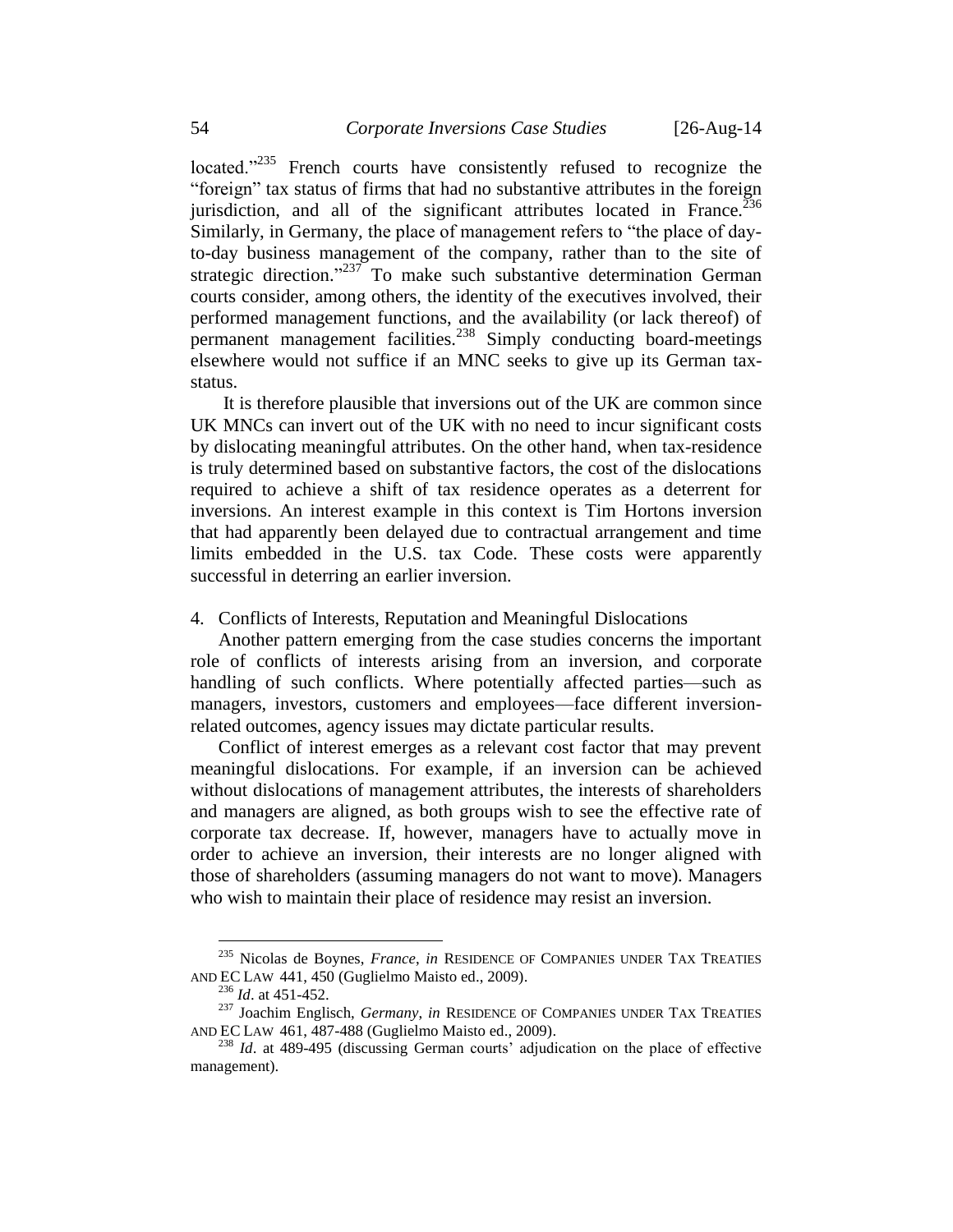In all case-studies explored the inverting corporations addressed reputational issues that may arise from conflicts of interest, usually in the press release announcing the inversion. MNCs take great care to appease the minds of potentially affected parties. It therefore seems that inversion consequences that are viewed negatively by interested parties may also serve as a deterrent for meaningful dislocations.

Several constructs can be observed in these contexts.

*Inversion with Alignment of Interests Regarding Dislocation*. When the tax relocation is achieved with no conflicts of interests between stakeholders, meaningful dislocation will occur if all interested parties share positive view of dislocation, and are less likely to occur if interested parties share negative view of dislocation. Within an inverting corporation, different interests may align differently in respect to the relocation of different functions.

For example, when Noble moved to Switzerland, is seemed that the tax savings and the actual move of management were in the interest of both management members and the large Swiss investor base. Such alignment of interests may explain the meaningful move of the board to Switzerland. On the other hand, the interest of Swedish employees was, obviously, to maintain their jobs in Sweden. Some board members as well as the entire executive team were Swedish. At the same time it did not seem that any interested party demanded the dislocation of Swedish operations. Such alignment of interests dictated that notwithstanding the tax move, Swedish operations remained untouched.

When Shire and Wolseley inverted, both investors and managers were interested in tax savings. This could have been achieved with no need for the managers to move out of the UK and into the target jurisdictions. This may have contributed to the virtual relocations observed in those circumstances.

*Inversion with Conflict of Interest on Dislocation.* When interested parties share different interest in the context of the inversion, conflicts may arise. For example, in the context of News Corp relocation, Australian shareholders had different corporate-governance (and tax) interests than those of American shareholders and controlling shareholders.<sup>239</sup> Such conflict presented an increased cost to the dislocation of meaningful attributes, resulting from shareholders litigation that ensued (though it did not prevent the inversion).

<span id="page-54-0"></span>5. Other Considerations

 $\overline{a}$ 

The patterns of meaningful dislocations described herein are probably

<sup>239</sup> Hill, *supra* note [192.](#page-39-0)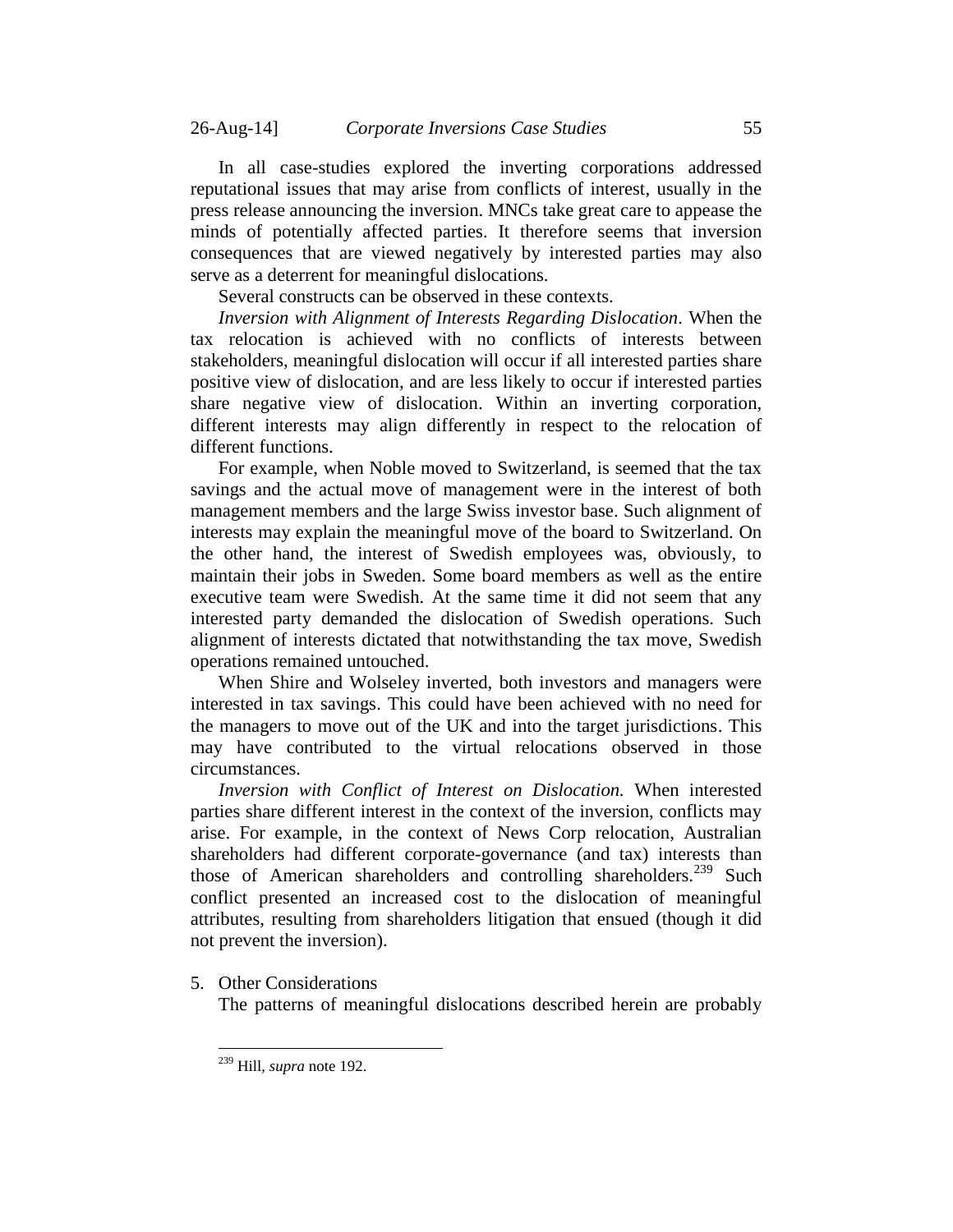not exhaustive and definitely not exclusive of each other. Each inversion discussed combines different patterns, and different combinations of such patterns may be suggestive of various types and degrees of meaningful dislocations. The picture that emerges suggests that some factors—such as personal affiliation of executives, business interests in foreign jurisdictions, and a large foreign investor-base—may support meaningful dislocations the prevention of which is of interest of tax policymakers. Other factors—such as conflicts of interests, substantive determination of tax residence, and reputational issues—may deter dislocations, and possibly present policymakers with a non-tax tool-box for the prevention of negative effects of corporate inversions.

#### **CONCLUSION**

<span id="page-55-0"></span>Taxes are an important consideration in the context of investment decisions. But they are many times secondary to real business considerations. <sup>240</sup> Empirical literature that suggests that inversion transaction will cause dislocation of meaningful attributes ignores this simple truth. Due to the decentralized nature of MNCs, meaningful attributes may not leave a home-jurisdiction following an inversion, simply because it is not necessarily the case such attributes were in the home jurisdiction to begin with. And if they were there, there is no reason to assume such attributes will necessarily be dislocated in conjunction with a change in tax residence.

Taking a case studies approach, the article developed observation-based constructs that describe the possible *meaningful* effects of corporate inversions in the home jurisdiction. Such constructs should not be viewed as empirical conclusions, but rather as providing an opportunity for more nuanced empirical research on corporate inversions. Future empirical study of corporate inversions should move beyond the binary variables of tax relocation, and study the effects of inversions on multiple corporate functions as a matter of degree.

Two conclusions, however, can be stated based on the observations made in this article. First, an answer to the question whether inversions are associated with meaningful dislocation in the home jurisdiction is highly

<sup>240</sup> *The Foundation of International Tax Reform: Worldwide, Territorial, and Something in Between: Hearing Before the S. Comm. on Fin.*, 110th Cong. 2 (2008) (statement of Robert H. Dilworth, McDermott, Will, and Emery) ("I have never met a businessman (or even a tax executive) who was actually involved in decision-making about the tax issues of where to locate a business (that actually employed people) who would agree that his MNC employer acted to invest somewhere because of an interest-free loan of residual U.S. corporate tax if the company invested in a foreign country rather than the United States. Businesses follow customers, efficient delivery of material and productive work forces to such an extent that tax incentives are often just an afterthought").